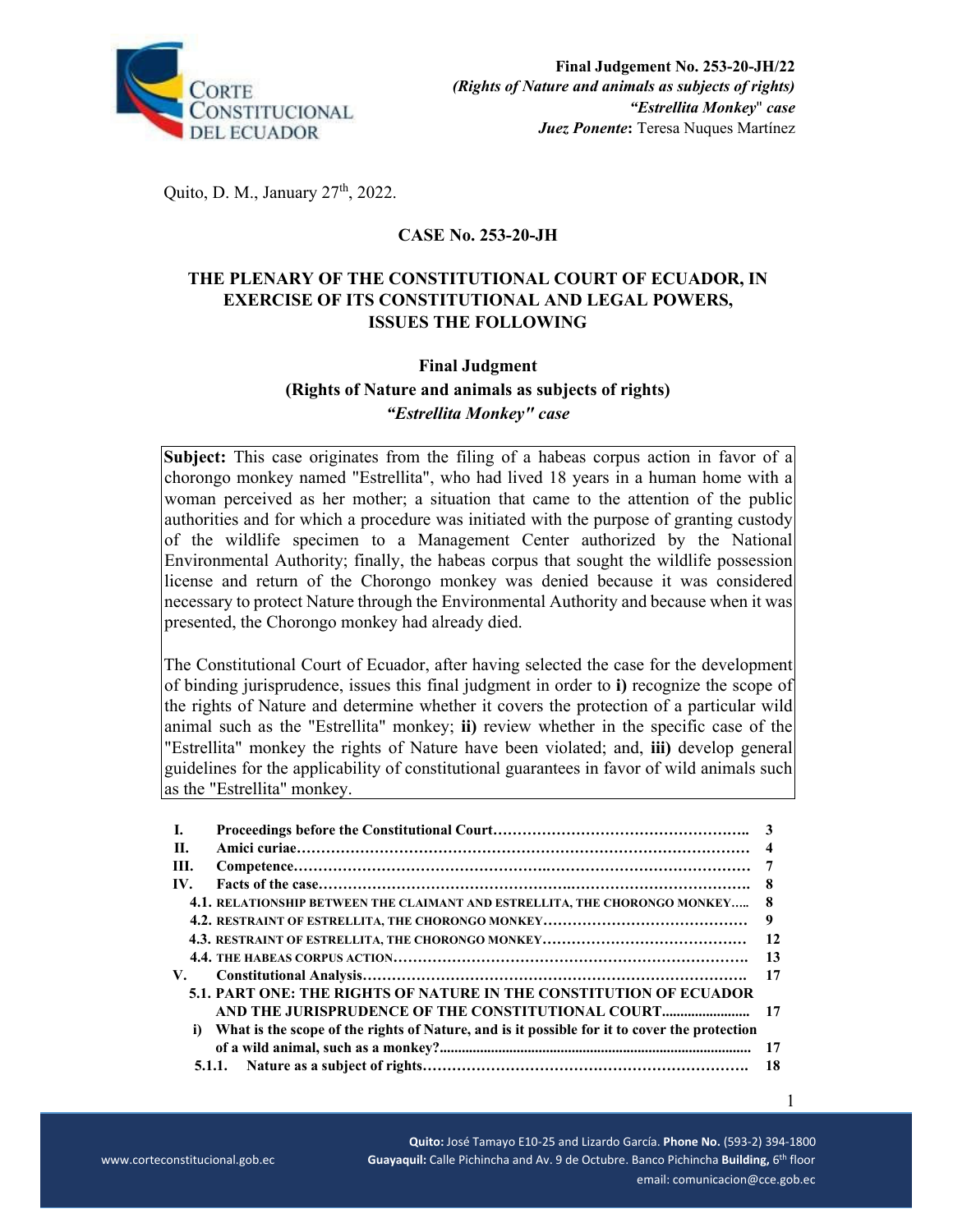

|     | 5.1.2.         |                                                                                       | 21 |
|-----|----------------|---------------------------------------------------------------------------------------|----|
|     | 5.1.3.         |                                                                                       | 24 |
|     | 5.1.4.         | Animals are subjects of rights different from human beings                            | 27 |
|     | 5.1.4.1.       |                                                                                       | 28 |
|     | 5.1.5.         | Animal rights as a particular expression of the rights of Nature                      | 29 |
|     | 5.1.5.1.       |                                                                                       | 33 |
|     | 5.1.6.         |                                                                                       | 34 |
|     | 5.2.           | PART TWO: REVIEW OF THE ESTRELLITA MONKEY CASE                                        | 37 |
|     | ii)            | Have Nature's rights been violated in the case of the Estrellita monkey?              | 37 |
|     | ii.1)          | Were Nature's rights violated when the Estrellita chorongo monkey was                 |    |
|     |                |                                                                                       | 37 |
|     | 5.2.1.1.       | Extraction of the Estrellita monkey from its natural habitat                          | 37 |
|     | ii.2)          | Were Nature's rights violated by the seizure of Estrellita, the chorongo              |    |
|     |                |                                                                                       | 43 |
|     | 5.2.1.2.       |                                                                                       | 43 |
|     | II.3)          | Were Nature's rights violated by the custody of Estrellita the Chorongo               |    |
|     |                | monkey in a zoo authorized by the National Environmental Authority?                   | 47 |
|     | 5.2.1.3.       | Estrellita's custody in an Eco Zoo and subsequent death                               | 47 |
|     | 5.3.           | <b>PART THREE: JURISDICTIONAL GUARANTEES FOR THE</b>                                  |    |
|     |                |                                                                                       | 49 |
|     | $\mathbf{III}$ | What constitutional actions or guarantees are suitable for the protection of the      |    |
|     |                | rights of Nature in general and for the case of the "Estrellita Monkey" in particular | 49 |
|     | 5.3.1.         |                                                                                       | 49 |
|     | 5.3.1.1.       | Jurisdictional guarantees for the protection of animal rights                         | 51 |
|     | 5.3.2.         |                                                                                       | 52 |
|     | 5.3.3.         |                                                                                       | 54 |
| VI. |                |                                                                                       | 56 |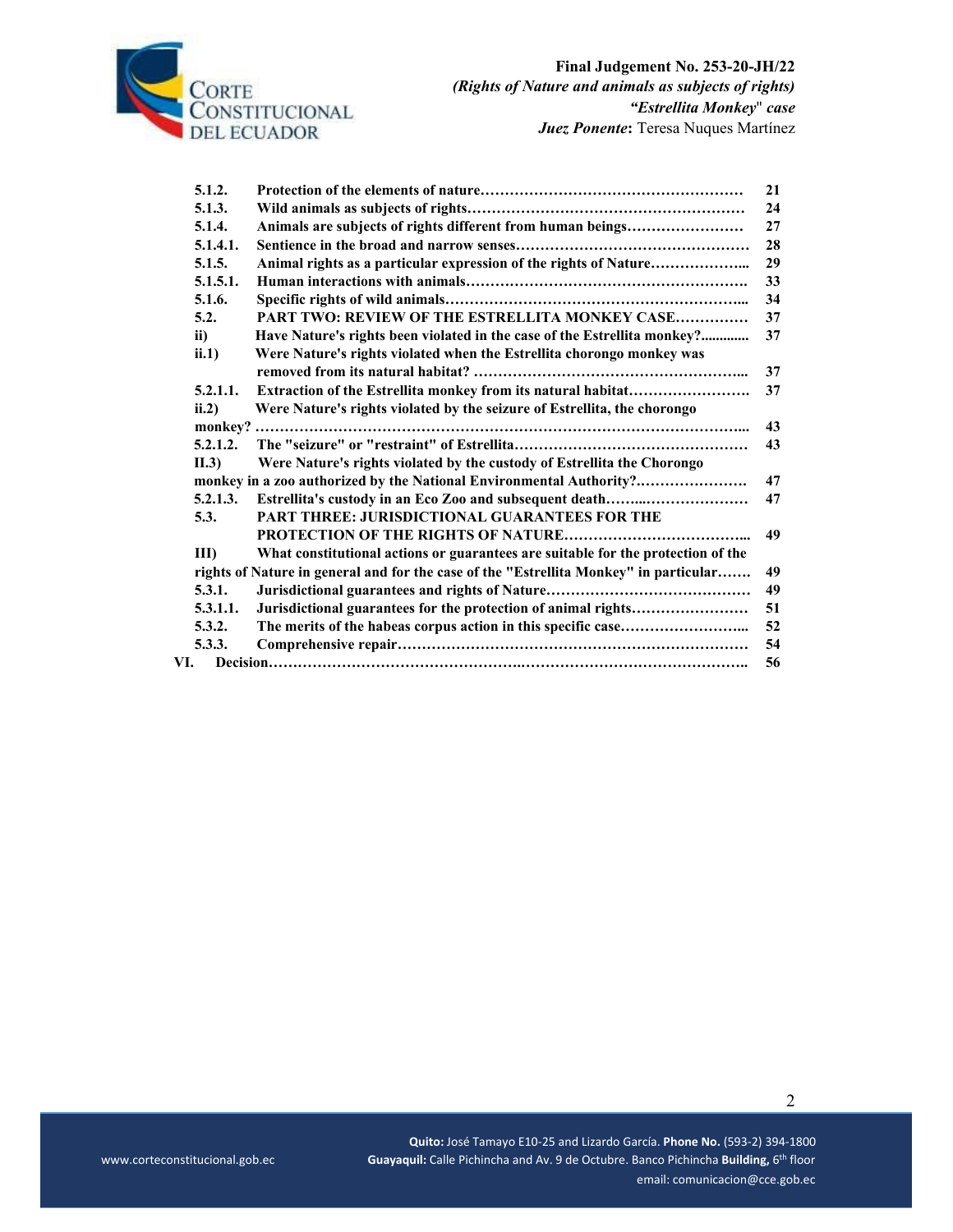

## **I. Proceedings before the Constitutional Court**

- **1.** On June 30<sup>th</sup>, 2020, the final judgment of the habeas corpus action No. 18102-2019-00032, issued by the Specialized Criminal, Military Criminal, Police Criminal and Traffic Court of the Provincial Court of Justice of Tungurahua, was filed with this Court.
- **2.** On December 22<sup>nd</sup>, 2020, the Selection Chamber, composed by constitutional judges Ramiro Avila Santamaría, Agustín Grijalva Jiménez and Carmen Corral Ponce, resolved to select case no. 253-20-JH, with two votes in favor by constitutional judges Ramiro Avila Santamaría and Agustín Grijalva Jiménez, and one vote against by constitutional judge Carmen Corral Ponce, to issue binding jurisprudence and develop rights, since they considered that the selection parameters set forth in Article 25 number 4 of the Organic Law of Jurisdictional Guarantees and Constitutional Control (hereinafter, "LOGJCC" for its acronym in Spanish for *Ley Orgánica de Garantías Jurisdiccionales y Control Constitucional*) 1 were verified.
- **3.** On January 13<sup>th</sup>, 2021, the Plenary of the Constitutional Court randomly distributed the case and the case was assigned to Judge Teresa Nuques Martínez.
- 4. On November 8<sup>th</sup>, 2021, Judge Teresa Nuques Martínez asserted the competence of the Court to hear the matter and by means of a resolution issued on that same day, the judge notified the parties and requested information regarding the habeas corpus action No. 18102-201900032.
- **5.** During the processing of the case, briefs were received from the following individuals and institutions as *amici curiae*: Fundación Protección Animal Ecuador, Fundación PAE<sup>2</sup>; Plataforma ZOOXXI<sup>3</sup>; Viviana Morales Naranjo<sup>4</sup> (environmental researcher); Brooks McCormick Jr. Animal Law & Policy Program at Harvard Law School and the Nonhuman Rights Project<sup>5</sup>.
- **6.** In a meeting held on November 12<sup>th</sup>, 2020, the Second Review Chamber, formed by constitutional judges Ramiro Avila Santamaría, Daniela Salazar Marín and Teresa Nuques Martínez, based on the random distribution made by the Plenary of the Constitutional Court, approved the draft judgment presented by the presiding judge.

<sup>&</sup>lt;sup>1</sup> The Chamber determines that this case specifically meets the parameters of novelty and non-existence of judicial precedent.

<sup>&</sup>lt;sup>2</sup> Written communication dated March 19<sup>th</sup>, 2021.<br><sup>3</sup> Written communication dated March 26<sup>th</sup> 2021.

 $3$  Written communication dated March  $26<sup>th</sup>$ ,  $2021$ .

 $4$  Written communication dated November 13<sup>th</sup>, 2021.

 $5$  Written communication dated November 28<sup>th</sup>, 2021.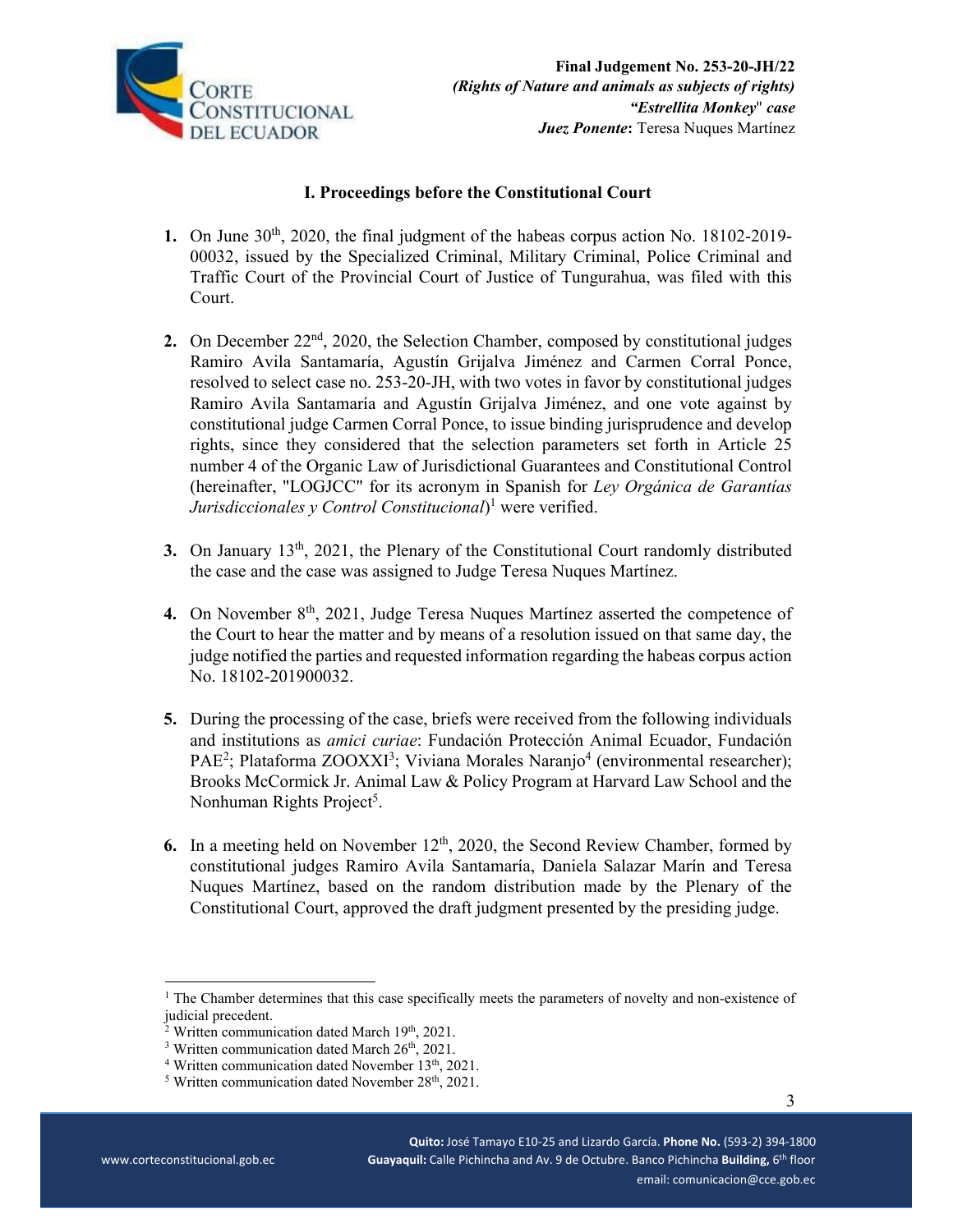

## **II. Amici curiae**

#### **a) PAE Foundation**

**7.** In the *amici curiae* brief, the PAE Foundation points out that this case is of substantial importance in the development and promotion of "animal law"; furthermore, it indicates that it may constitute a milestone in court rulings for the regulation and exercise of the relations of *"humans with other species and consequently the development of the rights of nature established in the Constitution...".* 

### **b) ZOOXXI Platform**

**8.** The ZOOXXI Platform, with its headquarters in Barcelona-Spain, stated that the platform will address the captivity of wild animals captured in the wild and the level of satisfaction of their welfare needs in an artificial environment not comparable to the wild environment or the animal's habitat, where they cannot develop their natural behavior, taking as a reference the perspective of "compassionate conservation", whose movement has favored the study of the problems that humans cause to wild animals, especially those related to captivity.

#### **c) Researcher Viviana Morales Naranjo**

**9.** Researcher Viviana Morales, in the *amici curiae* brief, among other considerations, pointed out that:

*"The constitutional recognition of the rights of nature and the various guarantees and mechanisms of citizen participation recognized by the Constitution became ideal tools to vindicate the claims of both welfare and fundamentalist groups. From 2008 onwards, animalists advocate for the protection of animals through the speech of animal rights and animal welfare, all of this in view of the rights of nature. [...]* 

*Although in principle, the rights of nature were recognized in Ecuador in 2008, it is still unclear: What are the fundamentals and limits of these rights?; To what extent do the rights of nature allow the life of each animal to be protected?; Are there animals that have more rights than others?; Can animal rights be subsumed into the speech of the rights of nature or are they autonomous rights?"*

### **d)** *Harvard Law School* **and** *Nonhuman Rights Project*

**10.** *Harvard Law School* and *Nonhuman Rights Project* requested the Constitutional Court to determine that: *"(1) nonhuman animals may be subjects of rights, (2) habeas corpus may be appropriate for nonhuman animals, and (3) nonhuman animals are subjects of rights protected by the rights of nature".*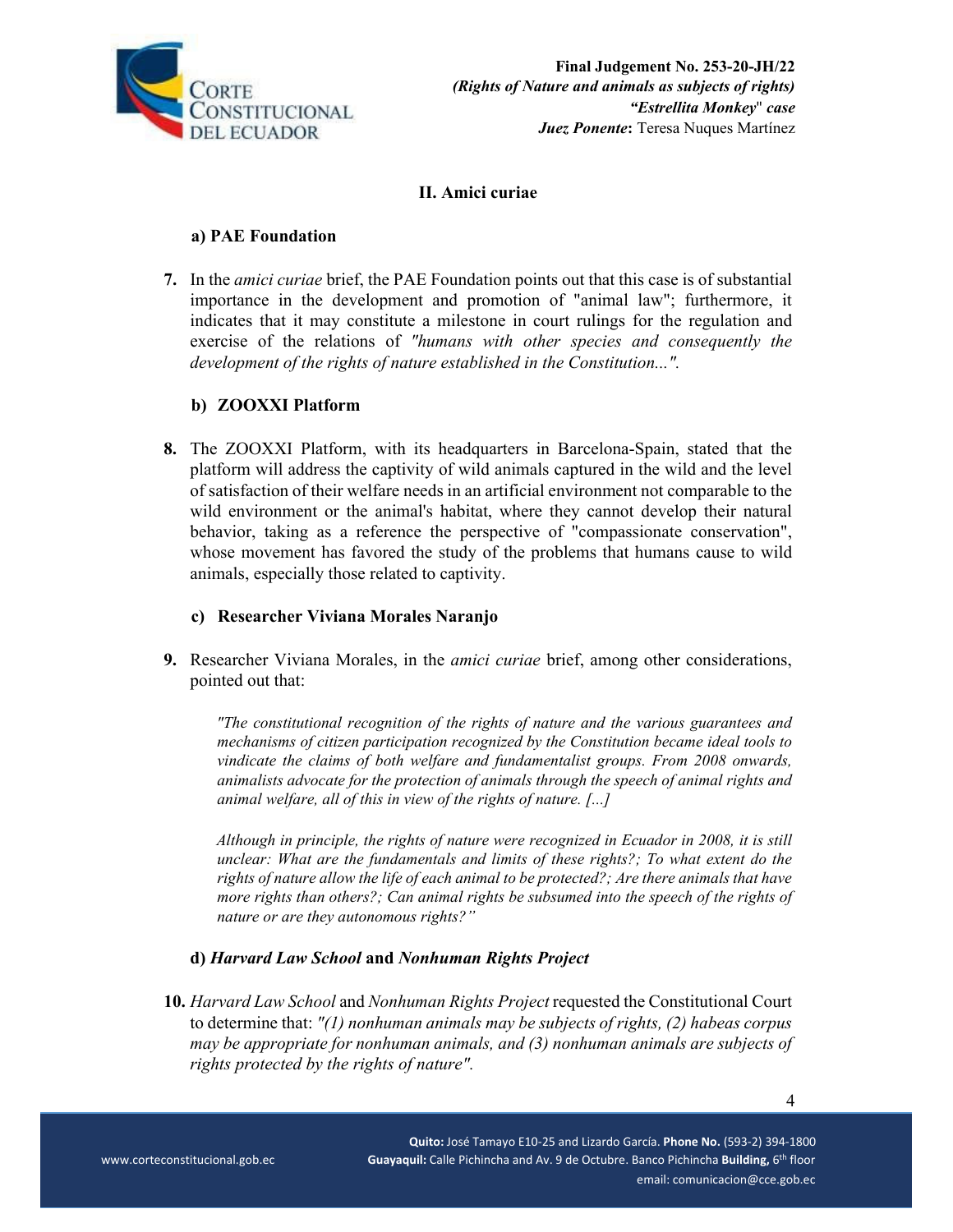

**11.** In this context, they explained that*:* 

*"[... a chorongo monkey has an elaborate cognitive system, is a complex social being with a high capacity to recognize other chorongo monkeys, resources and its environment, can remember the elements of its habitat and create maps that identify the travel routes it constantly uses, which require short and long term memory to elaborate and make these mental maps, has the ability to communicate with other chorongo monkeys, possesses a complex individual personality, has a powerful learning capacity, can operate autonomously and show intelligence and adaptability, lives in a large social group that is maintained by its complex cooperative, affiliative and antagonistic behavior and cooperates among group members, even showing altruistic behavior and strong emotional bonds."* 

- **12.** They added that Ecuador was the first country to recognize the negative impact of humanity on ecosystems in its Constitution, by establishing the rights of Nature, which includes forests, rivers, animal species and individual animals, including Estrellita, the Chorongo monkey concerned in this case.
- **13.** Finally, they mentioned that, Estrellita grew up exclusively in a human environment; consequently, she required specialized care and assistance to live and thrive according to her particular circumstances. Thus, the rights that correspond to each animal under the rights of Nature will depend on the specific context, thus, some species should have the right to invoke *habeas corpus* protection directly or through the rights of Nature.

### *e) Silvina Pezzetta and Pablo Suárez*

**14.** On January 5th, 2022, Silvina Pezzetta and Pablo Suárez, in their capacity as professors of the Animal Ethics course of the Law School of the University of Buenos Aires, and of the seminar on Person of the Master's Degree in Law of the University of Palermo (Argentina), sent an amicus curiae brief to the e-mail of the clerk of the presiding judge's office, the lawyer Fernando Bajaña. In their main petition, they stated that:

*"(i) In this case, it is disputed whether a non-human animal can be a holder of rights and in particular whether it can enjoy the protection of the Habeas Corpus action of Article 89 of the Constitution of Ecuador, which provides that it "...aims to recover the freedom of anyone who is deprived of it unlawfully, arbitrarily or illegitimately, by order of a public authority or any person, as well as to protect the life and physical integrity of persons deprived of freedom...".* 

*(ii) The person concept is normative and not a term of biology.* 

5

*(iii) The person concept is highly polysemous and therefore who is or is not considered a person is something that is decided in a relatively arbitrary way by those who have the power to make this decision.* 

*(iv) In fact, the concept of person is one of the terms that has endured the most friction throughout history, as it has included and excluded different individuals and groups*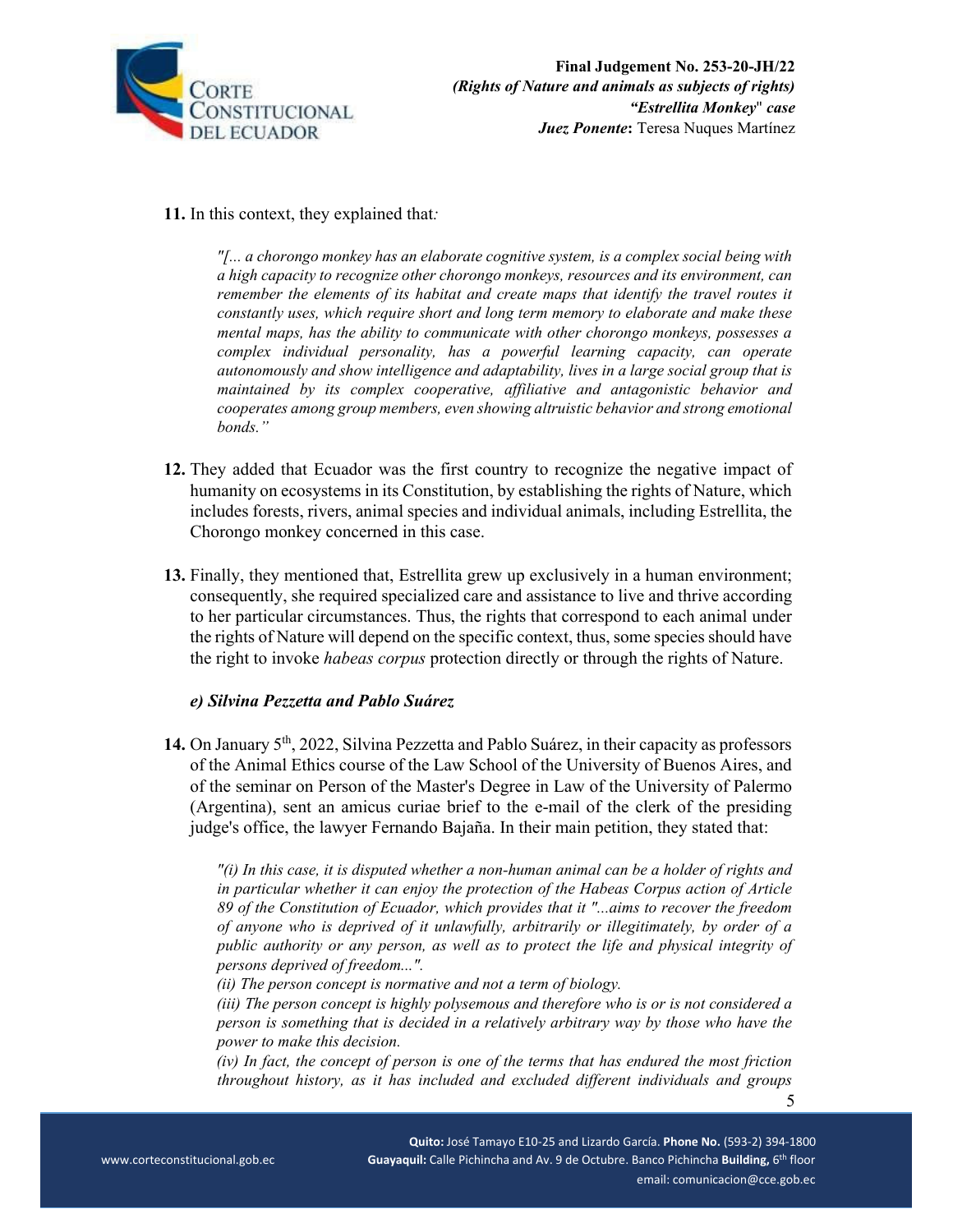

*(women, children, persons with disabilities, racialized persons), where the criteria used for such unequal treatment cannot be justified".* 

**15.** They also stated that:

*"The solution that we propose in this written presentation finds background in past rulings issued by the Argentinean Court known as the "Sandra"*  $^6$ and "Cecilia"<sup>7</sup> cases. With the *differences they have with this case, they are valuable and applicable decisions for the resolution to be adopted in this case, since they provide the dynamic and progressive interpretation of the notions of person, subject of law and equality that this brief alleges".* 

- *f) Paulina Bermudez Landa, Master in Philosophy, Universidad Nacional Autónoma de México, on behalf of Proyecto Gran Simio México, Asociación Civil.*
- **16.** She states that it will provide factual and legal grounds for the specific case. It cites several provisions of the Environmental Code and states: "*every living being forms an aliquot part of nature. Thus, all living beings in nature relate to each other and to the physical environment that surrounds them. These relationships are established between individuals, populations, communities and ecosystems. Therefore, when the Constitution protects nature, it must be understood that such protection and recognition of rights encompasses the integral respect for the existence of the life that depends on it and the maintenance and regeneration of its vital cycles. Otherwise, no recognition and protection in this regard would make sense".*
- **17.** She points out that: *"Article 150 of the same legal framework is applicable to the specific case, because although ESTRELLITA is a species of wild fauna, the truth is that it has lived as a pet and not freely, therefore, there are other protocols and issues to consider, such as the fact that it was human-imprinted, so its bond with humans is flawed by the alteration of its natural behavior to force it to live in captivity, without being able to carry out the natural behaviors of its species. As a sociable being, being raised as a domestic animal, it is necessary to pay more attention during its quarantine".* She goes on to state that *"(...) animals, in this case particularly ESTRELLITA, are subjects of rights that must be recognized as such, inasmuch as their existence is protected by the considerations set forth above. Although she lives in captivity, she is capable of feeling and developing within the natural environment, and her value does not derive only with a merely utilitarian purpose granted by or*

<sup>6</sup> Federal Chamber of Criminal Appeals (Argentina), II Chamber, 12/18/2014, Case CCC68831/2014/CFC1, "*Orangutana Sandra s/Recurso de Casación s/Hábeas Corpus*"; Court No. 4 *Cont. Adm. Trib. de C.A.B.A.,* 10/21/2015, Exp. A2174-2015/0, "*A.F.A.D.A. y otros c/GCBA s/Amparo*"; Ciminal Chamber of Appeals, Contravention and Misdemeanor offenses of C.A.B.A., Chamber III, 12/12/2016, Exp. 18491-00-00/14, "*Responsable del Zoológico de Buenos Aires s/Ley 14,346*". 7

Third Court of Guarantees of Mendoza (Argentina), 11/03/2016, Exp. P-72.254/15, "Brief filed by A.F.A.A.D.A. regarding the chimpanzee 'Cecilia' - Non-human subject".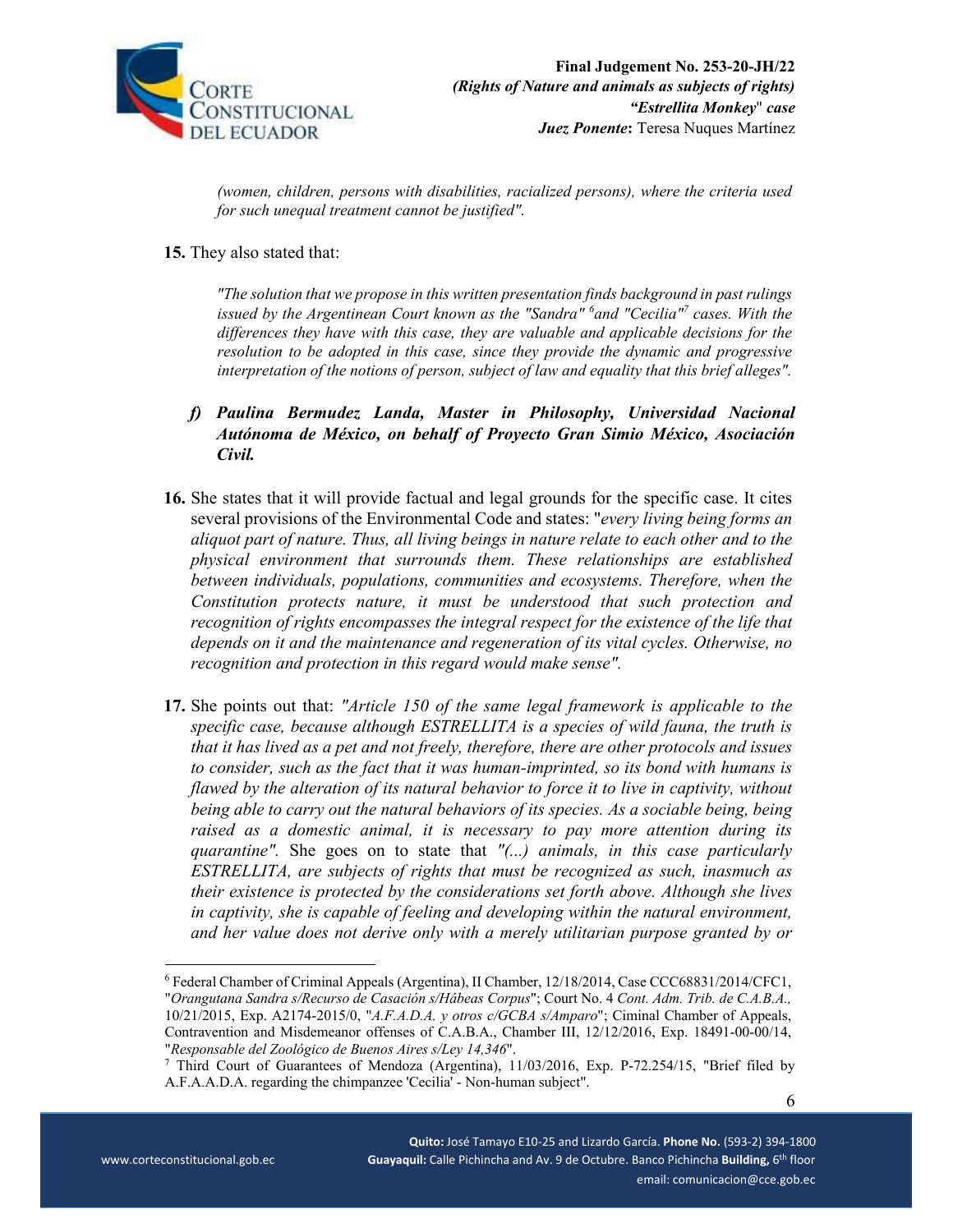

*linked to the human being that, in the specific case, is related to entertainment in an exhibitor to satisfy human curiosity. Being as she is, ESTRELLITA has the right to have her life and integrity protected from third party interference, and the Ecuadorian State, in that sense, must assume the correlative obligation to deploy all the tools designed for the preservation of her minimum rights such as freedom and dignity as a sentient being".* Thus, it concludes that *"in the specific case, ESTRELLITA, as the subject of a life, is at a disadvantage with respect to humans and in this scenario of vulnerability, an effective judicial protection is required, to protect ESTRELLITA not only in her own right but also as part of the Pacha Mama. The above in accordance with Article 11 of the Constitution of the Republic of Ecuador (...)".* 

## *g) Heron José de Santana Gordilho, Pernambuco University of Brazil*

- **18.** He states among other things: "*The philosophical and scientific debate on the relationship between humans and animals is becoming increasingly evident in the academic world, and the subject is one of the most important ethical debates of our time. The main objective of this manifesto is to promote an analysis of legal movements of animal liberation, at the same time, to identify the theoretical foundations of animal*  law, demonstrating that more than moral status, animals should be considered holders *of basic fundamental rights".*
- **19.** He concludes by stating that: "*In the same way that species evolve, legal ideas also evolve, based on the analysis of important judicial precedents or previous court resolutions. Throughout history, the theory of the subjects of rights has been modified to include new subjects, such as slaves, foreigners, women, children, commercial and political institutions, up to the current automated legal subjects, such as the family, the decedent's estate, the real estate, stable and affective unions. The theory of animal law is forced to evolve through the analysis of pioneering actions that are established as a historical framework for the recognition of animals as subjects of law, hence this call for scholars, lawyers, promoters, judges, courts and other justice operators to play an important role in the process of political emancipation of non-human animals".*

### **III. Competence**

- **20.** Based on the provisions of Article 436 number 6 of the Constitution of the Republic, in accordance with Articles 2 number 3 and 25 of the LOGJCC, the Plenary of the Constitutional Court is competent to issue rulings that constitute binding jurisprudence or precedent of *erga omnes* character, in the constitutional proceedings selected for review.
- **21.** This Body has determined as a general rule that, in order to comply with the purpose of developing rights and guarantees through the review process and to guarantee legal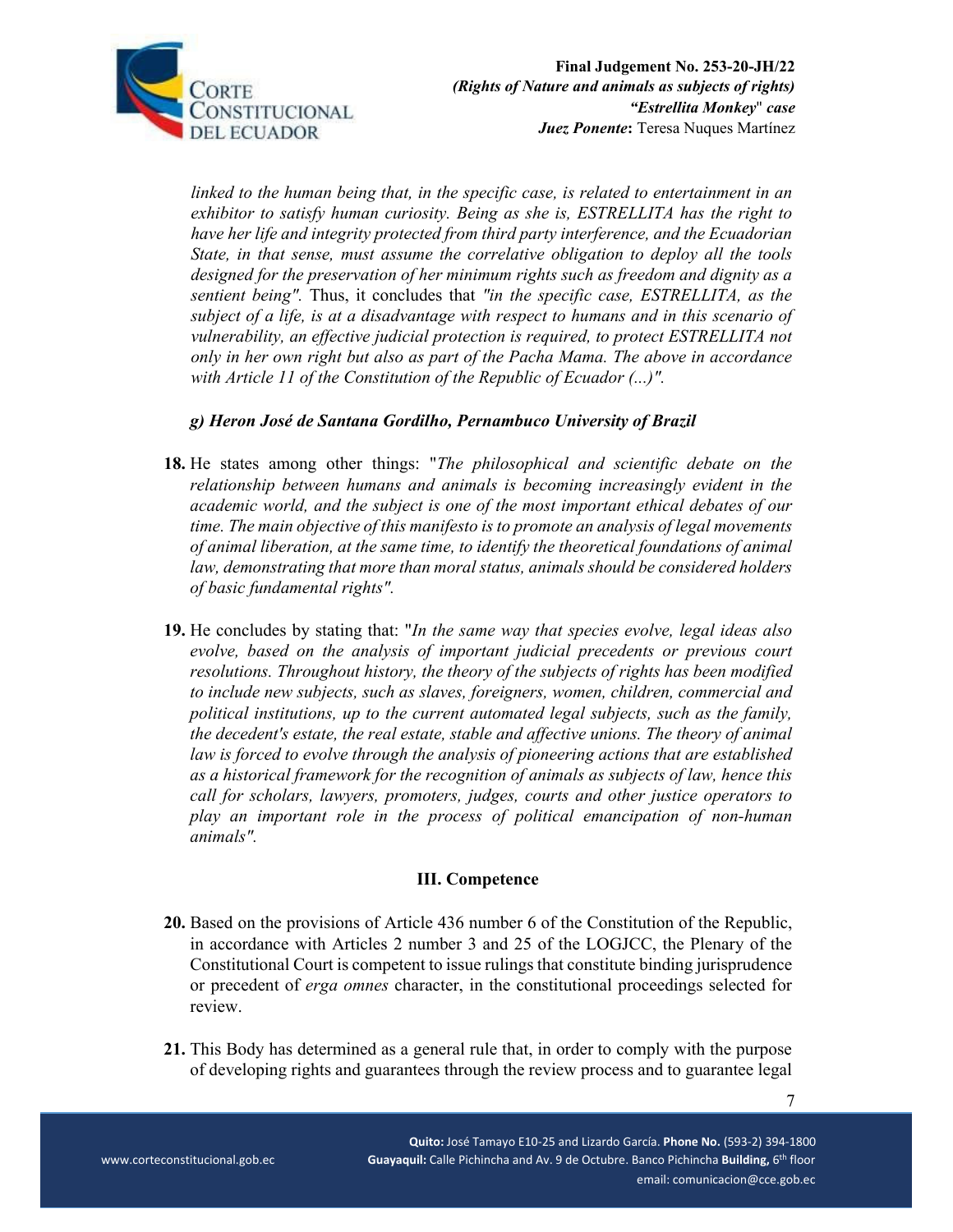

certainty, contradiction and, in general, due process in selection cases, the Court must safeguard the rights of the intervening parties when reviewing the selected cases. To this effect, the Court must notify all the procedural parties from the moment the selected case is heard, convene a hearing in which the parties will be duly heard and restrict the legal analysis to the facts of the case that have been presented before judges or courts.8

- **22.** Notwithstanding the foregoing, this Court has established as an exception that, when the scope of the review is delimited by the connotations of the facts of the selected cases and the procedural record is sufficient, the scope of the review will be circumscribed, the Court will proceed to decide on the merits of the case<sup>9</sup>. On the other hand, it has been established that the terms<sup>10</sup> are inapplicable when the Court finds damages caused by violations of constitutional rights that were not adequately repaired<sup>11</sup>.
- **23.** In this case, it may be noted *a priori* that the judgment under review has not adequately remedied the alleged violations, since the constitutional action filed has been rejected; in addition to this, the Court has the positions and allegations of the parties and third parties in the case file, as well as the supporting documentation in the case file. Therefore, there is sufficient evidence to issue a final judgment of review of the case based on the merits of the case.

### **IV. Facts of the case**

### **4.1. RELATIONSHIP BETWEEN THE CLAIMANT AND ESTRELLITA, THE CHORONGO MONKEY**

- **24.** Ana Beatriz Burbano Proaño (hereinafter "the claimant") is a 57-year-old woman, librarian, domiciled in the city of Ambato, who describes herself as *"mother and caregiver of Estrellita, a Chorongo monkey"*12 (hereinafter "**Estrellita"**).
- **25.** Estrellita is a "*female of the chorongo species (lagothrix lagothricha)" 13-14, who came to Ana's home "when she was one month old. This was the home in which she lived for 18 years."15*

<sup>8</sup> Constitutional Court. Final Judgment No. 159-11-JH/19, paragraph 10.

<sup>&</sup>lt;sup>9</sup> Constitutional Court. Final Judgment No. 105-10-JP/21, paragraph 11.

<sup>10</sup> LOGJCC, Article 25, number 1, 6 and 8.

<sup>&</sup>lt;sup>11</sup> Constitutional Court. Final Judgment No. 159-11-JH/19, paragraph 8.

<sup>&</sup>lt;sup>12</sup> Ana, brief dated July 3<sup>rd</sup>, 2020, case file No. 18102-2019-00032, page 50.<br><sup>13</sup> Ana, brief dated December 6<sup>th</sup>, 2019, case file No. 18331-2019-00629, page 3.<br><sup>14</sup> The species Lagothrix lagotricha has a life expecta Chorongo monkey. Retrieved from: www.zoobioparqueamaru.com/nuestrosanimales/<br>animal.php?Id Animal=69-mono-chorongo-de-humboldt&Grupo=mamiferos.

<sup>&</sup>lt;sup>15</sup> Ana, brief dated July 3<sup>rd</sup>, 2020, case file No. 18102-2019-00032, page 51. Estrellita stayed with Ana for approximately 18 years.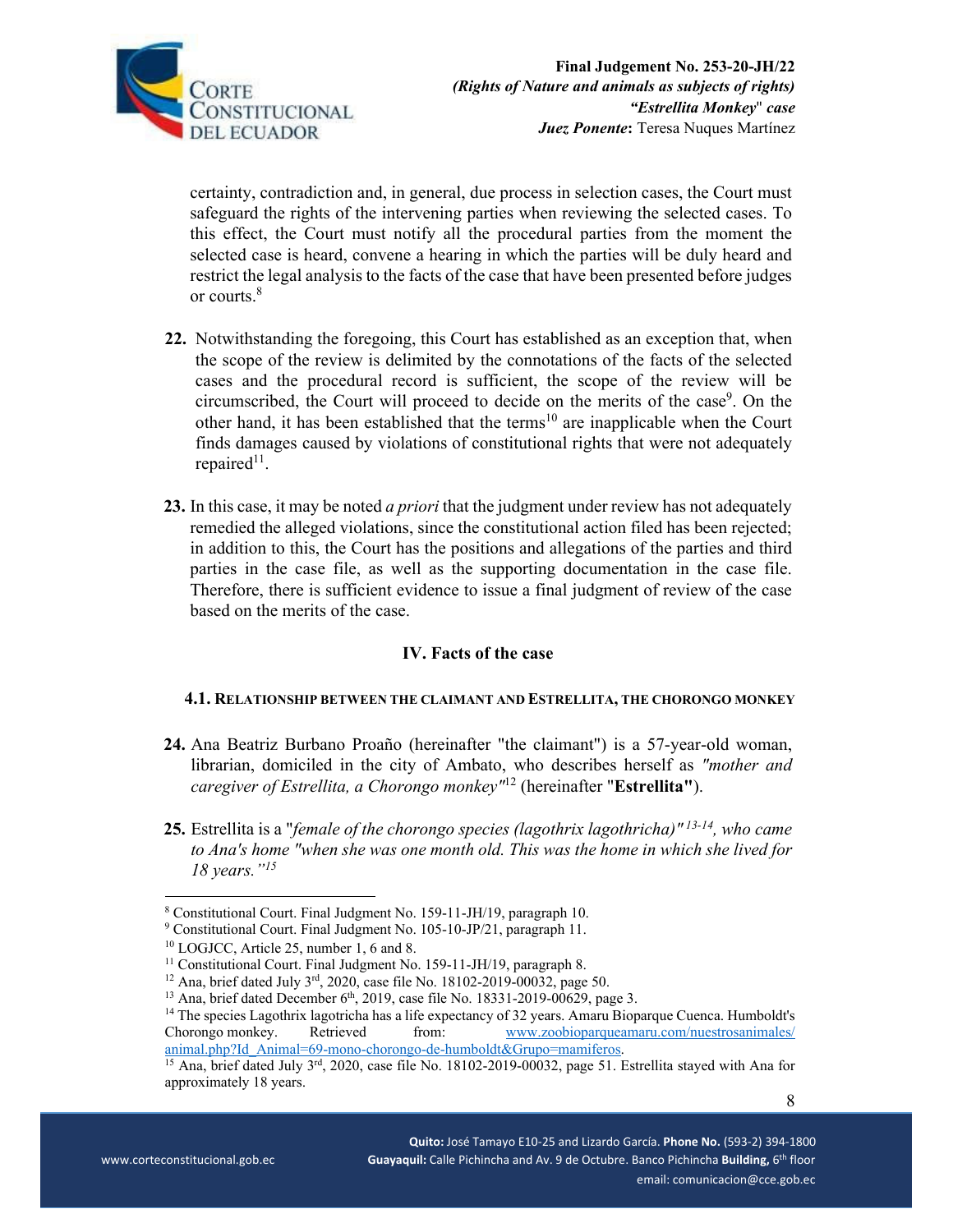

**26.** The claimant, in her opinion, considers that: "(*w)ith the passing of the years, Estrellita, (...) became a member of the family, acquiring (*their*) customs, communicating through gestures and sounds".* The claimant states that she developed *"maternal feelings towards her that were received with reciprocity on her part<sup>16</sup>''.* 

#### **4.2. RESTRAINT OF ESTRELLITA, THE CHORONGO MONKEY**

**27.** The Natural Heritage-Wildlife Unit of the Provincial Directorate of Environment of Tungurahua of the Ministry of Environment<sup>17</sup>(hereinafter, "Ministry of **Environment**"), received an anonymous citizen complaint about the alleged possession of wildlife in a house located in the city of Ambato<sup>18</sup>. On September  $28<sup>th</sup>$ , 2018, the police report was raised in which it is reported on the follow-up of the complaint made with officials of the Ministry of Environment, determining that:

 *"(O)nce we arrived at the place, (....) we saw a wildlife specimen (monkey), (....) we could not identify with certainty the species of the wildlife specimen, then we went to the house in order to interview the owner of the property but we did not get a positive response to our presence.<sup>19</sup>*"

- 28. On September 29<sup>th</sup>, 2018, the Ministry of Environment by means of a Technical Report, concluded that "*a wildlife is observed on the outside terrace of the identified house, by the characteristics of the individual it is determined that it is a specimen corresponding to the species Lagothrix sp (Chorongo monkey)"* and recommended mainly that the "*MAE and UPMA staff will follow up the specimen until they can photograph it as evidence and thus carry out the process that corresponds*<sup>20</sup>."
- 29. On September 10<sup>th</sup>, 2019, the Ministry of Environment conducted a field inspection, which generated another Technical Report dated September  $11<sup>th</sup>$ , 2019, whose main conclusion is that through the photographs obtained "the taxonomic identification of the specimen is made, determining that the individual belongs to the genus Lagothrix, species of wild fauna whose category of threat in Ecuador based on the Red Book of Mammals is Endangered, is in Appendix II (species that could become endangered unless their trade is strictly controlled) of CITES, and in the global threat category Vulnerable according to the International Union for the Conservation of Nature and

9

<sup>&</sup>lt;sup>16</sup> Ana, brief dated December 6<sup>th</sup>, 2019, case file No. 18331-2019-00629, page 3.<br><sup>17</sup> Currently named Ministry of Environment and Water, by means of Executive Decree No. 533, dated October  $3^{rd}$ , 2018.<br><sup>18</sup> Technical Report No. MAE-UPNT-DPAT-V.S-2018-43, case file No. 18331-2019-00629, pages 56 to

<sup>58.</sup> 

<sup>19</sup> Environmental Protection Police Unit, Police Report No. UPMACP96915995, case file No. 18331-2019- 00629, pages 53 to 55.

<sup>&</sup>lt;sup>20</sup> Technical Report No. MAE-UPNT-DPAT-V.S-2018-43, case file No. 18331-2019-00629, pages 56 to 58.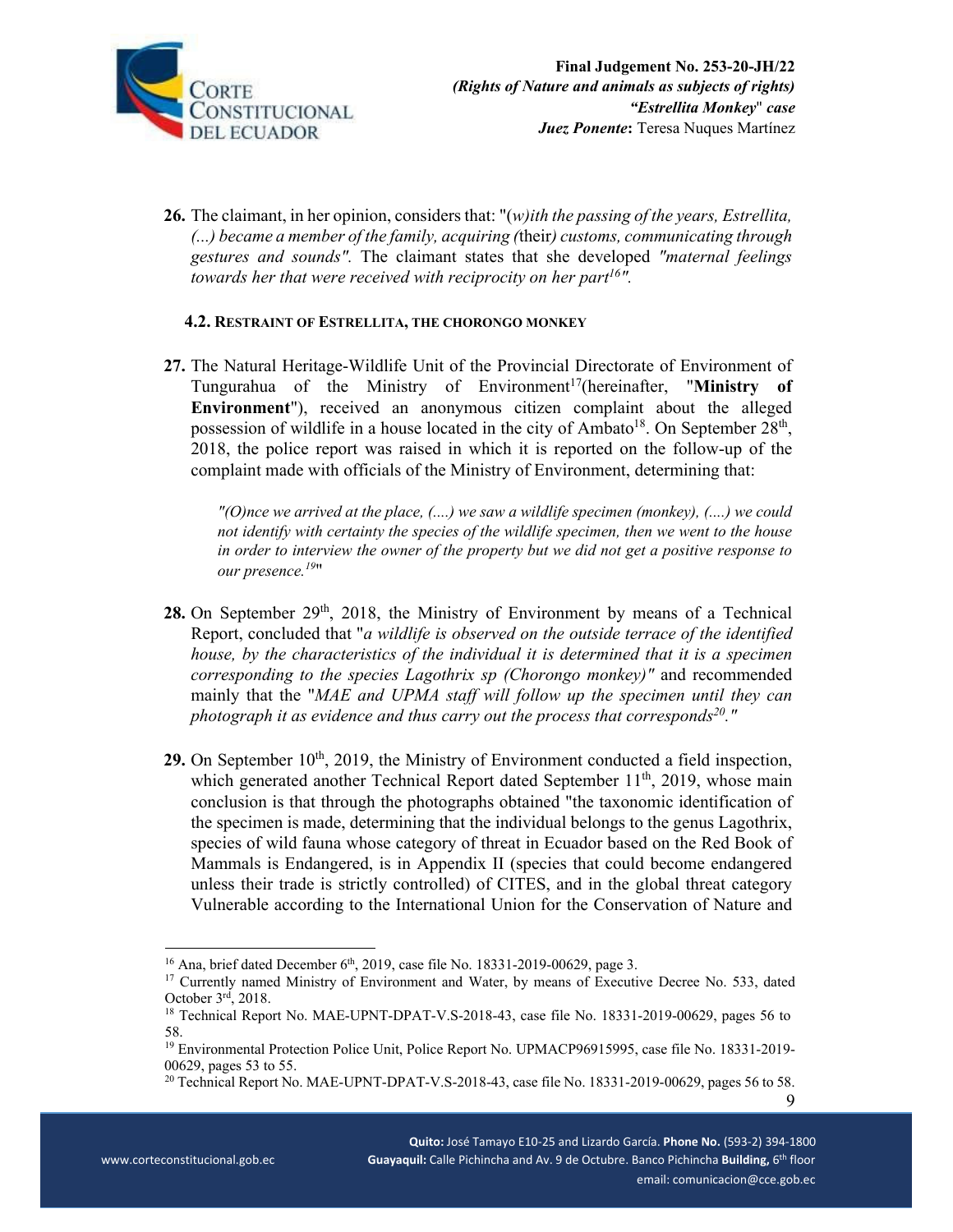

Natural Resources (IUCN). and recommended "(c)ontacting the support of the Legal Advisory Unit  $(...)$  to proceed with the respective procedure  $(...)^{21}$ ".

- **30.** On September 11<sup>th</sup>, 2009, the Ministry of Environment, in coordination with the Prosecutor's Office, the Environmental Protection Unit (UPMA), Criminalistics and the Special Operations Group (GOE), proceeded to the physical restraint of Estrellita, as evidenced in the following documents:
	- **i)** Record of the Restraint or Immobilization of wildlife, specimens or their parts, constituent elements or any biological material, products and derivatives, equipment, means of transport and tools, dated September  $11<sup>th</sup>$ , 2019, issued by the Ministry of Environment, invoking as grounds for the restraint the "*Violation of the Environmental Regulations in force, not having the administrative authorization. (*committed by*) Ana Beatriz Burbano Proaño22";*
	- ii) Police report dated September 12<sup>th</sup>, 2019, created to give "compliance to the *Search Warrant issued by (*the judge of the Criminal Unit based in the Ambato canton*) according to file No. 1828222201902921G dated September 11th, 2019",*  which in a brief summary states that with "*support of GOE personnel (...) we entered the house (where) repeated attempts were made to get Mrs. Ana Burbano Proaño to hand over the monkey, but she frequently refused (...) once the verbalization and dissuasion techniques were exhausted, we proceeded to use progressive force by means of physical control without causing physical harm and respecting her integrity, so that officials of the Ministry of Environment (...) could proceed to the restraint of the monkey, then subscribing the minutes (ibidem), to be immediately transferred to the San Martin Eco Zoo in Baños canton"23;*
	- **iii)** Technical restraint report dated September  $12<sup>th</sup>$ , 2019, issued by the Ministry of the Environment which of its conclusions the following stand out: "*In the house (...) the possession of a chorongo monkey (...) without administrative authorization is verified. (*Ana*) is identified as a presumed violator of the Environmental Regulations in force, and a restraint report No. 13-2019-DPAT-V.S. is issued (...) From the quick assessment of the physical and behavioral state of the specimen physically restrained, it is determined that it is in regular body condition and with a high level of aggressiveness towards other people due to the imprinting to which it has been subjected for 18 years in captivity. The retained specimen is placed in temporary custody in an ex situ wildlife conservation and management center authorized by the National Environmental Authority.* It also establishes as

<sup>21</sup> Technical Report No. MAE-UPNT-DPAT-V.S-2019-28-EL, case file No. 18331-2019-00629, pages 59 to 62.

<sup>&</sup>lt;sup>22</sup> Record No. 13-2019-DPAT-VS, case file No. 18331-2019-00629, pages 66 and 67.

<sup>&</sup>lt;sup>23</sup> Environmental Protection Police Unit, Police Report No. 2019091210343561618, case file No. 18331-2019-00629, pages 63 to 65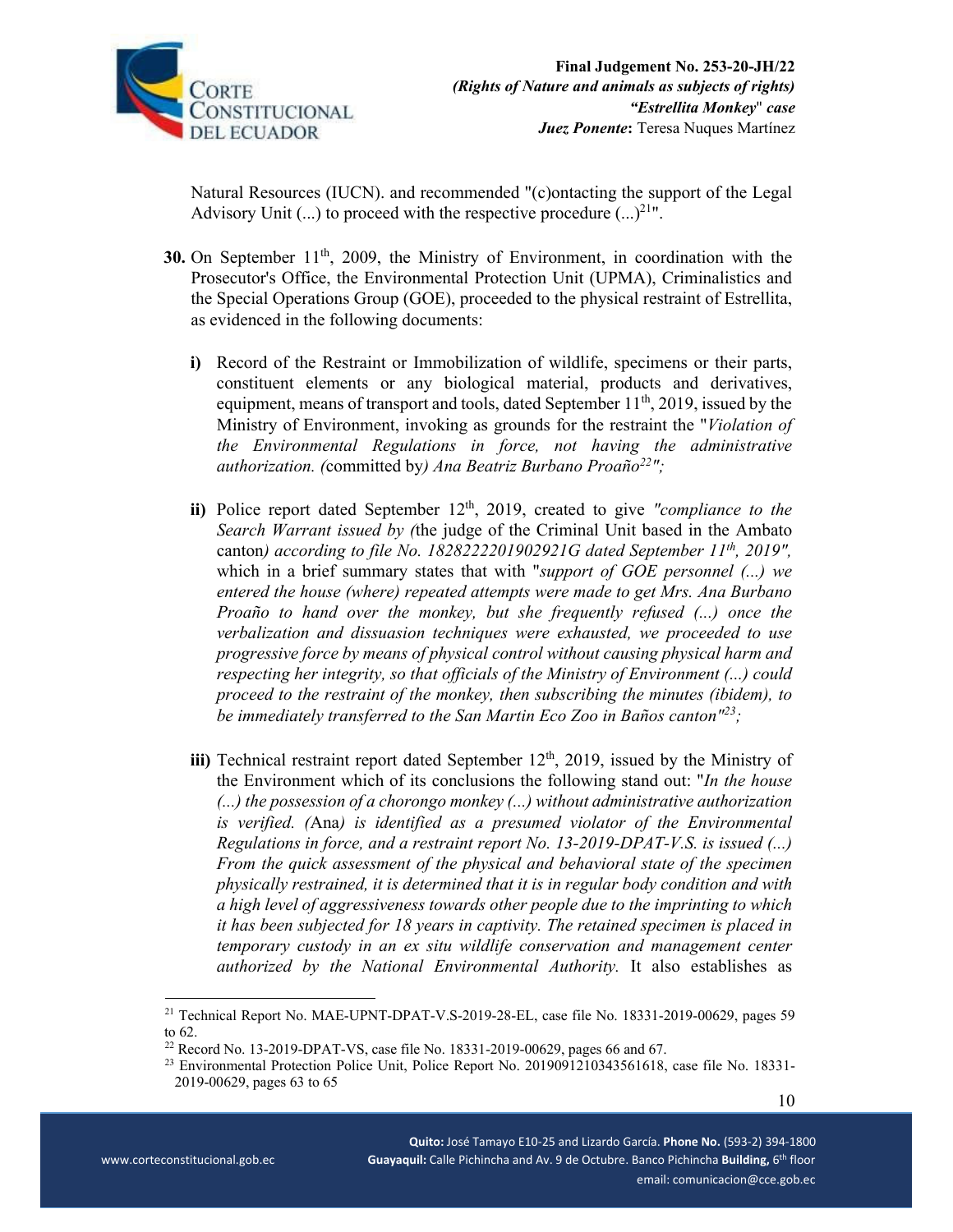

recommendations: "*To initiate the administrative process against (*Ana*) for noncompliance with the Environmental Regulations in force by not having administrative authorization; Keep the specimen in the quarantine and isolation area of the management center, for observation, treatment and veterinary checkups, as well as for the change of diet according to the nutritional needs that the specimen needs; Once the specimen completes its quarantine period and has a diagnosed veterinary report of physical and behavioral improvement, to mobilize the specimen to a wildlife ex situ conservation and management center located in the eastern region according to the geographical distribution of the species*<sup>24</sup>."; *and*

- **iv)** The medical report issued by Dr. Nixón Manuel Núñez, who upon performing the medical evaluation of Estrellita was able to verify "*that it is an adult specimen, with a body condition of 2.5/5 due to its low weight and its state of malnutrition (....), bristling and depigmentation of the fur, as a consequence of a deficient and inadequate food ration, partial loss of hair on the inner part of her left arm, with the presence of small reddish spots and dryness or flaking of the skin possibly due to the presence of fungi and wear of the incisor teeth and fangs, causing the specimen difficulty in tearing, breaking or cutting the solid food that is an essential part of her nutritional diet.25"*
- **31.** In the words of the claimant on "*September 11th, 2019* [her] *home was raided and Estrellita abruptly separated from the environment that sheltered her for her entire life.26"*
- **32.** By means of a resolution dated September  $16<sup>th</sup>$ , 2019, the Ministry of Environment ordered to: (*i*) initiate the administrative proceeding No. 34-PNT-2019 against the claimant, *(ii)* summon the claimant and grant her a term of 10 days to answer<sup>27</sup>, *(iii)* make the claimant aware of the principle of reversal of the burden of proof, (*iv*) order the restraint of Estrellita, and  $(v)$  order the custody of Estrellita to a management center authorized by the National Environmental Authority<sup>28</sup>.
- **33.** Within said administrative process, Report No. 001 MN-ECO-ZOO was included, issued on October 3rd, 2019, by Dr. Nixón Manuel Núñez, whose conclusions are: "(a) *With the use of materials, equipment, drugs and the necessary personnel, we worked carefully at the time of sedation, providing the necessary security to perform the*

<sup>24</sup> Technical Report on the Restraint No. 13-2019-DPAT-VS, case file No. 18331-2019-00629, pages 68 to 73.

<sup>25</sup> Case file No. 18331-2019-00629, pages 74 to 76.

<sup>26</sup> Ibid.

<sup>27</sup> On page 93 of case file No. 18331-2019-00629, the Ministry of Environment determines: "*It should be noted that (*Ana*) appears in this administrative process outside the legal term she had to do so according to Art. 252 of the Administrative Organic Code".* 

<sup>28</sup> Case File No. 18331-2019-00629, pages 77 and 78.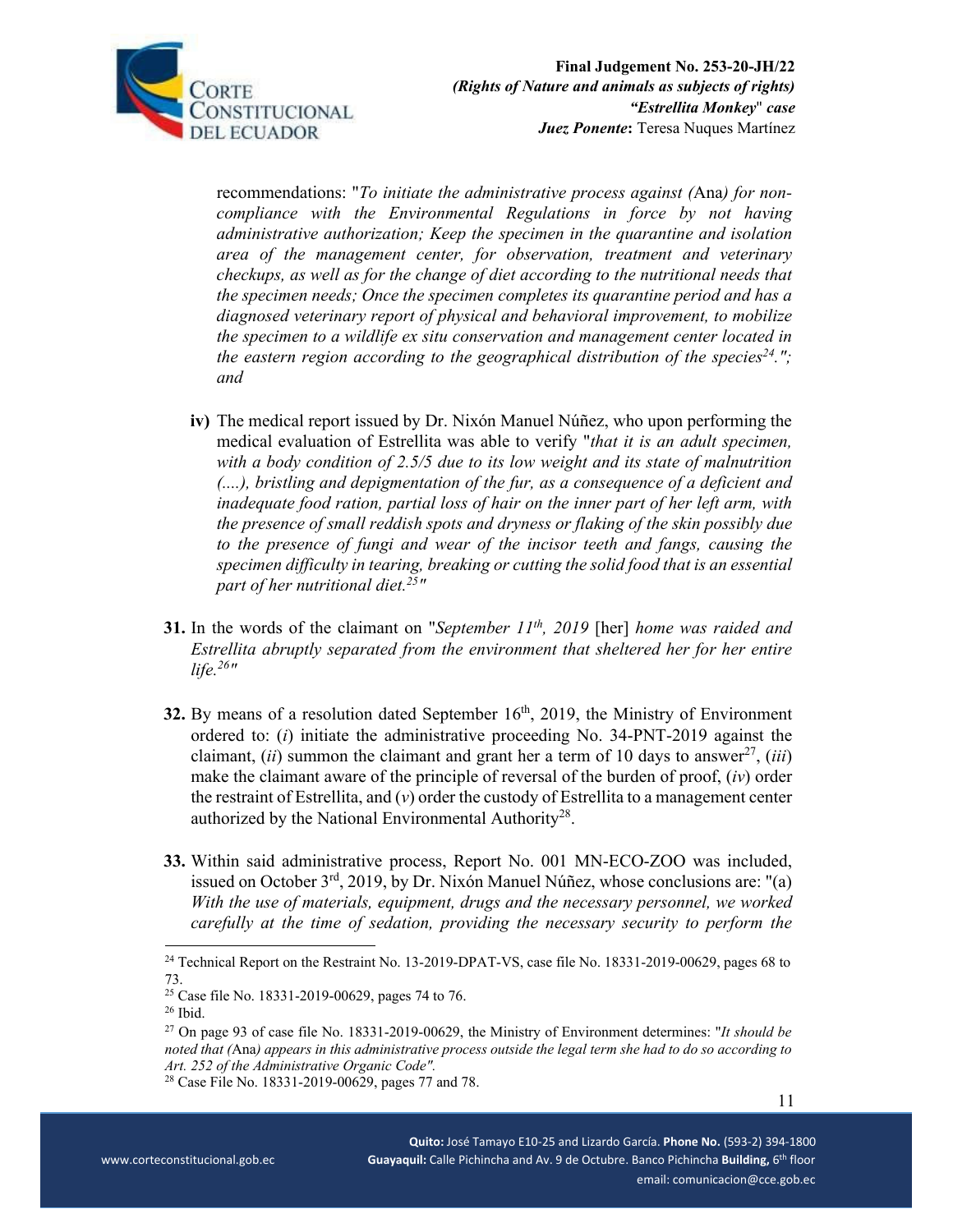

*manipulation and verification of the state of health. (*b) *The evaluation of the monkey's recovery was carried out on a weekly basis, observing the favorable increase in its physical activity and health status.* (and, c) *Good handling, rehabilitation, feeding and veterinary care practices have been* (sic) *a fundamental pillar in the recovery process of the Chorongo monkey.29***"** 

**34.** By means of a resolution dated January 14<sup>th</sup>, 2020, the Ministry of the Environment resolved: "*1) To declare* [the claimant's] *responsibility in the commission of the very serious infraction established in Art. 318 number 2 of the Organic Code of the Environment, in accordance with the provisions of Art. 136 of Book IV of Executive Decree 3516; 2) To impose on* [the claimant] *the fine of (...) (ECS 3940.00) (...); 3) To decommission the wildlife specimen in accordance with the provisions of Art. 320 number 2 of the Organic Code of the Environment, in accordance with the provisions of Art. 136 of Book IV of Executive Decree 351630; (...)".* 

### **4.3. DEATH OF ESTRELLITA, THE CHORONGO MONKEY**

- **35.** It is recorded within the administrative process, the Technical Report No. MAE-DPATUPNT-V.S-2020-09-EL dated January 28<sup>th</sup>, 2020, which formally refers to the death of Estrellita, stating that "(a) at 16:00 hrs. on October 9<sup>th</sup>, 2019, by means of a *phone call, Mr. Orlando Vega, owner of the San Martin Eco Zoo, informs the Engineer William Quinatoa, Responsible of the Natural Heritage Unit of Tungurahua, about the death of the chorongo monkey (...) in the morning hours*<sup>31</sup>".
- **36.** The same Report refers to the Necropsy Report No. 003-MN-ECO-ZOO dated October  $11<sup>th</sup>$ , 2019, issued by Dr. Nixón Manuel Núñez, in which he mainly concludes that " $(i)$ *The pathological state of the lungs, the malfunctioning of the kidneys produced a respiratory insufficiency or deficiency, accompanied by renal and hepatic problems due to the inability to perform the cleaning, the chemical balance of the blood and the production of hormones, and by the excessive accumulation of blood at coronary level it is deduced that it triggered* (sic) *in a cardiorespiratory arrest that caused the death of the specimen.* (*ii*) *This type of pathologies is very frequent (*sic*) in specimens that are seized by the Ministry of Environment because they are abnormalities that are accentuated with the course of time, they are not recent, but have been affecting them for years, and little by little they increase until the animal can no longer cope and its state of health collapses. (iii) The causes of these pathologies are several, among them we can mention: nutritional deficiencies, (...) exposure to unfavorable environmental conditions, (...) stress levels, confinement, (...) mistreatment (...)". (iv) The specimen was showing signs of improvement in its physical and behavioral state during the 23 days it remained in the quarantine area, however due to the pathologies described*

<sup>29</sup> Case File No. 18331-2019-00629, pages 81 to 84.

<sup>&</sup>lt;sup>30</sup> Administrative proceeding No. 34-PNT-2019, case file No. 18331-2019-00629, pages 106 to 112.

<sup>&</sup>lt;sup>31</sup> Administrative proceeding No. 34-PNT-2019, case file No. 18331-2019-00629, pages 116 to 118.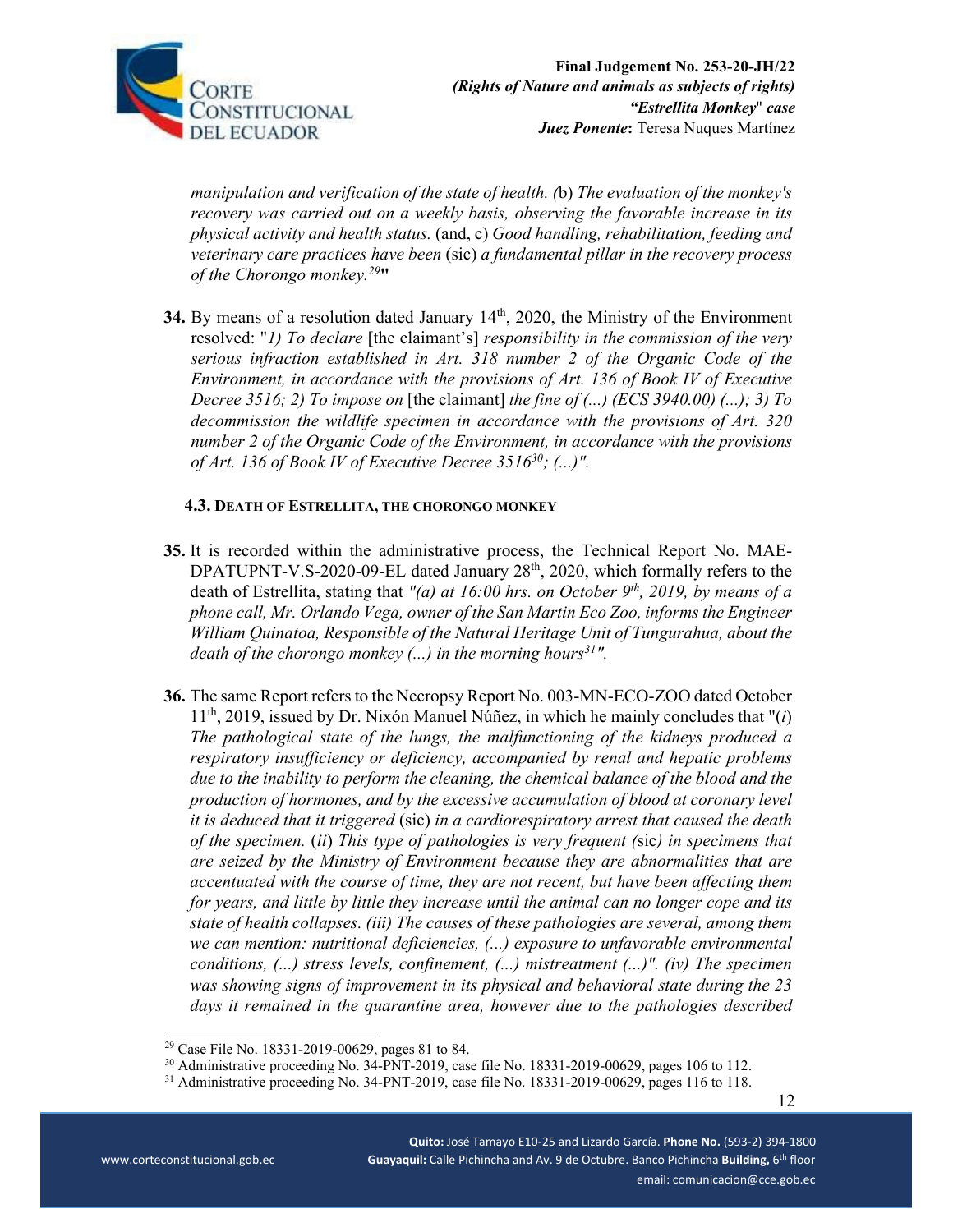

*above not visible to the technical staff and workers of the management center, the death of the Chorongo monkey occurred on October 9th, 201932 (*sic)."

**37.** The aforementioned Technical Report concluded that Estrellita "*is in freezing at the San Martin Eco Zoo management center since October 9th, 2019 for a possible taxidermywork33; continuing in temporary custody of Mr. Orlando Vega, owner of the holding and management center (*of the aforementioned zoo*)".*

#### **4.4. THE HABEAS CORPUS ACTION**

**38.** On December  $6<sup>th</sup>$ , 2019, the claimant filed a petition for habeas corpus<sup>34</sup> action against the Ministry of Environment, Mr. Jesús Orlando Vega Mariño owner of the San Martín de Baños Ecozoo and the State Attorney General's Office, which among other things emphasized that:

*"It is easy to understand the state of mind of (Estrellita), locked in a cage for the first time, far from the people she considered her herd or family, without any stimulation and very little human contact.* 

*It is also easy to imagine her surrounded by her chorongo siblings, of whom she knows nothing, without any social tool to relate to and with the 18-year human imprint, not to mention that technically the possibility of her joining a group of chorongos is zero due to the high risk of contagion of possible human, canine or feline latent viruses in her organism that could be a threat to the health of the other primates. This leaves her with the precarious possibility of spending the rest of her days confined in a zoo cage in an ex*  situ conservation, she will surely develop stereotypies<sup>35</sup> like those presented by all animals *subjected to this sad fate36."*

**39.** In this line, based on Article 71 of the Constitution and Article 585 of the Civil Code, the claimant explained that "(i)*n this case, your Honor, the possible damage to Estrellita's physical integrity as well as to her ethological balance is evident and imminent, so this Habeas Corpus action will stop the mistreatment that she is suffering now, in precarious and totally unknown conditions for her. For this purpose, the Ministry of Environment will issue a wildlife possession license in which I offer to take* 

 $32$  Ibid.

<sup>&</sup>lt;sup>33</sup> Art of dissecting animals to preserve them with the appearance of being alive. Royal Spanish Academy, 2021. https://dle.rae.es/taxidermia

 $34$  The process was labeled as No. 18331-2019-00629.

<sup>&</sup>lt;sup>35</sup> Stereotyped behaviors or abnormal repetitive behaviors are ultimately caused by artificial environments that do not allow animals to satisfy their normal behavioral needs, meaning that they develop certain behaviors that would be completely alien to them in the wild. It has been shown that all of these behaviors are caused by frustration of natural behavior patterns, impaired brain function or repeated and unsuccessful attempts to achieve a goal, for example: escape. Ecoticias.com, 2016. https://www.ecoticias.com/naturaleza/130369/Estereotipia-animal-porque-existe

<sup>36</sup> Case File No. 18331-2019-00629, pages 3 to 5.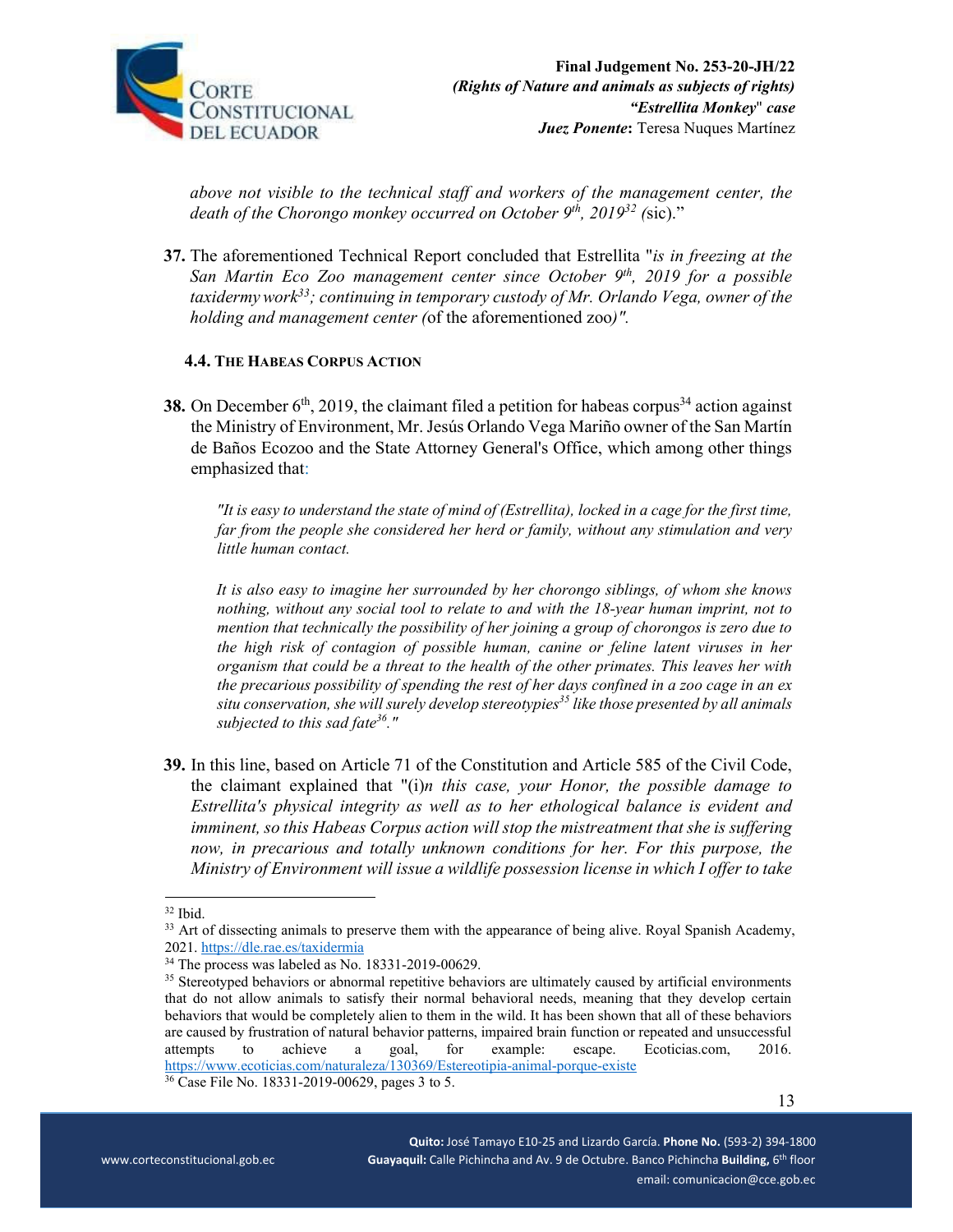

*care of her in the most adequate way for her species, including the subscription of a commitment of recognition of the exceptional right that I have, in view of the circumstances explained, and in recognition of the need for a dignified treatment and the grounds of the rights invoked",* being her specific request "*the immediate delivery of Estrellita to my home37".* 

- **40.** The processing of the habeas corpus action corresponded, after a random distribution, to the Multicompetent Judicial Unit based in Baños canton (hereinafter Judicial Unit), province of Tungurahua, which summoned the parties to a public hearing to be held on Tuesday, December  $9<sup>th</sup>$ , 2019; by means of a decree dated Tuesday, December 10<sup>th</sup>, 2019, it was established that due to an unconscious error, Tuesday, December  $9<sup>th</sup>$ , 2019 was recorded, clarifying that the public hearing will be held "*today, i.e. Tuesday, December 10<sup>th</sup>*, 2019 at 4:00  $pm^{38}$ ", thus the hearing was held, without the appearance of Ana or her lawyers, therefore, the Judicial Unit "*declares the dismissal due to the lack of appearance of the petitioner and to close the case*<sup>39</sup>*"*.
- 41. On December 11<sup>th</sup>, 2019, the Judicial Unit issued the resolution ordering to close the case. On the same day Ana requested the revocation of the order to call for a hearing and appealed the dismissal order alleging lack of notification, "*according to the attached screenshots, I did not receive any order from the court within the term assigned by law until Monday, December 9th, 2019 at 22:02 when the Public Hearing was convened for Tuesday, December 9<sup>th</sup>, 2019 at 16:00 hours. In other words, after the resolution (December 9<sup>th</sup>)* (...) the following day, **Tuesday, December 10<sup>th</sup>,** *I receive at 16:09 a new resolution that indicates that due to an "unconscious error" it is clarified that the hearing would be on Tuesday, December 10th at 16:00, i.e. I received the resolution 9 minutes after the time when the hearing was intended to be held.* <sup>40</sup> (Emphasis is part of the original document). On December 12<sup>th</sup>, 2019, the appeal was admitted.
- 42. On January 27<sup>th</sup>, 2020, the Criminal Chamber of the Provincial Court of Tungurahua<sup>41</sup> (hereinafter, the Criminal Chamber) in its final judgement, resolved to declare the nullity of the process since page 12, establishing that a new day and time be set for the hearing and resolution of the case in the lower court (*first instance court*) 42.

40 Ana, brief, December 11, 2019, file No. 18331-2019-00629, pages 23 to 27.

<sup>37</sup> Ibid.

<sup>38</sup> Case file No. 18331-2019-00629, page 12.

<sup>&</sup>lt;sup>39</sup> Minutes of public hearing, December 10, 2019, file No. 18331-2019-00629, page 18.

 $41$  The process was signed as No. 18102-2019-00032.

 $42$  The Criminal Chamber based its decision establishing that several of Ana's constitutional rights have been violated for: "*not having been notified in due time for the preparation of the defense and to attend especially the public hearing that due to an unconscious error in the date, the claimant could not reach the court office of the constitutional judge of first instance".*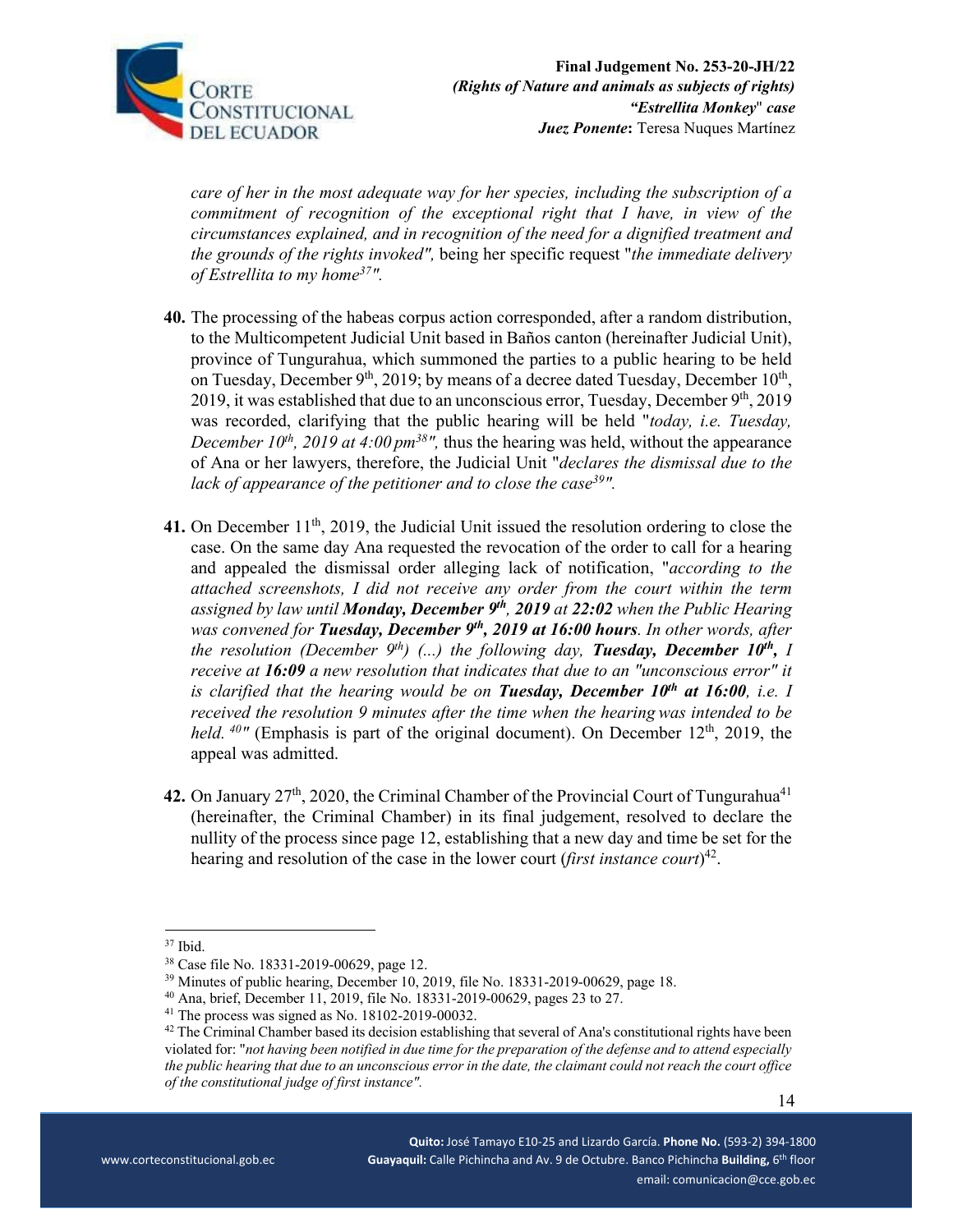

- 43. On February 11<sup>th</sup>, 2020, the Judicial Unit summoned the parties to a public hearing to be held on Friday, February 21<sup>st</sup>, 2020.
- 44. On February 20<sup>th</sup>, 2020, the Ministry of Environment forwarded in certified copies the case file of the administrative process No. 34-PNT-2019 to the Judicial Unit.
- 45. On February 21<sup>st</sup>, 2020, the summoned hearing was held, in which Ana's defense attorneys mainly established:

*"Unfortunately today we received the news that the little monkey has died, for this reason I want to request the order of a new necropsy so that the habeas corpus is granted, we want to see the body, unfortunately because of this abrupt separation she could not continue with her life unleashing this painful feeling.*

*(S)he died on October 9th, 2019 and the representatives of the Ministry of Environment did not communicate this, there has been procedural fraud, the hearing has been summoned, the appeal was filed to the court in which they appeared and they never communicated the death, (...).(...) Estrellita is no longer a non-human person whose right to life we have come to protect, we request that Estrellita's body be handed over to her family in the state it is in, we request that the responsibility of the environment and the owner of the zoo be declared, (...) we request that the violation of Estrellita right to life be declared, we request that a special protocol be created for the case of the restraint of live animals as sentient beings*<sup>43</sup>. (sic)"

**46.** At the hearing, the representatives of the Ministry of the Environment determined that the following were the main reasons for the decision:

*"(W)e brought to your Honor's attention the complete content of the file, in which in the part of the execution the state of the specimen is repeated, urged and confirmed, they had knowledge on January 29th, 2020, (.... ) unfortunately it is unknown that the objective is called natural heritage of the state, the diversity that accumulates the wild flora and fauna, which are wildlife, where the animals that are domestic order have no place because they do not contribute to the ecosystem, specifically the system of guarantees establishes the right to defense (...) (Ana) had 10 days to appear which was in October 10, since then she has never appeared (...) they want to allege today that procedural fraud has been committed, when the only thing that has been done is to comply with the law (...) therefore they request that the action be dismissed, the habeas corpus has been denaturalized and its requirements have not been met in this case 44(sic)".* 

47. On February 26<sup>th</sup>, 2020, the Judicial Unit denied the habeas corpus action and emphasized that "*(*t*)he extraction of wild fauna among other circumstances is used for domestication with the consequent teaching of human habits. It has been justified that* 

<sup>&</sup>lt;sup>43</sup> Minutes of the public hearing, February 21<sup>st</sup>, 2020, case file No. 18331-2019-00629, pages 142 and 143.<br><sup>44</sup> Ibid.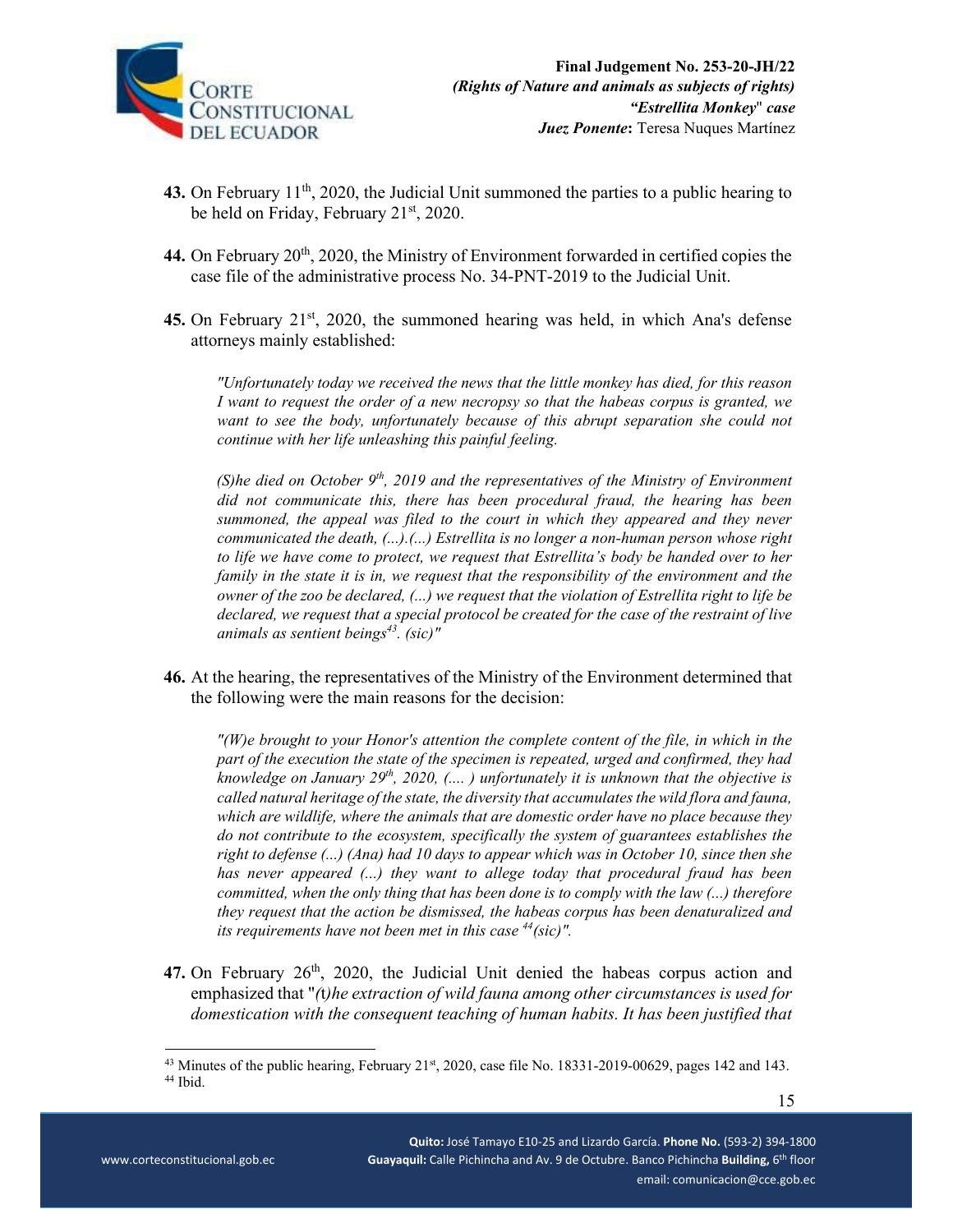

*in fact the domicile of the claimant was raided and that the restraint of said specimen* was conducted by the Ministry of the Environment in its capacity as National *Environmental Authority, as the governing body of the national environmental policy, which within the framework of the law, has the responsibility to adopt national and local territorial strategies for the conservation, sustainable use and restoration of the natural patrimony. (...) The environmental authority has acted with competence, from all of the above it is justified that the recovery of the primate ESTRELLITA has not been illegal, illegitimate or arbitrary, much more if we consider that the COIP in Article 247 typifies the Crimes against wild flora and fauna (...) and it was not possible to return to the claimant the specimen that she claims to have because it is not allowed*  by law. (...) the death occurred on October 9<sup>th</sup>, 2019, two months before the filing of *the habeas corpus action, thus the judge has been misled and therefore any right that may exist regarding the facts that occurred after the seizure of the primate Estrellita that led to its death remains unchallenged45".* 

- 48. Ana filed an appeal against the final judgment of February 26<sup>th</sup>, 2020, which was admitted for processing on March 4<sup>th</sup>, 2020.
- 49. On June 10<sup>th</sup>, 2020, the Specialized Criminal, Military Criminal, Police Criminal and Traffic Court of the Provincial Court of Justice of Tungurahua<sup>46</sup> (hereinafter, Criminal Court) in its decision, decided to dismiss the appeal, ratifying the lower court decision, and due to the actions of both the claimant and the defendants, ordered the Judiciary Council to carry out the relevant investigations. It based its decision mainly on the fact that:

"*In this case, it is observed that party with active standing, without knowing the reality of the alleged victim has proceeded to raise an action of Habeas Corpus in favor of the extinct Chorongo monkey who was known as "Estrellita", who died on September 9th, 2019 (...) That in reality, she could no longer even have aspiration, since the alleged victim had died, whose jurisdictional protection is sought.* 

*On the other hand, (...) the rights of nature are immanent rights that correspond to humanity and not only to one person, since we must understand* (sic) *that all living beings are part of the ecology or ecosystem, therefore of the balance of nature. The holder of the right to file the action draws attention to past resolutions issued by foreign courts such as the case of Chucho (spectacled bear), in which the Colombian Supreme Court of Justice decided to grant Habeas Corpus, but not to live with people but in an environmental reserve "Rio Blanco"; however, the Constitutional Court in CASE DOCKET TT-6.480- 577-SENTENCE SU- 016/20 (January 23rd), denied the Habeas Corpus action indicating* 

<sup>&</sup>lt;sup>45</sup> Judicial Unit, final judgment, February 26<sup>th</sup>, 2020, case file No. 18331-2019-00629, pages 146 to 151.<br><sup>46</sup> The process at the beginning was labeled as No. 18102-2020-00010, by means of a resolution dated May

<sup>15, 2020,</sup> the Criminal Chamber, declared the accumulation of case No. 18102-2020-00010 to case No. 18102-2019-00032, for identifying between these cases equal parties, referring to both the claimant and the defendant, and also an equal cause, in order to avoid procedural duplicity.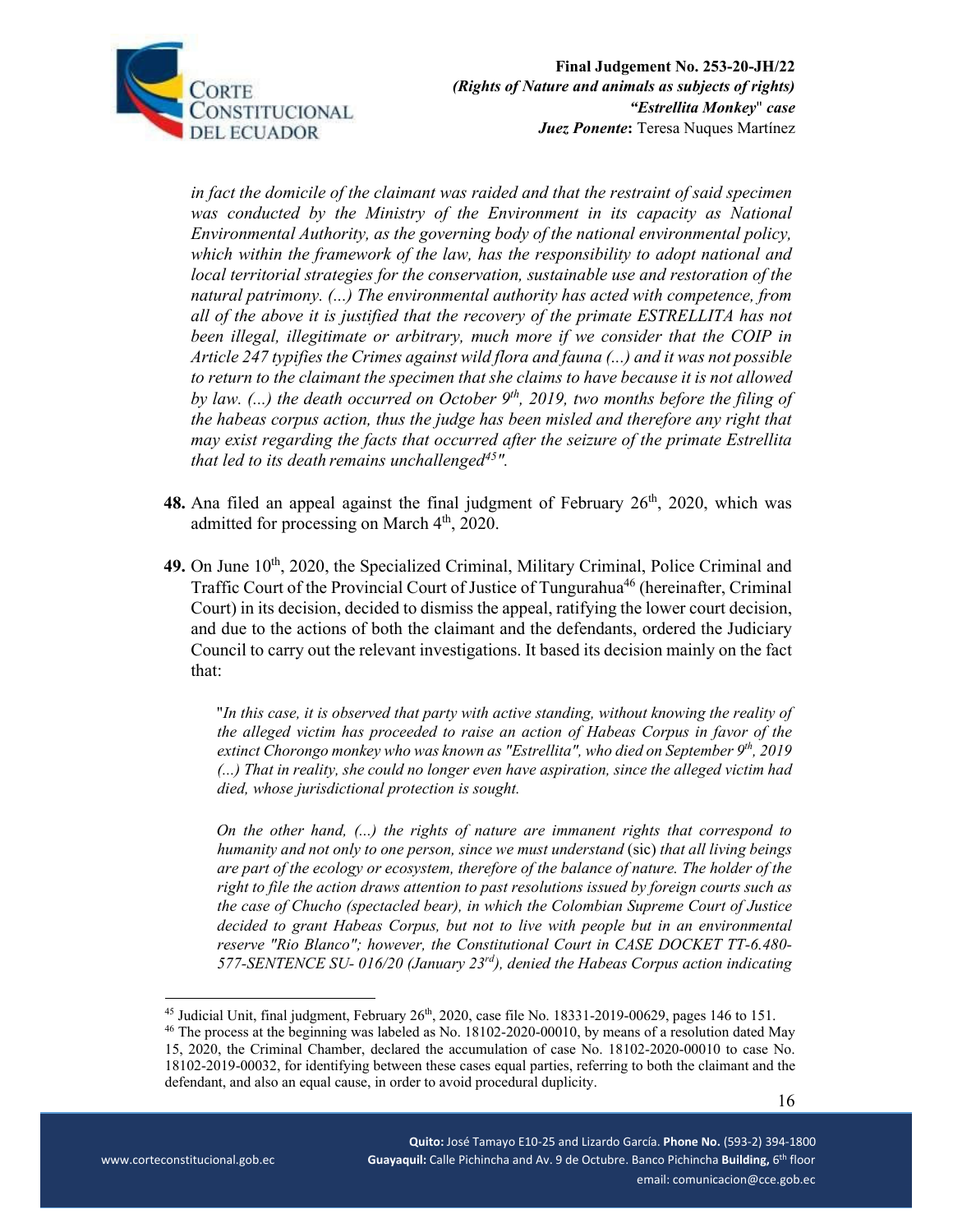

*among other things that: "... The writ of Habeas Corpus is not the mechanism to resolve the controversy raised in relation to the permanence of the Andean bear Chucho in a zoo, to the extent that it is an instrument of protection of the freedom of human beings, which is a right that cannot be predicated of animals". Therefore, in the event that the Chorongo monkey "Estrellita" was alive, it could not be released to be handed over to the claimant, for the reasons stated above.* 

Lastly, it is inconceivable that the claimant could have been unaware of the death of *"Estrellita" (...) considering that the San Martin Zoo is of popular access, or in other words, she could have visited the monkey constantly, because of the interest she has*  shown even to propose this action, forcing an unnecessary use of *resources of the administration of justice, activating an action for an inert being. Likewise, the action of the defendant who had full knowledge of the death of (...) "Estrellita" and did not inform the judicial authority immediately, failing to comply with the duties set forth in paragraphs 1, 2 and 12 of Article 83 of the Constitution, is also noteworthy47".* 

50. On July 3<sup>rd</sup>, 2020, the claimant filed a special protection action under No. 810-20-EP.<sup>48</sup>

# **V. Constitutional Analysis**

**51.** This binding final judgement has originated in the context of a habeas corpus action filed for the defense of a wild primate, of the species *lagothrix lagothricha* or Humboldt's chorongo monkey, named Estrellita. The chorongo monkey had lived for 18 years in a human house with a woman perceived as her mother, a situation that was known to public authorities and for which an administrative procedure was initiated with the purpose of granting custody of the wildlife specimen to a Management Center authorized by the National Environmental Authority. Finally, the habeas corpus that sought the wildlife possession license and return of the chorongo monkey was denied because it considered the need to protect Nature by the Environmental Authority and because it was filed when the chorongo monkey had already died. For the analysis of this case, the Court considers it pertinent to address the following legal problems and subproblems.

## **5.1. PART ONE: THE RIGHTS OF NATURE IN THE CONSTITUTION OF ECUADOR AND THE JURISPRUDENCE OF THE CONSTITUTIONAL COURT**

# **i) What is the scope of the rights of Nature, and is it possible for it to cover the protection of a wild animal, such as a monkey?**

 $48$  On September  $4<sup>th</sup>$ , 2020, the court of the Admission Chamber, formed by constitutional judges Karla Andrade Quevedo, Carmen Corral Ponce and Daniela Salazar Marín, admitted case No. 810-20-EP, whose constitutional judge is Judge Daniela Salazar Marín.

<sup>&</sup>lt;sup>47</sup> Criminal Chamber, final judgment, June 10, 2020, case file No. 18102-2019-00032, pages 40 to 42.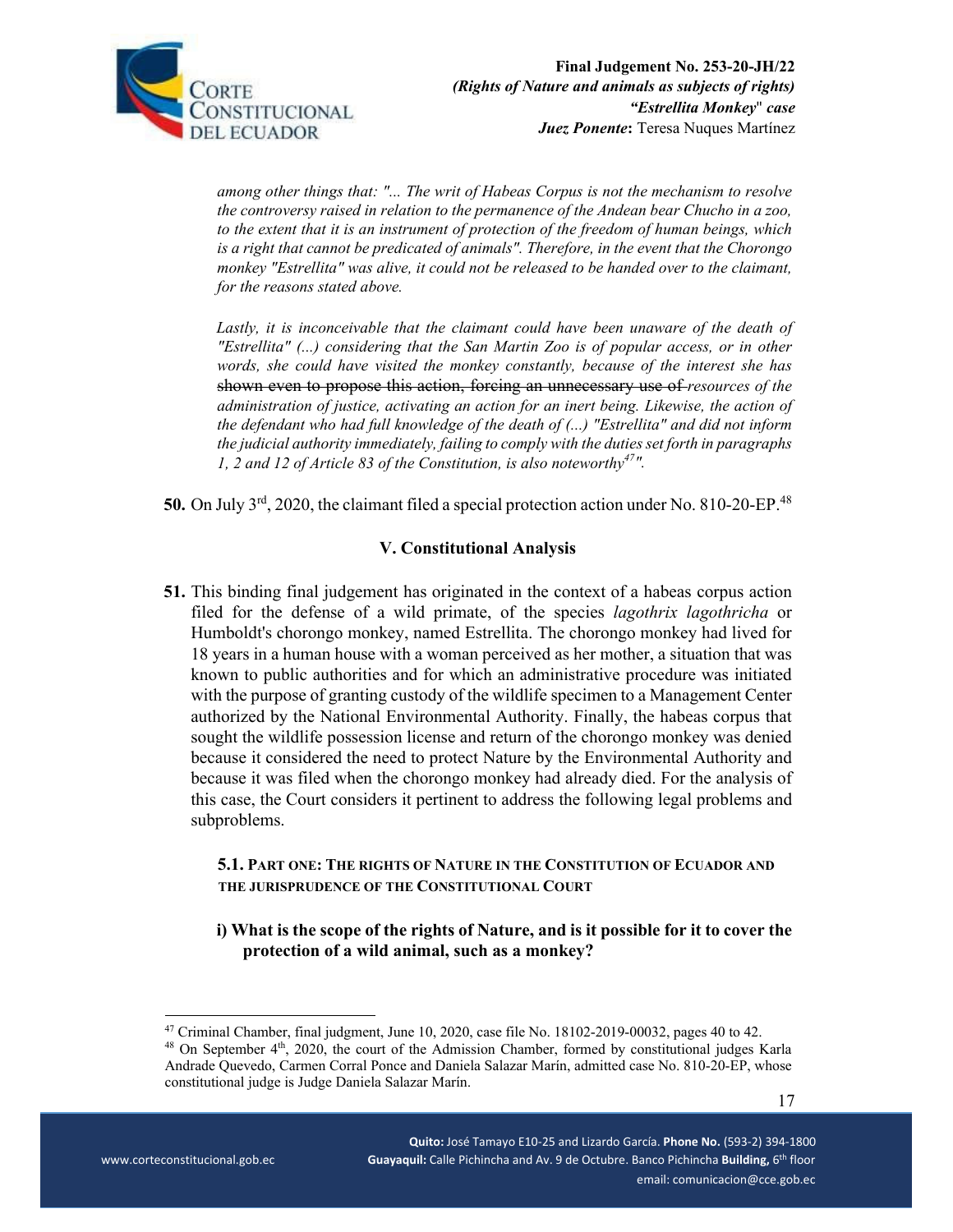

**52.** In this first part, we will determine the scope of the rights of Nature and whether it is possible to cover the protection of a wild animal such as the Estrellita monkey. For this purpose, the current state of the Ecuadorian legal system for the protection of Nature, other instruments and the jurisprudence developed by this Constitutional Court will be brought up, to then address the protection of wild animals. In this last point, we will address whether wild animals can be qualified as subjects of rights.

### **5.1.1. Nature as a subject of rights**

- **53.** The Ecuadorian Constitution, in its preamble, states: "*to nature, the Pacha Mama, of which we are a part and which is vital to our existence*", and declares that "*with a deep commitment to the present and the future*" the sovereign people of Ecuador "*[d]ecid[e] to build [a] new form of citizen coexistence, in diversity and harmony with nature, to achieve a good way of living, the sumak kawsay*".
- **54.** Based on this approach, the Constitution of Ecuador adopts from its preamble a constitutionalism based on the diverse and harmonious coexistence with Nature that pursues the goal of a good way of living or *sumak kawsay*.
- **55.** As a consequence of this, the subjects immersed in the protective spectrum of the Constitution are not limited to those who have civil capacity to exercise rights and to undertake obligations, but through a phenomenological twist, the Constitution welcomes under its normative framework the whole reality, seen as a vital community in constant interrelation and evolution; recognizing as subjects of law, not only individuals and legal entities, but also communities, indigenous peoples and nationalities, the Afro-Ecuadorian people, the Montubio people, the municipal districts and Nature.<sup>49</sup>
- **56.** Thus, the Ecuadorian Constitution goes beyond the classic anthropocentrism<sup>50</sup> that had inspired the Law during modern times, to embrace a sociobiocentrism<sup>51</sup> based on

<sup>49</sup> Constitutional Court. Final Judgement No. 22-18-IN/21. Decision I: *"To recognize that mangrove ecosystems are holders of the rights recognized to nature and have the right to "the full respect of their existence and the maintenance and regeneration of their vital cycles, structure, functions and evolutionary* 

<sup>&</sup>lt;sup>50</sup> Gudynas, E. (2011) Los derechos de la Naturaleza en serio. In Acosta, A. & Martínez, E. (eds.) La Naturaleza con derechos. From philosophy to politics. Abya Yala: Quito, p. 259: "*anthropocentrism refers to a way of being in the world; it is a broader concept that expresses the relationships that run between people and between people and Nature. Under anthropocentrism all measurements and evaluations start from the human being, and other objects and beings are means to their ends. It is a profoundly anthropocentric position (Cartesianism), from which the duality that separates Nature from Society was* 

 18 *constructed*".<br><sup>51</sup> Gudynas, E. (2011) Tensions, contradictions and opportunities of the environmental dimension of a Good Way of Living. In Farah, I. & Vasapollo, L. (coordinators) To Live well: Non-capitalist paradigm?? CIDES-UMSA & University of Rome: La Paz, p. 243: "*One of the most important consequences of this conception of a good way of living is to recognize the rights of nature. A good part of the transition from*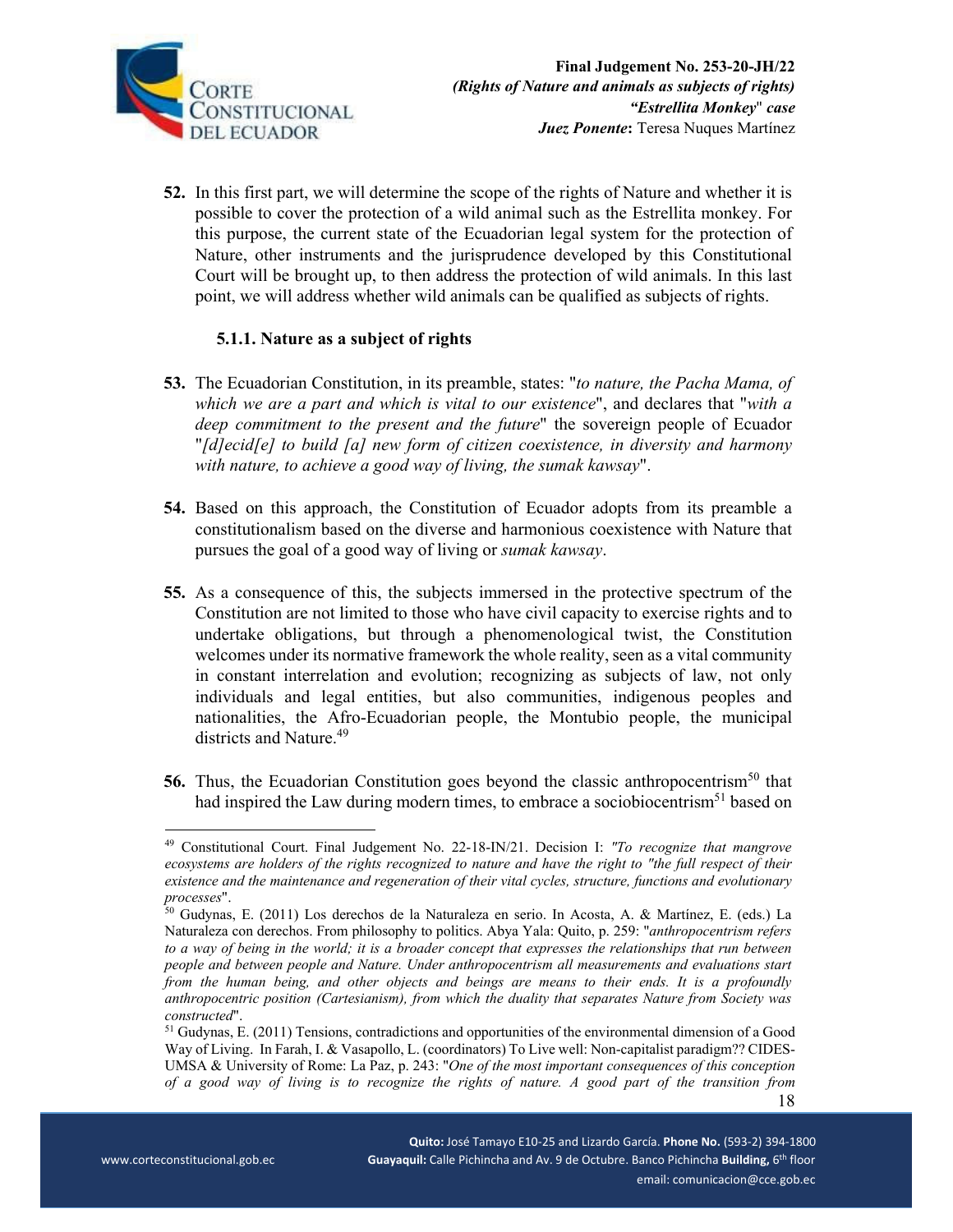

our millenary roots, and the contributions of pluralism and interculturalism of the diverse peoples that make up Ecuador.<sup>52</sup>

- **57.** Nature, therefore, is observed as a subject of rights with an intrinsic value, which implies that it is an end in itself and not only a means to achieve the ends of others.<sup>53</sup> This means that Nature can only be analyzed as a means, if and only if its condition of end in itself is not ignored.
- **58.** Regarding this assessment, this Court has stated:

*"The intrinsic valuation of nature implies, therefore, a defined conception of the human being about himself, about nature and about the relations between the two. According to this conception, the human being should not be the only subject of rights, nor the center of environmental protection. On the contrary, while recognizing specificities and differences, the complementarity between human beings and other species, and natural systems as they integrate common life systems is proposed".54-55*

**59.** However, since Nature contains in its bosom and is the basis on which other subjects of rights develop, and among these, human beings, it is rational for the latter to collaborate for the good living of all of them, without this translating under any assumption into disregarding or affecting their own good way of living; hence, for the achievement of this collaborative duality of "*being a means*" without ceasing to "*be* 

*anthropocentrism to an alternative posture, known as biocentrism, is at stake here. This recognition does not mean, as some superficial critics warn, that an untouched Nature is postulated (...). Therefore, it is possible to take advantage of the environment as long as it is judicious and limited"*. Viviana Morales Naranjo (amicus curiae): "*The Ecuadorian Constitution, covered by an ecocentric and biocentric approach, simultaneously recognizes the rights of nature and the duty of the State to protect each of the elements that make up the ecosystems. 61 In addition, the highest standard constitutionalizes the State's duty to ensure that animals destined for human consumption are healthy and are raised in a healthy environment (...)"*. The prefix "-socio" has been used in order to emphasize that biocentrism is not a contradiction or a denial of the possibility for human beings and society to satisfy their material needs.

<sup>52</sup> CRE. Preamble.

<sup>53</sup> Constitutional Court of Colombia. Final judgement T-760 of 2007: *"The resources of nature are no longer at the arbitrary disposal of women and men, but rather at their care. The Constitution, that is clear, does not reduce the protection of the environment or any of its components to a liberal vision, by virtue of which human beings can dispose at will of other living beings or natural resources, but recognizes that the link between them is preceded or conditioned by some guidelines or requirements that delimit their freedoms and*  duties, ensuring the protection of environmental diversity and integrity (art. 79 C.P.). To this end, the *Constitution makes the State responsible for planning, that is, determining the formulas from which the management and use of such resources can be carried out in order to achieve not only sustainable development, but also their conservation, restoration or substitution (art. 80)".*

<sup>54</sup> Constitutional Court. Final judgement No. 1149-19-JP/21, paragraph 50.

<sup>&</sup>lt;sup>55</sup> The constitutional judge who presided the court in his case, reaffirmed the criteria developed in the aforementioned pronouncement, with respect to the rights of Nature in her dissenting vote in Final Judgment No. 1149-19-JP/21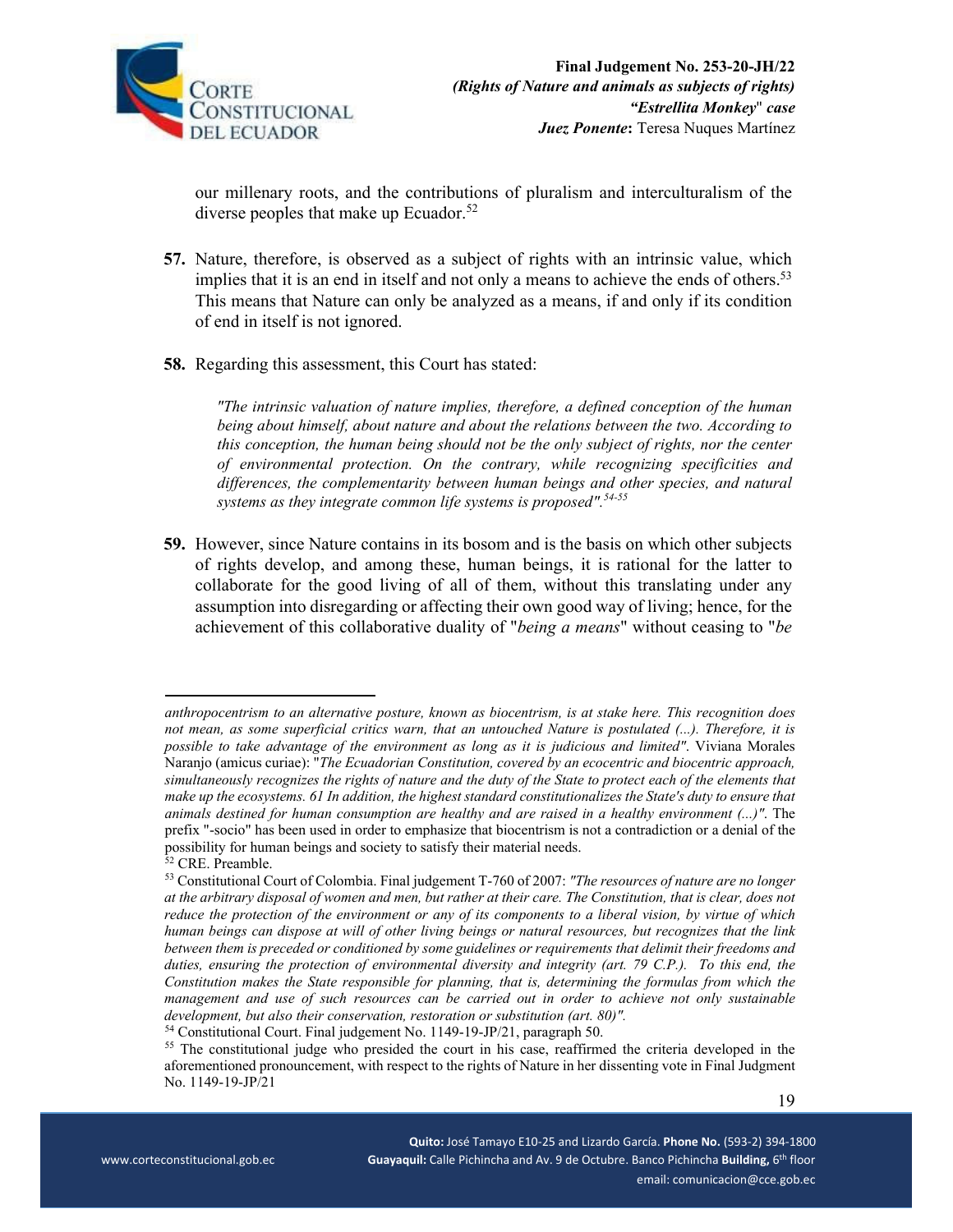

*an end*", the principles of sustainability and ecology occupy a place of unquestionable significance.

- **60.** Article 83.6 of the Constitution establishes the duty of Ecuadorians to *"respect the rights of nature, preserve a healthy environment and use natural resources in a rational, sustainable and ecological manner*. Both principles provide that the elements provided by Nature must be used to satisfy the needs of society, observing a mandate of intergenerational responsibility, according to which the satisfaction of the needs of the present generation cannot compromise "*the capacity of future generations to satisfy their own needs"*56, and a principle of ecological development, by virtue of which the use of nature's elements may under no circumstances jeopardize "*its existence and the maintenance and regeneration of its life cycles, structure, functions and evolutionary processes*".<sup>57</sup> This means that the principles in reference must not only be understood and interpreted from a human dimension but also from an ecological key, therefore, the use of elements of Nature is not only subject to a mandate to maintain and ensure the welfare of future human generations, but also to the conservation and intrinsic value of Nature.
- **61.** Likewise, the content of these principles requires that the use of Nature's elements be governed by a criterion of proportionality, which is widely related to the Ecuadorian economic constitution, which according to Article 283 of the Constitution must develop a "*social and solidarity-based* economic system*;* [which] *recognizes the human being as subject and end; tends to a dynamic and balanced relationship between society, State and market, in harmony with nature; and aims to ensure the production and reproduction of the material and immaterial conditions that make a good living possible*".
- **62.** Thus, from this point of view, the use of Nature's resources is legitimate and constitutional, provided that: (i) it aims to "*guarantee the production and reproduction of the material and immaterial conditions that make a good way of living possible*", without jeopardizing the good way of living of future generations – appropriateness-; (ii) the methods, actions and tools employed are the least harmful and cause the minimum possible environmental impact -necessity; and, (iii) the greater the degree of non-satisfaction or affectation of Nature, the greater must be the importance of satisfying the good way of living regime -proportionality-.<sup>58</sup>

<sup>&</sup>lt;sup>56</sup> United Nations (1987). Our Common Future: Brundtland Report. Retrieved from: http://www. undocuments.net/wcedocf.htm.<br><sup>57</sup> CRE. Art. 71.

<sup>58</sup> LOGJCC. Art. 3.3. Weighting: A relationship of preference shall be established between the principles and standards, conditioned to the circumstances of the specific case, in order to determine the appropriate decision. The greater the degree of non-satisfaction or affectation of a right or principle, the greater must be the importance of the satisfaction of the other.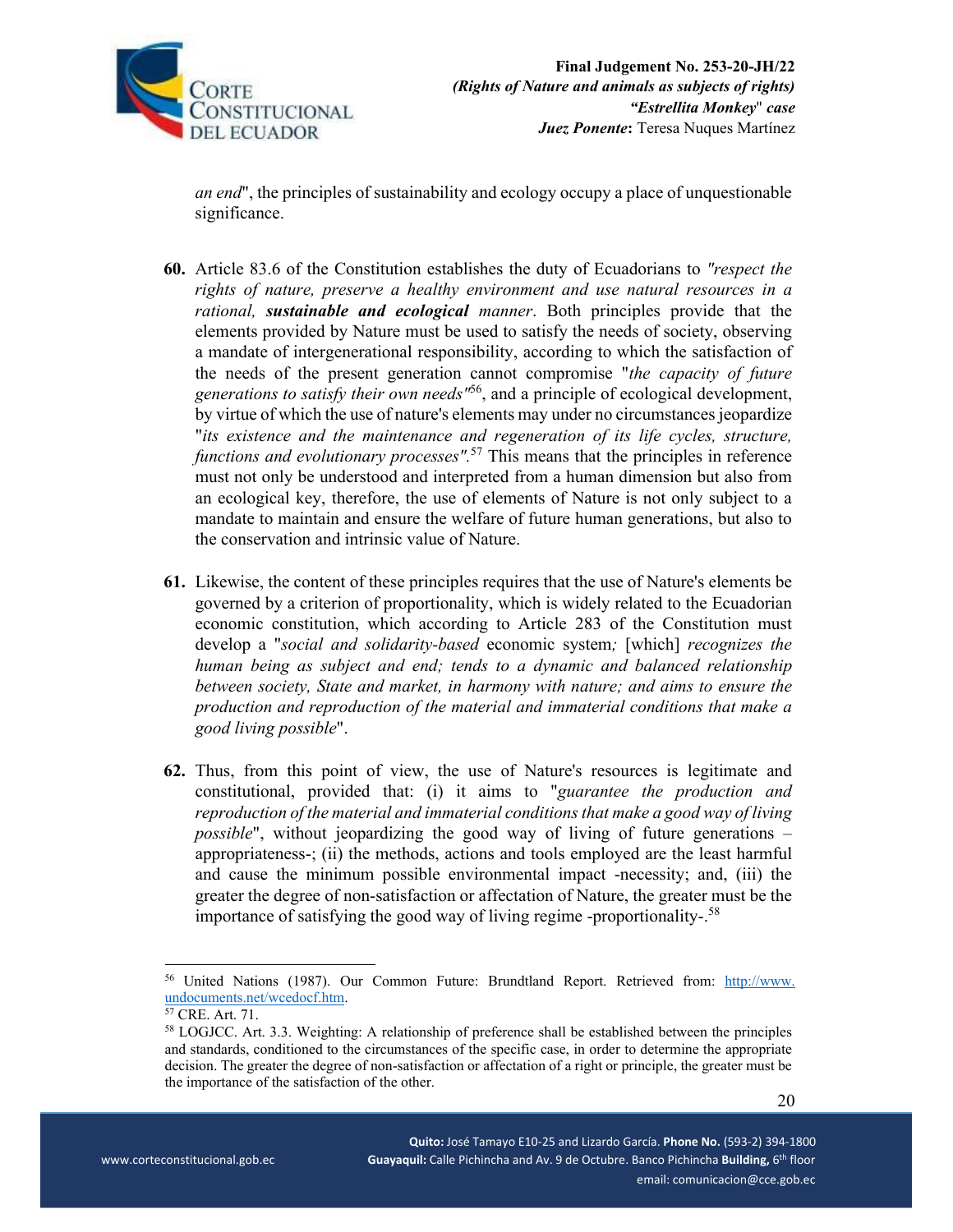

**63.** In short, the combination of both principles mandates that nature not only be seen as an object of economic exploitation, i.e. as an external source for the satisfaction of human material needs, but also as a participant in the economy with its own rights (conservation and existence).59

## **5.1.2. Protection of the elements of nature**

- **64.** Now, returning to the legal protection of Nature, it is important to emphasize that its recognition and integral protection as a subject of rights is not possible unless it is embraced in its total expression, with all its components and processes. To this end, it should be emphasized that the protection of Nature is not limited to its biotic factors such as plants and animals, but also reaches those abiotic factors that are the fundamental basis for the maintenance, reproduction and staging of life, such as water, air, land and light.
- **65.** In this line, it is valid to repeat that a previous resolution of this Court has already stated:

*"Nature is made up of an interrelated, interdependent and indivisible set of biotic and abiotic elements (ecosystems). Nature is a community of life. All the elements that compose it, including the human species, are linked and have a function or role. The properties of each element arise from interrelationships with the rest of the elements and function as a network. When one element is affected, the functioning of the system is altered. When the system changes, it also affects each of its elements".<sup>60</sup>*

- **66.** Therefore, this Organism considers it prudent to specify that, although Nature is a subject of rights in itself, it shares such quality with all its members, elements and factors. Thus, it can be affirmed that the Law protects both Nature seen as the universality of beings, phenomena and biotic and abiotic elements that coexist, interact and manifest themselves on Earth; and Nature in each of its members or singular elements, for example, Nature in a forest, in a river -as previous resolutions of the Constitutional Court<sup>61</sup> have stated- or in a wild animal whose species is threatened.
- **67.** This has been mentioned by the Court in Final Judgement 1185-20-JP/21, when it recognized that Nature is "*a complex subject that must be understood from a systemic perspective*"62 and that its components or particular expressions can come to configure

<sup>59</sup> Constitutional Court. Final judgment No. 47-15-IN/21, paragraph 86: "Based on this, the rights in reference may be limited or regulated in order to prevent various abuses from being committed, for example, against workers or nature, as subjects of the economy  $(...)$ ".<br><sup>60</sup> Constitutional Court. Final judgment No. 22-18-IN/21, paragraph 27

<sup>61</sup> Constitutional Court. Final judgment No. 1185-20-JP/21. See also final judgment No. 2167-21-EP/21.

<sup>62</sup> Ibid., paragraph 26.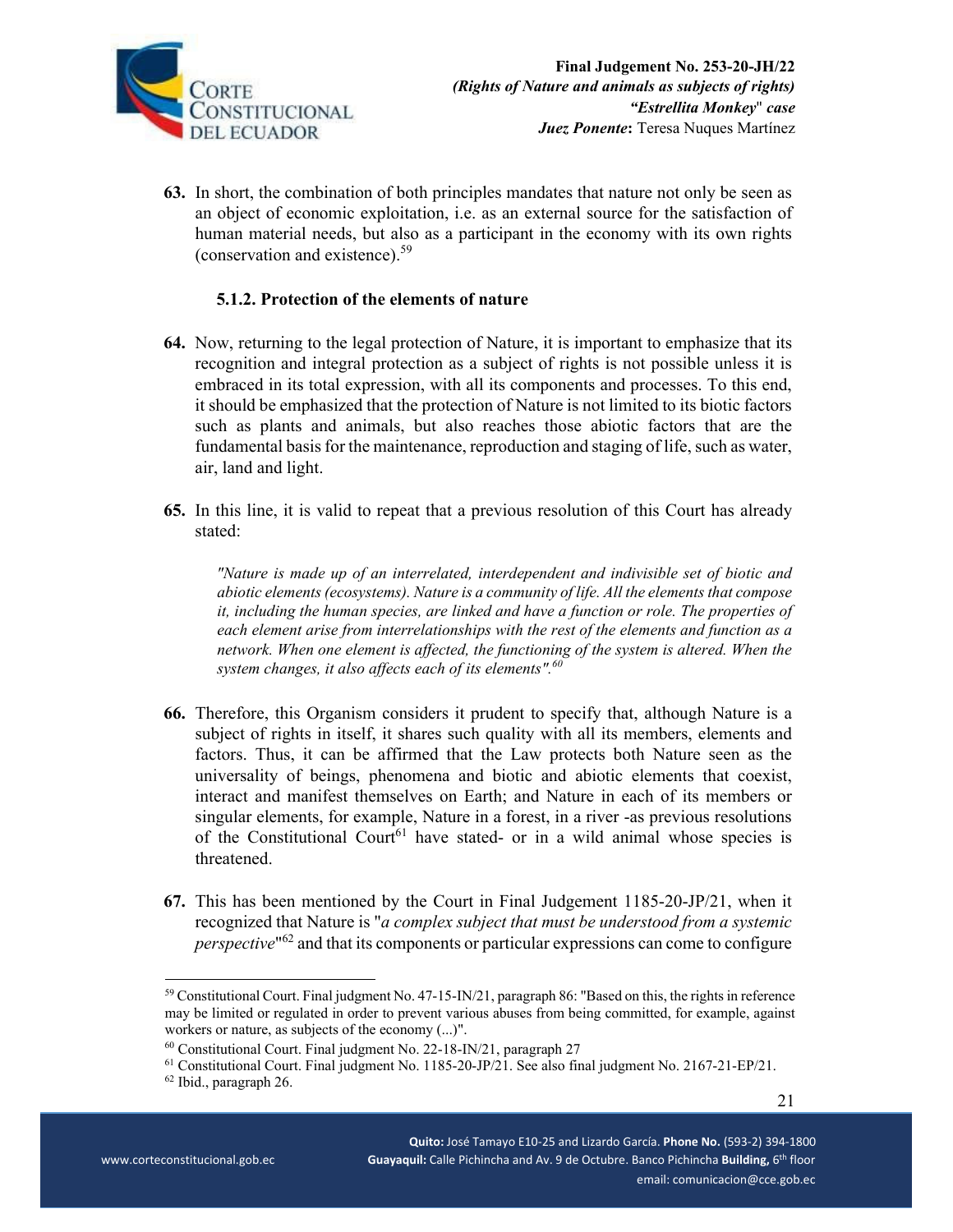

"*determined holders*" of rights; notwithstanding the fact that it is not necessary the jurisdictional recognition of each of its components to affirm that they are subjects of protection:63

*"In the Ecuadorian case, there is a general recognition of rights of nature in the Constitution that, as expressed by the Court in final judgment 22-18-IN/21, which refers to mangrove rights, can be materialized in specific holders; specific recognition does not imply that recognition is necessary for protection, but helps to configure protection in a manner appropriate to the specific holder of rights, in this case, Bosque Protector Los Cedros." <sup>64</sup>*

**68.** Similarly, Brooks McCormick Jr. Animal Law & Policy Program at Harvard Law School and the Nonhuman Rights Project, in their amicus curiae brief mentioned:

*"4.9 Recognizing the rights of nature implies that nature not only has intrinsic value as a whole but that each of its elements also has intrinsic value, independently from what humans find valuable (Gudynas 2011, 246). Taking nature's rights seriously means protecting all species, even those that humans find ugly, unpleasant, or useless for human purposes (Gudynas 2011, 257)."65*

**69.** In the same sense, the Inter-American Court of Human Rights has also recognized the need to protect Nature by considering the elements and components that make it up:<sup>66</sup>

*"62. This Court considers it important to emphasize that the right to a healthy environment as an autonomous right, unlike other rights, protects the components of the environment, such as forests, rivers, seas and others, as legal interests in themselves, even in the absence of certainty or evidence of risk to individual persons. It is a matter of protecting nature and the environment not only because of their connection with a utility for human beings or because of the effects that their degradation could cause on other rights of* 

 $63$  Ibid., paragraph 42: "The Court emphasizes that the jurisdictional recognition of specific ecosystems or elements in concrete cases does not mean that the subjects not judicially declared lack protection or that the judicial recognition of each ecosystem is necessary for the rights of nature to be effective".

<sup>&</sup>lt;sup>64</sup> Constitutional Court. Final judgement No. 1149-19-JP/21, paragraph 43. See also Final judgement No. 2167-21EP/21.

<sup>65</sup> Brooks McCormick Jr. Animal Law & Policy Program at Harvard Law School and the Nonhuman Rights Project cite Gudynas, E. (2011) *Los derechos de la Naturaleza en serio*. In Acosta, A. & Martínez, E. (eds.) *La Naturaleza con derechos*. From philosophy to politics. Abya Yala: Quito. This amicus reaches this conclusion based on the third paragraph of Article 71 of the Constitution, which establishes that: "The State shall encourage individuals and legal entities and collectives to protect nature, and shall promote respect for **all the elements that form an ecosystem**" (Emphasis added); stating that: "The third paragraph states that the State 'shall promote respect for all the elements that form an ecosystem,' indicating a legal understanding of nature that includes constituent elements, such as particular rivers, forests and animals (Lyman, Fromherz and Echeverría 2021).

<sup>66</sup> IACHR. Advisory Opinion OC 23/17, November 15th, 2017 "*Environment and Human Rights" (On state obligations in relation to the environment in the framework of the protection and guarantee of the rights to life and personal integrity - interpretation and scope of Articles 4.1 and 5.1, in connection with Articles 1.1 and 2 of the American convention on human rights).*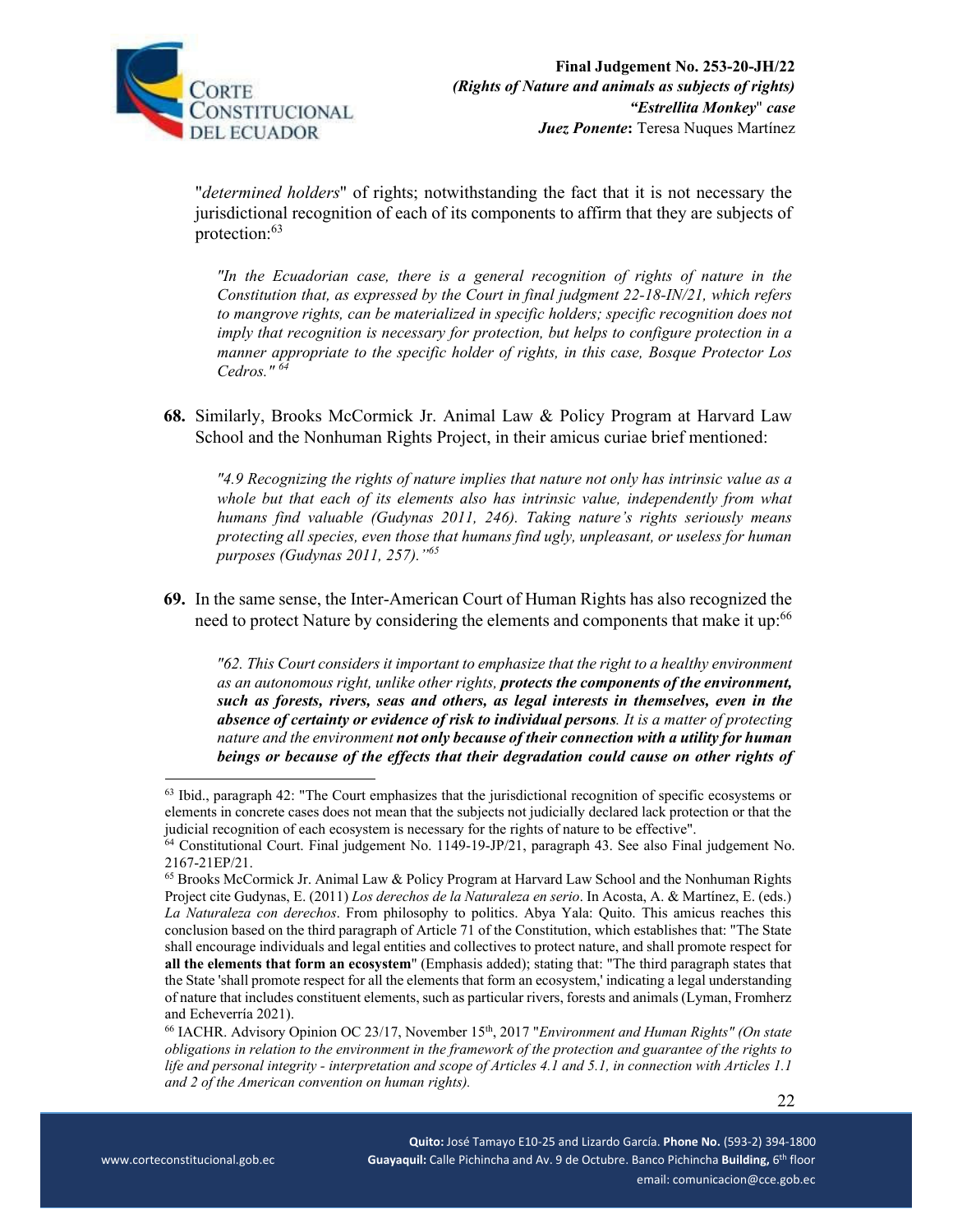

*individuals, such as health, life or personal integrity, but also because of their importance for other living organisms with which the planet is shared, who also independently deserve protection. In this sense, the Court notes a tendency to recognize legal personality and, therefore, rights to nature not only in court rulings but even in constitutional standards (emphasis added)".67*

**70.** Consequently, this Constitutional Court notes that Nature, in all its levels of ecological organization, is protected by Law. In Nature, several levels of ecological organization68 can be identified and in this sense, the Court has previously recognized the quality of rights holders to ecosystems such as mangroves, rivers and forests. $69$ 

 $67$  Ibid., paragraph 62. In reference to the Ecuadorian and Bolivian Constitutions: "The preamble of the Political Constitution of the State of Bolivia states that: "In time extending beyond the reach of memory, mountains were erected, rivers moved, lakes were formed. Our Amazonia, our Chaco, our altiplano and our plains and valleys were covered with greenery and flowers. We populated this sacred Mother Earth with different faces, and since then we understood the current plurality of all things and our diversity as beings and cultures". Article 33 of the same Constitution provides that: "People have the right to a healthy, protected and balanced environment. The exercise of this right must allow individuals and collectivities of present and future generations, as well as other living beings, to develop in a normal and permanent manner". Likewise, Article 71 of the Constitution of the Republic of Ecuador establishes that: "Nature or Pacha Mama, where life is reproduced and carried out, has the right to full respect for its existence and the maintenance and regeneration of its vital cycles, structure, functions and evolutionary processes. Any person, community, people or nationality may demand from the public authority the fulfillment of the rights of nature. In order to apply and interpret these rights, the principles established in the Constitution shall be observed, as applicable. The State shall encourage individuals and legal entities and collectives to protect nature, and shall promote respect for all the elements that make up an ecosystem".

<sup>&</sup>lt;sup>68</sup> It should be emphasized that the elements, factors, beings and phenomena of Nature are not separate and unconnected, but rather, it is the general rule that they are interrelated and interdependent, forming different levels of ecological organization. At least six levels of ecological organization can be identified in nature:

<sup>(</sup>i) The individual or organism, described as the entity capable of carrying out the vital functions of nutrition, relationship and reproduction (sexual or asexual). It is the basic unit of ecological organization, from which we can "*begin to understand the mechanisms that produce the diversity of life and ecosystems of the Earth*". (Smith, T. & Smith. R. (2012) Ecology. Pearson Education: Mexico City, p. 14).

<sup>(</sup>ii) Population, the "*group of individuals of the same species occupying a given area*" and which "*do not function independently*". (Smith, T. & Smith. R. (2012) *Op.cit.* , page 5).

<sup>(</sup>iii) The community, made up of *"the populations of different species living and interacting within an ecosystem*". (Smith, T. & Smith. R. (2012) *Op.cit.*, page 5).

<sup>(</sup>iv) The ecosystem, i.e. the set of biological communities interacting within a given area, with the physical or abiotic environment. (Witman, W. (2017) The Ecosystem and how it relates to Sustainability. What is an Ecosystem? University of Michigan. Retrieved from: https://globalchange.umich.edu/globalchange1/current/lectures/kling/ecosystem/ecosystem.html).

<sup>(</sup>v) The biome or biotic area, which constitutes all those biogeographical zones into which the biosphere is divided, which are characterized by having common climates and biotic components (animals, vegetation, etc.) (Witman, W. (2017) *Op. cit.*).

<sup>(</sup>vi) The biosphere or Nature, which is the highest level of ecological organization and comprises the Earth

itself, with all its elements, systems, processes and phenomena. 69 *Cf.* Constitutional Court. Final judgements No. 22-18-IN/21, 1149-19-JP/21 and 2167-21-EP/21.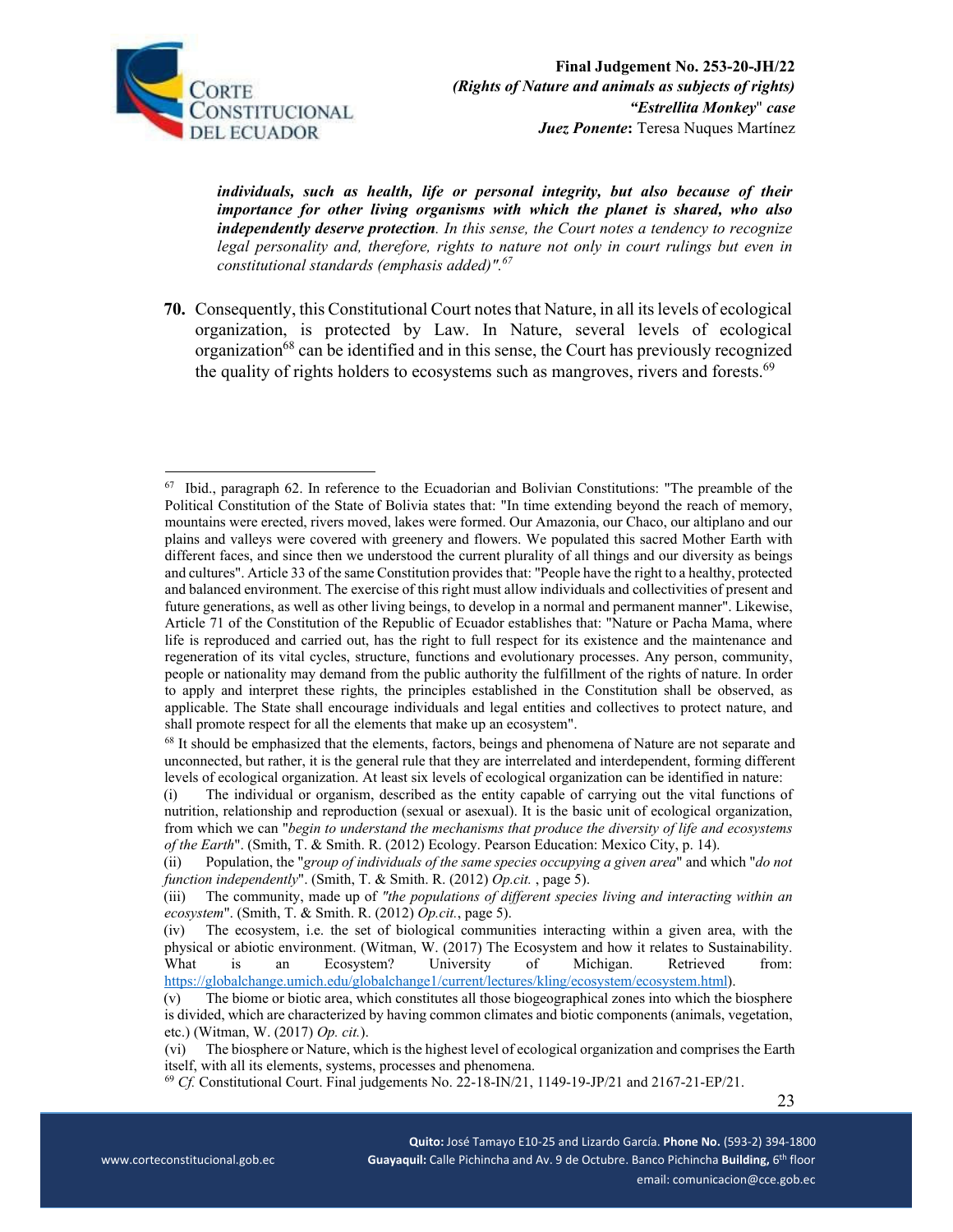

# **5.1.3. Wild animals as subjects of rights**

- **71.** To address the question of whether a *wild animal* such as Estrellita, the chorongo monkey, is a *subject of rights*, first of all, it is important to determine whether animals, in general, can be considered as subjects of rights.
- **72.** As far as animals are concerned, this group of living beings makes up one of the eukaryotic kingdoms<sup>70</sup> of Nature, the kingdom Animalia, among whose members the following characteristics, although not exclusive and universal, stand out: being multicellular, $71$  i.e. being composed of several cells that specialize in different functions; being heterotrophic,<sup>72</sup> so they obtain their energy from organic sources, as opposed to autotrophs that obtain their energy from inorganic factors such as light; having tissue, $73$  which implies that their cells are joined together forming tissues and, sometimes, even organs, apparatus and systems; and they usually have an embryonic stage of development.74 The human being or *homo sapiens* belongs to the kingdom Animalia.75
- **73.** Within the levels of ecological organization, an animal is a basic unit of ecological organization, and being an element of Nature, it is protected by the rights of Nature and enjoys an inherent individual value. Animals by their genetic composition can be classified under various taxonomic categories<sup>76</sup>.

<sup>&</sup>lt;sup>70</sup> Beings whose cell nuclei are bounded in the cytoplasm by a nuclear membrane (Εὖ: true; and κάρυον: nucleus).

<sup>71</sup> Moreno, A. Notes on Zoology. *The architectural model in animals. Degrees and levels of organization in the animal kingdom.*. Universidad Complutense de Madrid. page 4. Retrieved from: https://www.ucm.es/data/cont/ docs/465-2013-08-22- A3%20GRADOS%20NIVELES%20DE%20 ORGANIZACION.pdf

 $\frac{72 \text{ Oikos (2017) Gloss}}{1000 \text{ Gloss}}$  and boxes. Autotrophic and heterotrophic organisms. Universidad Nacional Autónoma de México. Retrieved from: web.ecologia.unam.mx/oikos3.0/index.php/articulos/17recuadros /269-organismos-autotrofos-y-heterotrofos.

<sup>73</sup> De Juan, J. Introduction to General Animal Histology. Concept and types of tissues. University of Alicante. page 10. Retrieved from: https://rua.ua.es/dspace/bitstream/10045/18813/1/CONCEPTO%20DE%20

TEJIDO.pdf<br><sup>74</sup> Moreno, A. Notes on Zoology. Embryology. Complutense University of Madrid. Retrieved from:<br>https://www.ucm.es/data/cont/docs/465-2013-08-22-A7%20EMBRIOLOGIA.pdf

<sup>&</sup>lt;sup>75</sup> Valdebenito, C. (2007) Defining Homo Sapiens-Sapiens: An anthropological approach. Acta Bioethica No. 13. Retrieved from: https://www.scielo.cl/scielo.php?script=sci\_arttext&pid=<br>S1726569X2007000100008.

 24 <sup>76</sup> Dictionary of the *Real Academia Española* (DRAE): Animals by their genetic composition can be classified under several taxonomic categories according to their phylum, class, order, family, genus and species. Phylum: "Fundamental taxonomic category of biological classification, which groups organisms of common ancestry and that respond to the same model of organization, such as mollusks, chordates or annelids"; Class: " Taxonomic group comprising several orders of plants or animals with many common characters"; Order: "Each of the taxonomic groups into which the classes are divided and which are subdivided into families"; Family: "Taxon constituted by several natural genera that have a large number of common characters". Genus: "A group of beings having one or more common characters". Species: "Each of the groups into which the genera are divided and which are composed of individuals that, in addition to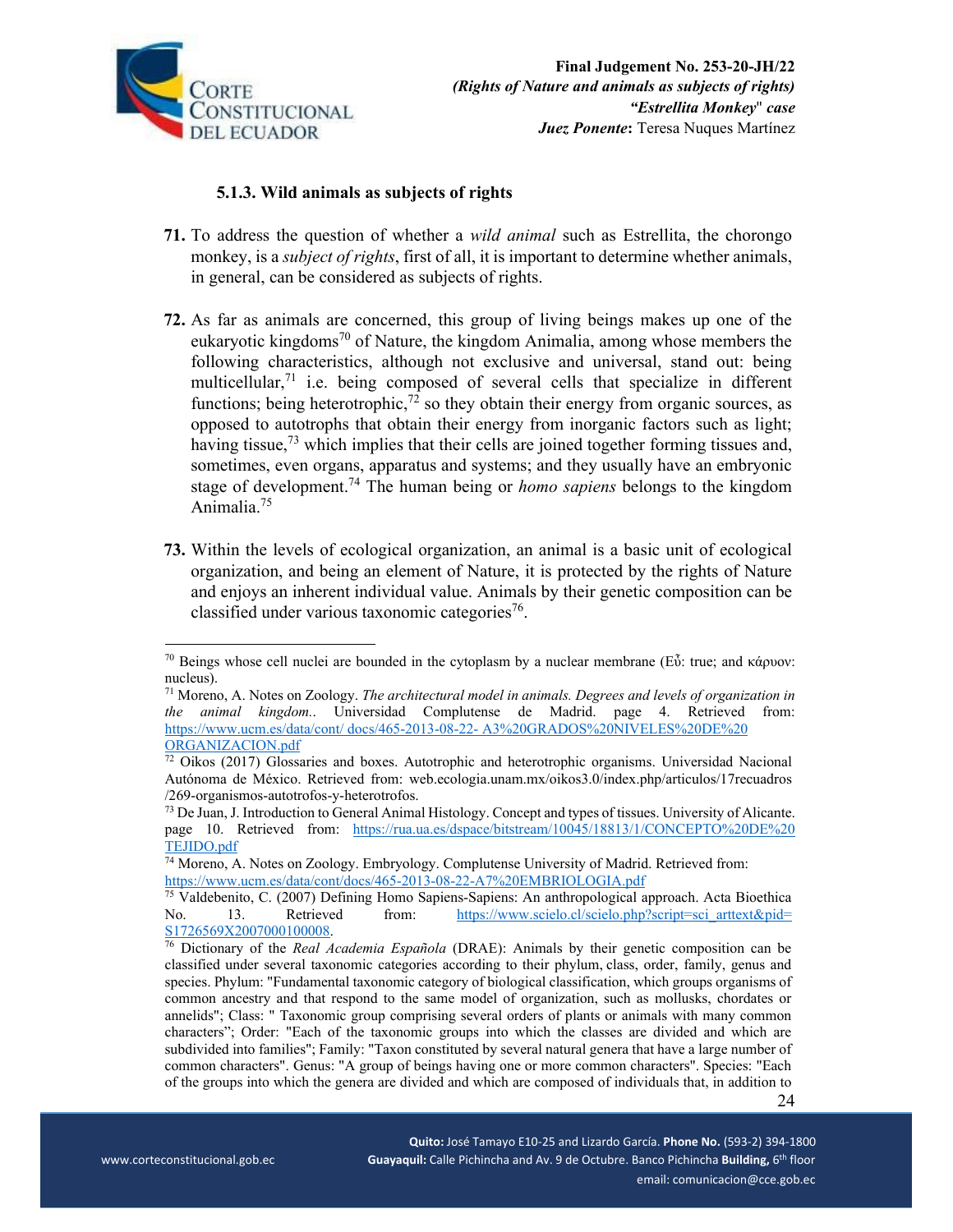

- **74.** Human beings or *homos sapiens* were the first to perceive themselves as subjects of rights and as beings with intrinsic value; however, their affirmations, denials, judgments and conclusions about animals as to whether or not they are subjects of rights have developed throughout history.
- **75.** Law in modern times has been characterized by a marked anthropocentrism, whereby the human being has been considered the center of all legal expression. This approach has been accompanied by an evident speciesism by means of which the human being has been denying, to a greater or lesser extent, the valuation and protection of animals and other species of Nature.<sup>77</sup>
- **76.** However, neither anthropocentrism nor speciesism are conclusive, finished and immovable approaches in law, and human beings have progressively admitted the need to legally protect animals. In this order of ideas we can highlight at least four moments in the development of the legal protection of animals:
	- (i) Their protection as things by civil law, where animals, being equal to objects, are protected as integral elements of the patrimony of natural and juridical persons, and consequently their damage or detriment must be compensated monetarily.<sup>78</sup> This type of legal protection found support during the modern era in the

the generic characters, have in common other characters by which they resemble each other and are distinguished from those of the other species. The species is sometimes subdivided into varieties or races". Human beings, for example, belong to the Chordata phylum, the class of mammals, the order of primates, the family of hominids, the genus homo and the species sapiens. On the other hand, a Humboldt monkey belongs to the Chordata phylum, to the class of mammals, to the order of primates, to the family of atelids, to the genus woolly and to the species lagothricha. Both species differ in their family and genus, but are equal in their kingdom, order, class and phylum.

 $77$  Professors such as Peter Singer have defined speciesism as "discrimination on the basis of species", and as "a prejudice or partial attitude favorable to the interests of members of one's own species and against those of others". Thus, speciesism, understood as "the idea that it is justifiable to give preference to certain beings on the simple assumption that they are members of the species Homo Sapiens", basically contravenes the values, principles and rules that the Law itself has postulated to defend in modern times, such as the right to equality and the principle of non-discrimination, by virtue of which any differentiation between two or more groups that does not have "an objective and reasonable justification, i.e. when it does not pursue a legitimate end and there is no reasonable relation of proportionality between the means used and the end pursued" would be prohibited. Singer, P. (1999) Animal liberation. Trotta: Madrid, p. 14. Singer. P. Animal Liberation. The New York Review of Books No. 8 of Volume L, May 15, 2003, p. 1. Translation by Margarita Martínez. Retrieved from: www.sociales.uba.ar/wp-content/uploads/17.-Liberación-animal.pdf. I/A Court H.R., in Case of Duque v. Colombia, Judgment of February 26<sup>th</sup>, 2016, para. 106.<br><sup>78</sup> Rivero Sosa i. (2017) Ethical and legal approach to animal protection. In Ambrosio Morales, M. & Anglés.

 25 M. (coordinators). The legal protection of animals. Instituto de investigaciones jurídicas de la Universidad Nacional Autónoma de México: Mexico City, p. 36: "(...) the status of *res* or things, "This conception, which derives from Roman law, was adopted by the French Civil Code, a model that served as a direct source for our civil codification (...), and which has remained unalterable to this day, except for a few modifications."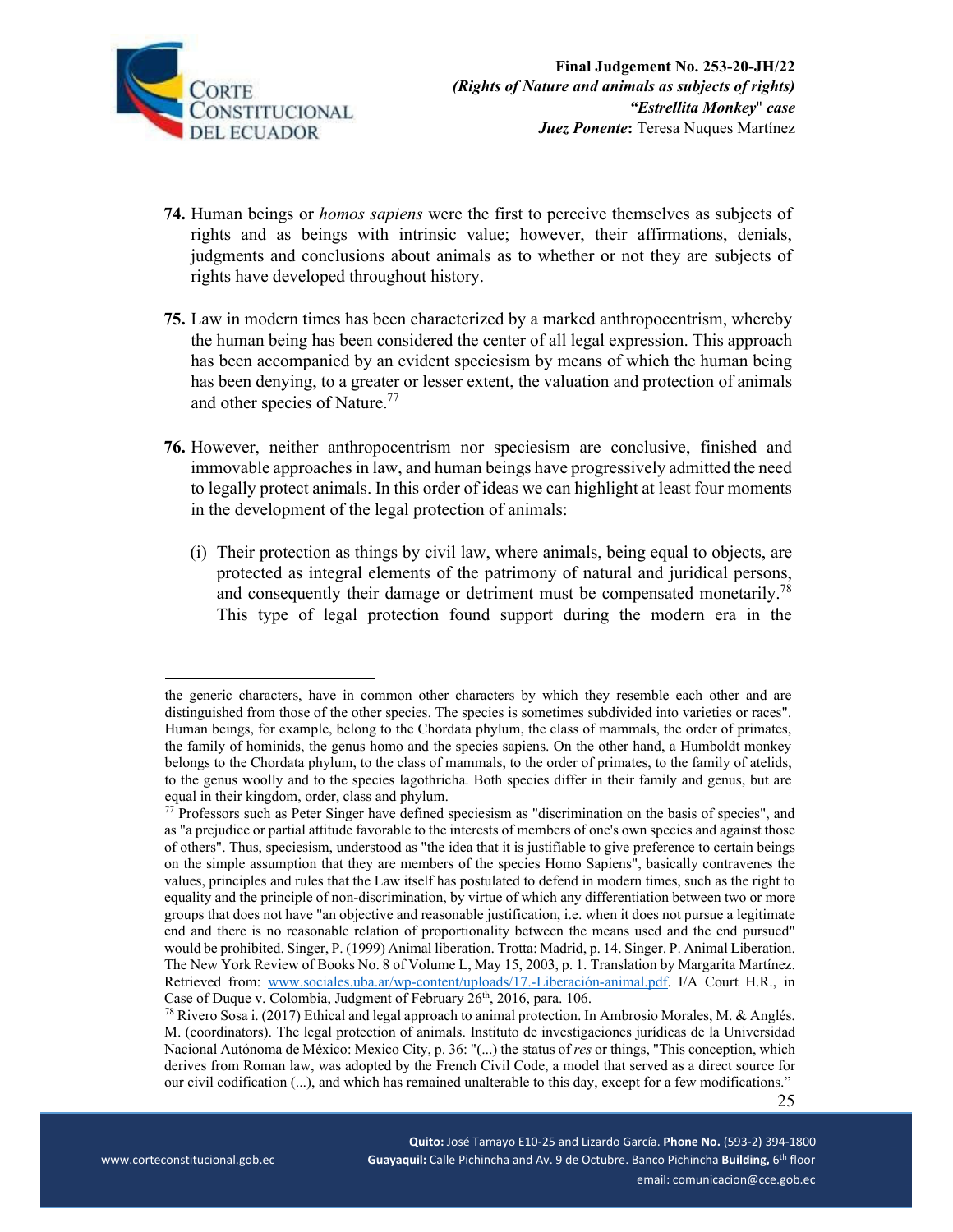

philosophical reflections of René Descartes, who considered animals as "simple machines that experience neither pleasure nor pain, nor anything else."<sup>79</sup>

- (ii) Animal welfare,80 which in the words of Molina Roa, *"dominates the vast majority if not all legislation on animals,* [where it] *their use for food, obtaining skins, entertainment, vivisection, pharmaceutical, medical and military experimentation, hunting, exhibition in zoos, etc. is accepted,* as *long as the treatment is 'kind' and humane, and the death of the animals, in the case of their use as a food resource, is done with the minimum pain and suffering".*81
- (iii) Their identification as protected objects of the environment, where animals are only recognized as having an ecosystemic value, but not an inherent individual value.<sup>82</sup>
- (iv) The recognition of animals as subjects of rights. $83$
- **77.** Thus, the recognition of animals as subjects of rights constitutes the most recent phase in the development of their legal protection, which is based on the recognition of animals as living beings with an intrinsic value that makes them holders of rights.
- **78.** However, although the recognition of animals as subjects of rights is the most recent phase in the development of their legal protection, it does not mean that this is a finished phase free of progression and perfection. Nor should this phase be seen as an antithesis of the previous phases, but rather as its synthesis and overcoming, still under construction, which, therefore, includes several of the notions of the previous phases, but distinguishes itself from them by directly recognizing in animals an inherent value and the quality of subjects in the Law.

 $79$  Molina Roa, J. (2018) Animal rights. From the consideration as things to zoopolitics. Universidad Externado de Colombia: Bogotá. p. 162. Cf. Descartes, R. Method Discourse/Metaphysical Meditations. Translation by Manuel García Morente, p. 37-41. Retrieved from: https://ministeriodeeducacion.gob.do/docs/biblioteca-virtual/IHsx-descartes-rene-discurso-

delmetodopdf.pdf<br><sup>80</sup> Peter Singer is probably the philosopher who has made the greatest theoretical contribution to this current. 81 Ibid, page 176. *Cf.* Singer, P. (1999) Animal Liberation. Trotta: Madrid. 82 *Cf.* Constitutional Court of Colombia. Final judgment T-760 of 2007: "*with wild, savage or "untamed"* 

*animals, a series of more burdensome requirements must be met, given that their closest link is linked to the full functioning of the ecosystem and because it is assumed that in the absence of any of them, the general equilibrium of the ecosystem could be seriously and irreversibly affected to the detriment of sustainable development and the right to a healthy environment"*.<br><sup>83</sup> Perhaps a first philosophical approach to this idea can be found in the valuation of animals as moral beings

and subjects of life promoted by Tom Regan, from which he demands the recognition of animals as *"sentient beings and, above all, as subjects of life capable of being aware of their own existence and its ends*". Ibid, page 178.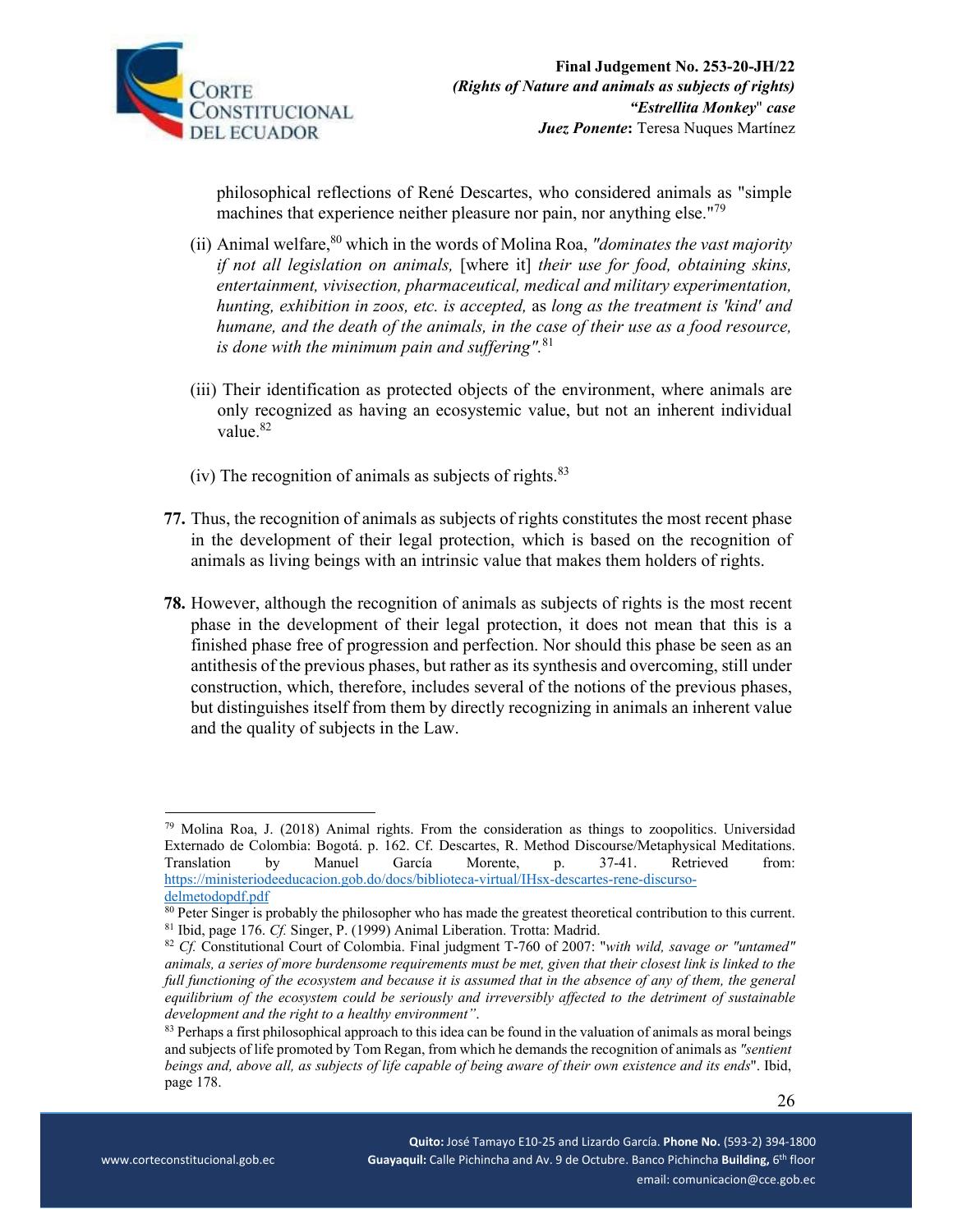

**79.** In this sense, this Court warns that animals should not be protected only from an ecosystemic perspective or with a view to the needs of human beings, but mainly from a perspective that focuses on their individuality and intrinsic value. Regarding this consideration, the Constitutional Court of Colombia has expressed: "*animals are protected not only in terms of their ecosystemic contribution, but also as sentient beings, individually considered*".<sup>84</sup>

## **5.1.4. Animals are subjects of rights different from human beings.**

- **80.** There are many ways in which legal subjects can be classified. They can be classified according to whether they are individual subjects, such as human individuals, or collective subjects, such as indigenous peoples; or whether they are of a monetary nature, such as companies, associations and other legal entities.<sup>85</sup>
- **81.** Another way of categorizing the subjects of law is by looking at whether they are human, i.e., whether they correspond to what are commonly called individuals, or are non-human subjects, such as the State and corporations. Consequently, while all humans are subjects of law, not all subjects of law are humans. <sup>86</sup>
- **82.** In the case of animals, they are subjects of rights different from human beings.
- 83. Thus, this Court agrees that animals cannot be equated to human beings<sup>87</sup>, since their nature and essence is not fully compatible with that of human beings, which does not mean that they are not subjects of rights, but rather that their rights should be observed as a specific dimension -with their own particularities- of the rights of Nature.

<sup>84</sup> Constitutional Court of Colombia. Final judgement SU016/20.

<sup>85</sup> Zaffaroni, Raúl. *La Pachamama y el Humano",* Ediciones Madres de Plaza de Mayo, Ediciones Colihue, ISBN 978-950-563-925-0, Buenos Aires, 2011, p. 58. 58: "The recognition of the legal personality of creatures considered things advanced in law through the centuries and the unthinkable became thinkable (...) There are many judges who prefer to continue conceiving the rights of animals in the Kantian style, i.e. as an indirect relationship always with the human, on the assumption that ethics is limited to the species and cruelty to animals affects this exclusively human ethics, as opposed to animalism that considers humans and animals included in the same ethical universe (...)".

<sup>&</sup>lt;sup>86</sup> If there is one characteristic shared by companies, foundations, associations, commercial trusts, nationalities, peoples, communities, collectives and Nature, it is the fact that none of these subjects of law are human persons, or what is commonly referred to in civil law as individuals or *natural persons*. 87 The recognition of animals as subjects of law does not mean their equality with humans, since each species

has its own protection needs that are differentiated by its own characteristics and qualities. Therefore, it cannot be ignored that human beings can be differentiated from other animals by their capacity for rational reflection, which has allowed them to develop in scientific, political, economic, social, religious, cultural and psychological fields; to express their ideas, emotions, feelings and reasoning through conventional languages; and to build interpersonal relationships at family, community, social and global levels. As a result, their demands for legal protection are different.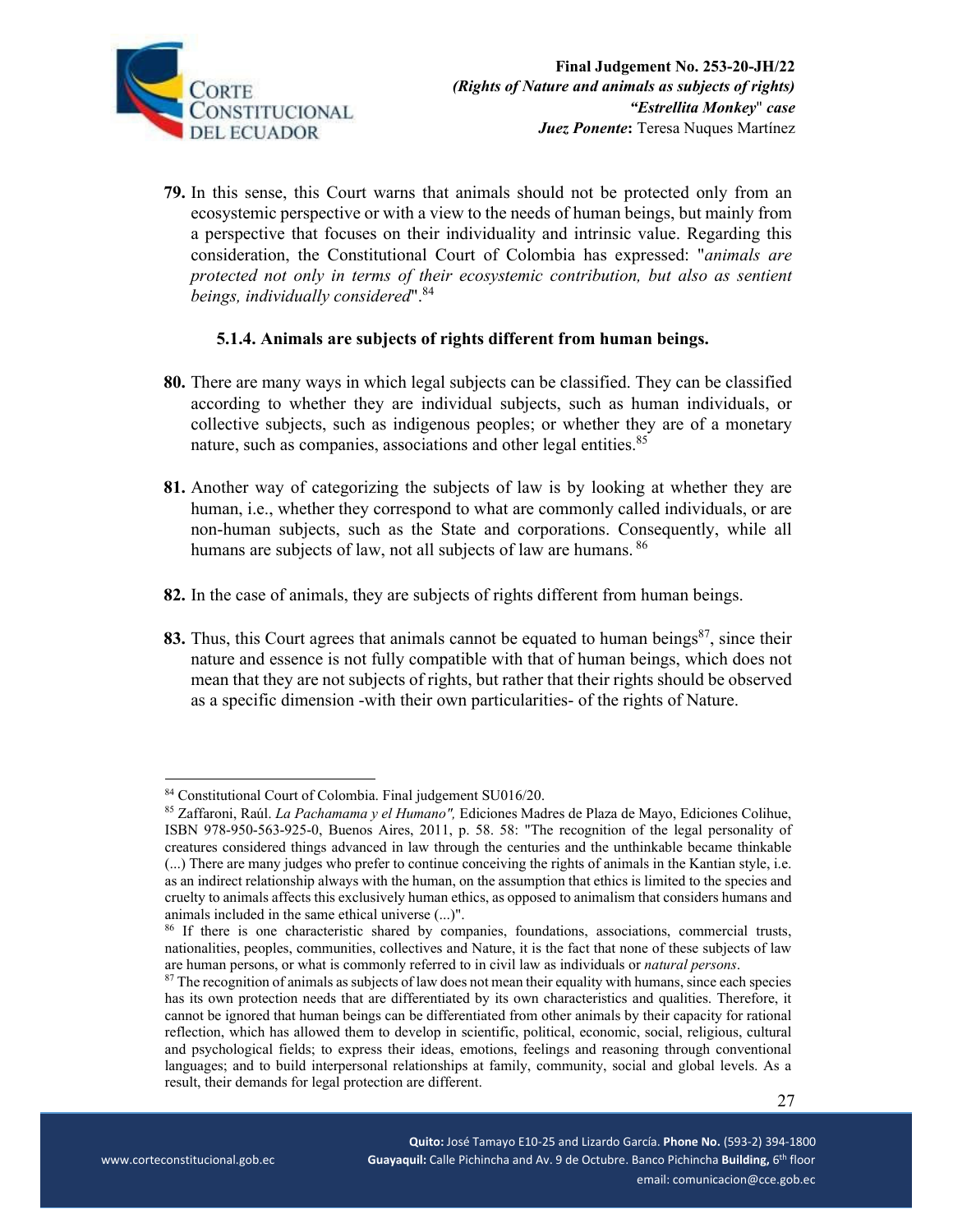

## **5.1.4.1. Sentience in the broad and narrow senses**

- **84.** In this context, it is important to note that another way of classifying subjects of rights is according to their capacity for sentience, i.e. based on whether or not they possess the capacity to perceive and respond to external or internal stimuli.
- **85.** The biotic elements and components of Nature, such as plants and animals, as a general rule, have the capacity to perceive and respond to stimuli in their environment and activate natural mechanisms, this faculty can be called biological reactivity or sentience in a general or broad sense.<sup>88</sup>
- **86.** However, in a special way, there are certain elements of Nature that are sentient beings in a strict sense, insofar as they possess, to a greater or lesser extent, a centralized and specialized nervous system, with the capacity to receive stimuli from their environment and interior, process this information and produce a specialized and subjectivized response<sup>89</sup>. In order to have this type of sentience in the strict sense, the individual must necessarily possess a central nervous system.
- **87.** Many animals have a centralized and specialized nervous system<sup>90</sup>, which makes them sentient beings in the strict sense, since their responses to stimuli can be subjectivized, and they can analyze stimuli as sources of pain, suffering or pleasure. However, not all animal species have this characteristic; in fact, many species of the animal kingdom do not have a centralized and/or specialized nervous structure, so not every animal is a sentient being in the strict sense, and the physical, psychological and physiological characteristics of each species must be analyzed in order to determine this.
- **88.** Human beings are sentient beings in the strict sense of the word, who have used their capacity for subjectification to enhance an important aptitude for reflection, which in turn has allowed them to build different social, political, economic, religious, cultural, scientific and psychological environments; to express their ideas, emotions, feelings

<sup>&</sup>lt;sup>88</sup> In this way, certain elements of nature, such as plants, respond to stimuli from water, light, soil and other factors by moving closer or further away from the stimulus, depending on whether it is useful for their functioning.

<sup>89</sup> Brooks McCormick Jr. Animal Law & Policy Program at Harvard Law School and the Nonhuman Rights Project cite Islamabad High Court (2020), Resolution No. 1155/2019. Page <sup>59-60</sup>. "An *animal undoubtedly is a sentient being. (...). By nature, each specie has its own natural habitat. They require distinct facilities and environments for their behavioral, social and physiological needs. This is how they have been created. It is unnatural for a lion to be kept in captivity in a restricted area. To separate an elephant from the herd and keep it in isolation is not what has been contemplated by nature. Like humans, animals also have natural rights which ought to be recognized. It is a right of each animal, a living being, to live in an environment that meets the latter's behavioral, social and physiological needs."* 

<sup>90</sup> The nervous system enables animals to take in stimuli from the environment and from within their own organism, process this information and produce a specialized response.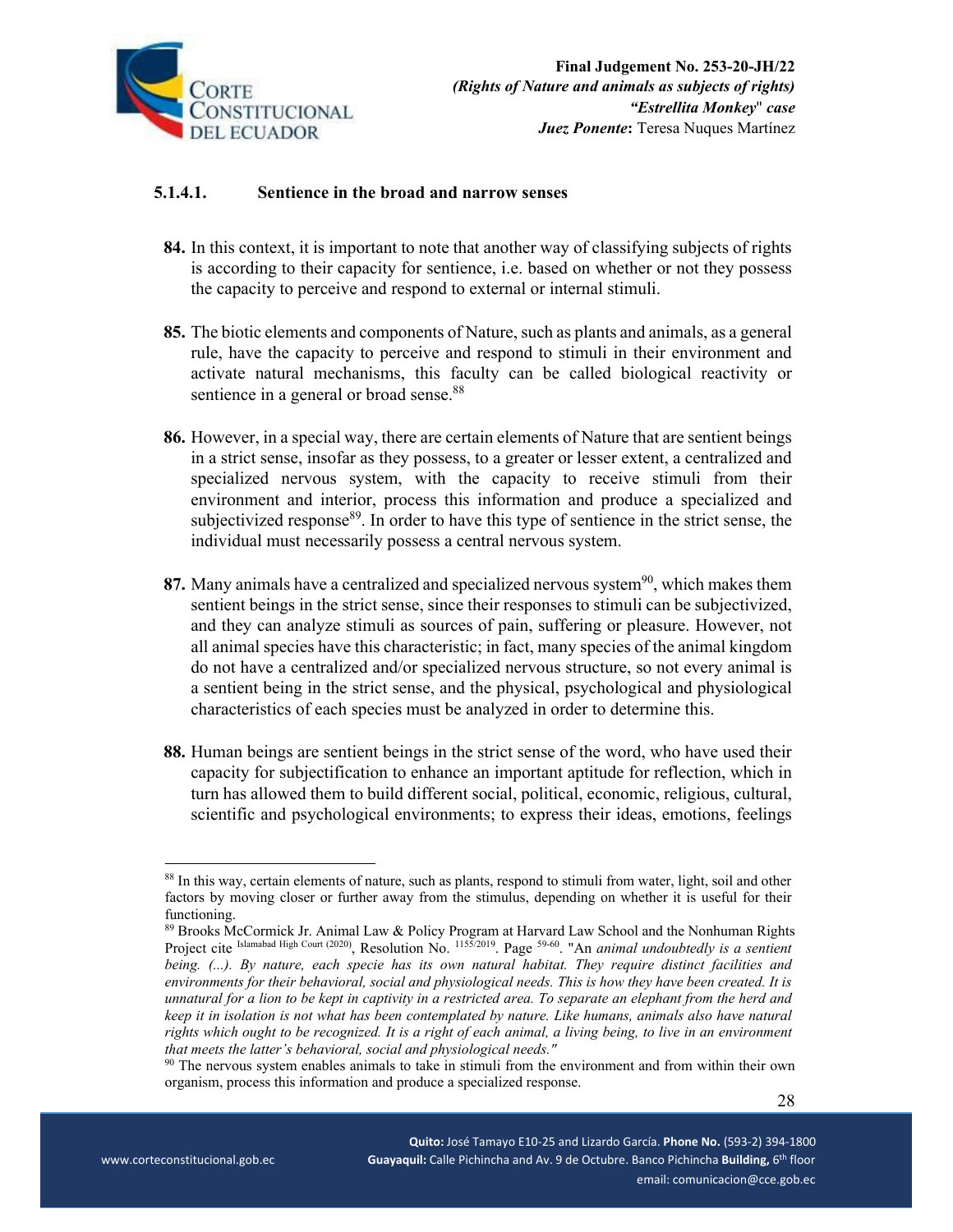

and reasoning through conventional languages; and to build interpersonal relationships at family, community, social and global levels.

**89.** Thus, this Court concludes that there are subjects of rights such as human beings and some animals with sentient capacity in the strict sense. Notwithstanding, the latter does not mean that animals with sentience in the strict sense should or can be equated to human beings, since each species has its own protection needs that stand out for their own characteristics and qualities; therefore, their demands for legal protection will be different.

## **5.1.5. Animal rights as a particular expression of the rights of Nature**

- **90.** Within this framework and having established that animals are *subjects of rights*, it is necessary to verify whether the *rights of Nature* protect a particular wild animal such as the Estrellita monkey.
- **91.** Thus, this Court recognizes that animal rights constitute a specific dimension with its own particularities of the rights of Nature.
- **92.** Animal rights protect specific members of the animal kingdom who are therefore part of Nature. The conditions of their ecosystems, communities or habitats, also protected by the rights of Nature, necessarily affect them; just as the conditions of such individuals may eventually affect the systems in which they inhabit and their relationships.
- **93.** The rights of animals are held by specific members of the animal kingdom, while the rights of Nature are more generally applicable to the existence of all natural species, not only animals, and to the maintenance and reproduction of their relationships and processes within their respective ecosystems, including abiotic elements.
- **94.** Under these considerations, it is clear that in Ecuador animals enjoy special constitutional and legal protection, since the valuation that the Constitution has made of Nature has a common axiological foundation with the rights of animals.
- **95.** Thus, having pointed out that the basis of the rights of Nature lies in the recognition of its intrinsic value, it should be considered that the rights expressly recognized by the Constitution are not exhaustive, and therefore do not exclude other rights that are necessary for its full development.
- **96.** In this sense, one of the main consequences of the non-exhaustive list of rights of Nature is the duty not to limit them to a closed catalog or *numerus clausus* structure, but rather to identify them as a form of legal protection with an open clause, i.e. one that is not reduced to guaranteeing the rights stated in written normative bodies and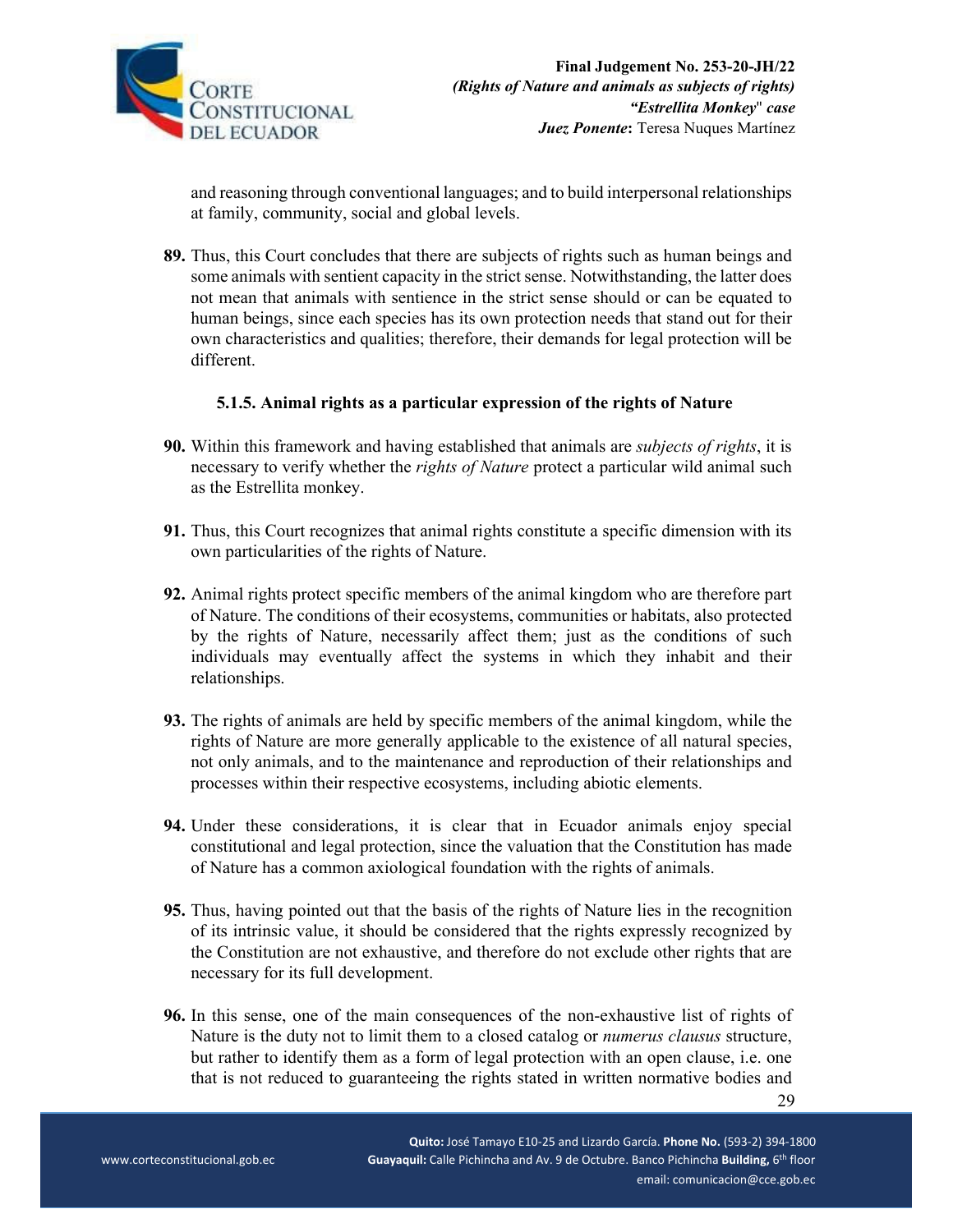

which, instead, recognizes all those rights that, although not explicitly contemplated in a normative body, are suitable for the protection of Nature.

- **97.** Therefore, in order to solve this legal problem as to whether the rights of Nature are sufficient for the protection of a wild animal, such as the Estrellita chorongo monkey, it is important to point out that, in a general and non-exhaustive manner, the demands for legal protection of animals must be analyzed from the interspecies principle and the principle of ecological interpretation as principles of interpretation and understanding of their rights.
- **98.** The interspecies principle is a principle that guarantees the protection of animals with a concrete grounding in the characteristics, processes, life cycles, structures, functions and evolutionary processes that differentiate each species<sup>91</sup>. For example, the right to food of an Andean condor is not protected or guaranteed in the same way as that of a pink Amazonian dolphin, since both species have different feeding demands and behaviors; while the former is a scavenger bird, the latter is a mainly fish-eating mammal.
- **99.** The interspecies principle also allows us to observe that there are rights that can only be guaranteed in relation to unique or exclusive properties of a species, for example, the right to respect and conserve the areas of distribution and migratory routes, is a right that can only be protected in those species of animals with migratory behaviors<sup>92</sup>.
- **100.** However, in addition to an interspecies principle, it is necessary to take into account a principle of ecological interpretation that respects the biological interactions that exist between species and between populations and individuals of each species.

<sup>&</sup>lt;sup>91</sup> The interspecies principle "means that animals cannot be seen as subordinate or as tools, and their needs and desires must be seriously considered through changes in perceptions and practices, and through regulation and enforcement". Therefore, the establishment of a principle of ecological and interspecies solidarity in a legal standard makes it possible to materialize, in law, the aspiration to make compatible the interest of conservation of the biosphere, as species and ecosystems, and the interest of non-human animals, as sentient individuals, under a logic of optimization, and not of mutual exclusion". Gonzalez Marino, I. (2020). Towards a principle of ecological and interspecies solidarity. Journal Chilean Journal of Environmental Law. (1). Pages 143-171.

<sup>&</sup>lt;sup>92</sup> Convention on the Conservation of Migratory Species of Wild Animals (CMS).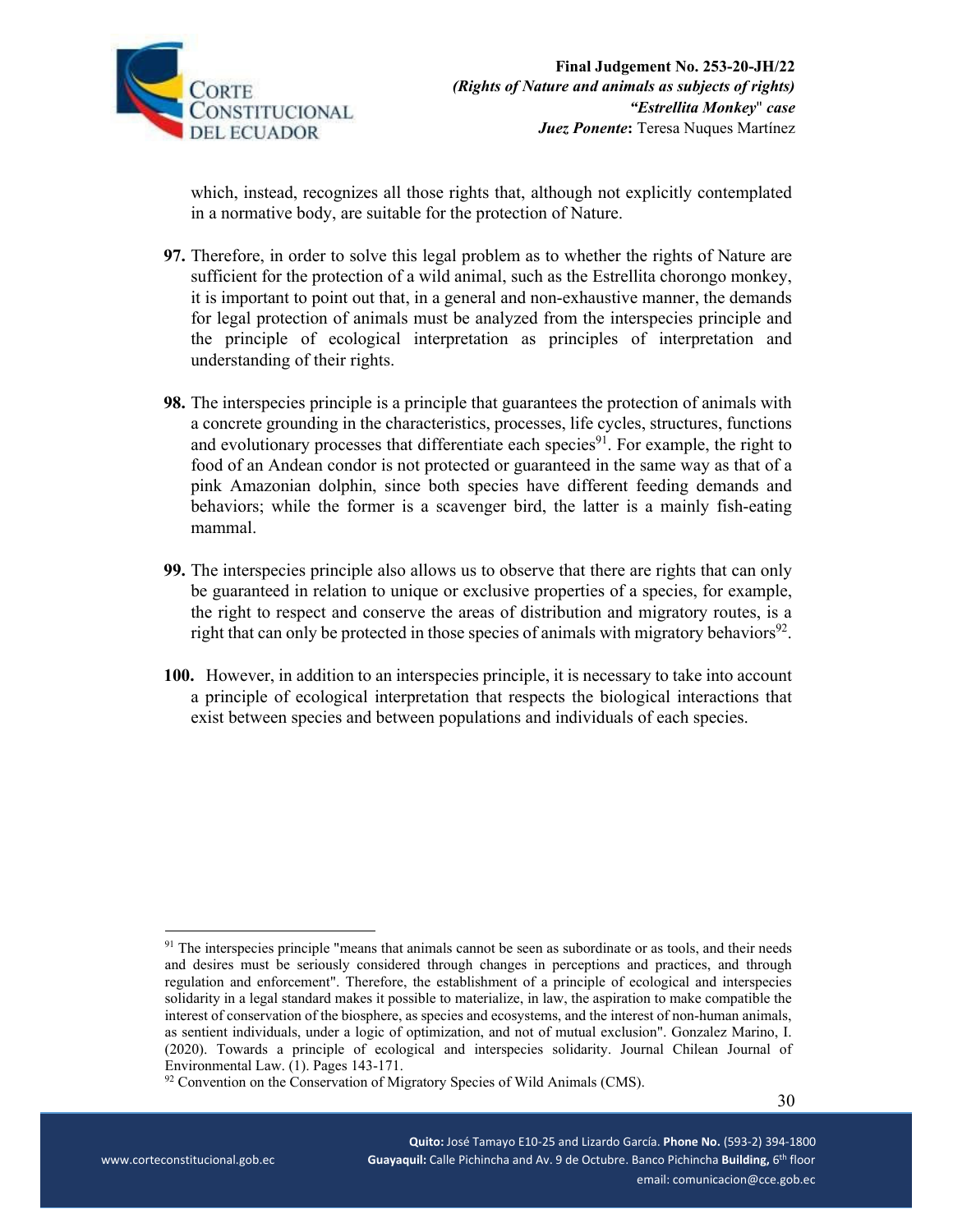

- 101. In this context, this Court highlights competition,<sup>93</sup> amensalism,<sup>94</sup> antagonism,<sup>95</sup> neutralism,  $96$  commensalism<sup>97</sup> and mutualism<sup>98</sup> among the main biological interactions that should be respected, valued and analyzed. In many of these biological interactions, some individuals benefit from others by causing them harm, sometimes even death, as happens with predation,<sup>99</sup> herbivory<sup>100</sup> or parasitism,<sup>101</sup> which are the main cases of antagonistic relationships.
- **102.** As a consequence, the rights to life, to physical integrity and others must be interpreted based on these principles, since biological interactions are the foundation of the interdependence, interrelation and equilibrium of ecosystems; therefore, when

<sup>93</sup> Gelambi, Mariana. (2018). Neutralism (biological relationship): theories and examples. Lifeder. Retrieved from https://www.lifeder.com/neutralismo: "Neutralism, in ecology is a relationship or interaction between two biological entities, in which neither party is benefited or harmed. According to several authors, relationships of this type are virtually impossible in nature. Species are exposed to extremely complex relationships, so that a neutralistic relationship is quite difficult to prove."

<sup>94</sup> Hilje, L. (1984) Symbiosis Terminological and evolutionary considerations. P. 58. Retrieved from https://dialnet.unirioja.es/servlet/articulo?codigo=538126: "Relationship between individuals of two or more species, in which one of the associates inhibits the others".

 $95$  DRAE: "Interaction between organisms or substances that causes the loss of activity of one of them, such as the action of antibiotics against bacteria".

<sup>&</sup>lt;sup>96</sup> Fiorani. V. Encyclopedia of the Conicet. Government of the Province of Mendoza-Argentina. Retrieved from: https://www.mendoza.conicet.gov.ar/portal/enciclopedia/terminos/Competen.htm: "It is the relationship that exists between individuals of the same species (intraspecific) or of different species (interspecific), when the resources of the ecosystem in which they develop are insufficient to supply the needs of all the individuals living there. These resources can be food, nutrients, light, water or space. When the water content of a soil approaches wilting point, plants with deeper roots, with greater physiological economy, can continue to live with greater chance than those with shallower roots. Competition is even more noticeable when two individuals compete or use the same resource, and may even lead to the elimination of the organism that is less capable of such a struggle, or less aggressive. Likewise, in the case of changing environmental conditions, a species may gain ground in certain periods of resource crisis or otherwise lose ground".

<sup>&</sup>lt;sup>97</sup> Hilje, L. (1984) Ibidem: "Relationship between individuals of two or more species, in which at least one of the partners is not harmed and the others obtain benefits".

<sup>&</sup>lt;sup>98</sup> Ibid: "Relationship between individuals of two or more species, from which temporarily or permanently all obtain benefits that are crucial for their existence".

<sup>99</sup> Ibidem: "Relationship between individuals of two or more species, in which the individuals of one or more of them are totally or partially devoured".

<sup>100</sup> Madriaza. A. (2017). Light and Herbivory: Factors to consider in the distribution of woody species in the temperate rainforest of southern Chile, p. 12: "Herbivory is the interaction between plants and animals where animals consume some part of the plant tissue (leaves, stems, flowers, fruits, roots, etc.) (del Val  $\&$  Boege 2012), which brings negative or fatal repercussions for their biological performance and adaptation (Coley & Barone 1996)".

<sup>101</sup> Hilje, L. (1984) Ibid: "Relationship between individuals of two or more species, in which the individuals of one or more of them derive benefits, harming the other, but usually without causing its death".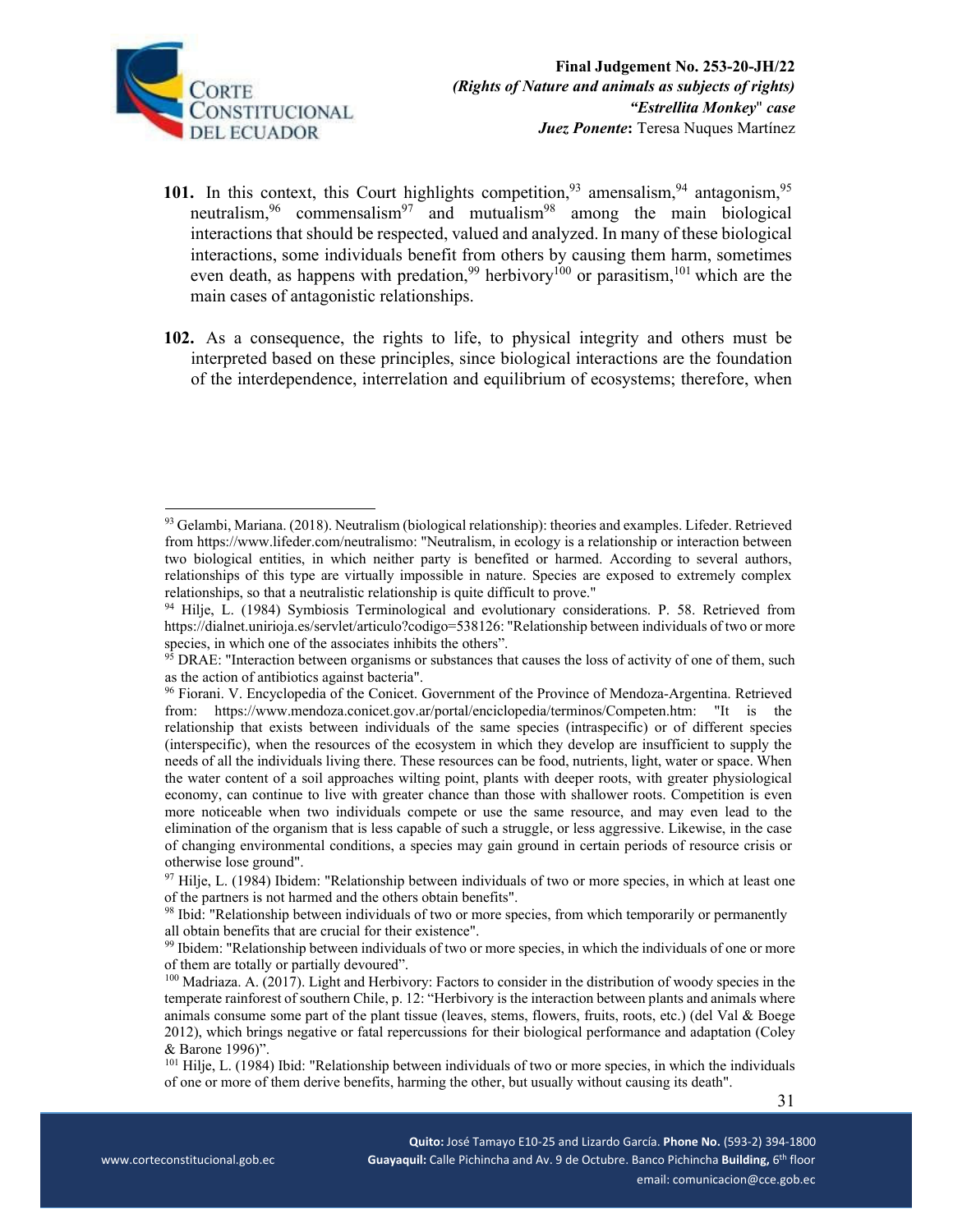

a predator kills its prey in compliance with the trophic chain<sup>102</sup>, the right to life of an animal is not illegitimately violated $103$ .

- **103.** The latter is of great concern, particularly with regard to the relationship of human beings with other animals, insofar as human beings are predators, and being omnivorous by nature, their right to feed on other animals cannot be forbidden.<sup>104</sup> In addition to being a biological condition of human beings, driven by the intrinsic principle of survival, food is a right established in the Constitution and in international human rights instruments.<sup>105</sup>
- **104.** Finally, it should be pointed out that the ecological interpretation of animal rights reflects the need for each individual animal to be analyzed on the basis of the levels of ecological organization that contain it, i.e., as part of a population, a community and an ecosystem. Therefore, because of this principle, public authorities will be obliged

<sup>&</sup>lt;sup>102</sup> Spinelli. M. Conicet Encyclopedia. Government of the Province of Mendoza-Argentina. Retrieved from: https://www.mendoza.conicet.gov.ar/portal/enciclopedia/terminos/CadeAlim.htm: "Food chain (= Trophic chain) Trophic chain (from Greek throphe: feeding) is the process of transfer of food energy through a series of organisms, in which each one feeds on the preceding one and is food for the next one".

<sup>103</sup> Dalerum, F. & Swanepoel, L. (2017). Humans as predators: an overview of predation strategies pursued by hunters with different motivations. ARBOR Science, Thought and Culture. Vol. 193-786. Retrieved from: https://arbor.revistas.csic.es/index.php/arbor/article/view/2229.<br><sup>104</sup> Heterotrophic organisms cannot form their own food and depend on forms of carbon synthesized by other

organisms. The human being is a heterotrophic being and, therefore, biologically is conditioned to feed on other organisms. In addition to being a biological condition of the human being, driven by the intrinsic principle of survival, food is a right established in the Constitution and in international human rights instruments such as the ICESCR. 2. The States Parties to this Covenant, recognizing the fundamental right of everyone to be free from hunger, shall take, individually and through international cooperation, the steps, including specific programs, which are needed to: (a) To improve methods of production, conservation and distribution of food by making full use of technical and scientific knowledge, by disseminating principles of nutrition and by improving or reforming agrarian systems so as to achieve the most efficient exploitation and utilization of natural wealth; (b) To ensure an equitable distribution of world food supplies in relation to need, taking into account the problems facing both food-importing and food-exporting countries. // Protocol of San Salvador. Everyone has the right to adequate nutrition which ensures the possibility of enjoying the highest level of physical, emotional and intellectual development. // Constitution. Art. 13.- Individuals and communities have the right to safe and permanent access to healthy, sufficient and nutritious food, preferably produced locally and in accordance with their diverse identities and cultural traditions. The Ecuadorian State shall promote food sovereignty // In General Comment No. 12, the Committee on Economic, Social and Cultural Rights of the United Nations has indicated that adequate food is "inseparably linked to the inherent dignity of humankind and is indispensable for the enjoyment of other human rights recognized in the International Bill of Human Rights" (paragraph 1). When referring to the concept of adequacy, the Committee mentions that its precise meaning "is determined to a large extent by the social, economic, cultural, climatic, ecological and other conditions prevailing at the time" and that its basic content includes the availability of food in sufficient quantity and quality to satisfy the dietary needs of individuals, specifying that this availability of food must be acceptable to a given culture; and the accessibility of this food in sustainable forms and that it "does not interfere with the enjoyment of other human rights" (paragraph 8).

<sup>105</sup> Ibid.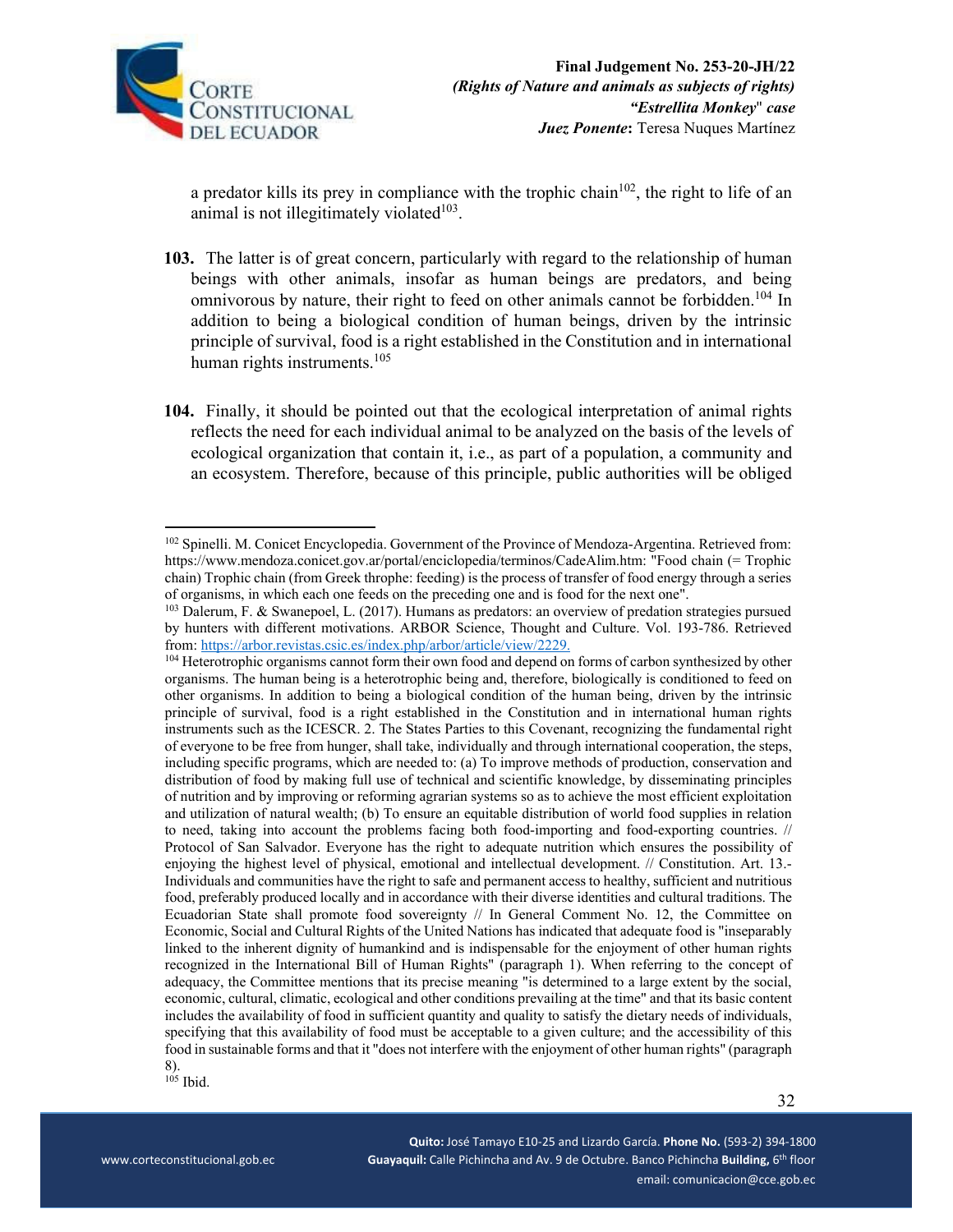

to ensure that the biological interactions of the different individuals, populations and communities of animal species within an ecosystem maintain their natural balance.

**105.** Consequently, when scientific, technical and ecological reasons so require, subject to applicable environmental regulations,<sup>106</sup> the National Environmental Authority may carry out the necessary actions to control species populations, especially when it is a matter of eliminating invasive, exotic or introduced species that may endanger the balance of ecosystems.<sup>107</sup>

## **5.1.5.1. Human interactions with animals**

- **106.** Humans are biologically conditioned to feed themselves on other organisms<sup>108</sup>. In general, humans have used techniques such as agriculture, animal husbandry, fishing, hunting, gathering and forestry to ensure the provision of nutritional sources.
- **107.** As a consequence, and as previously recognized, the rights to life, to physical integrity and others, must be interpreted based on the principles of interspecies and ecological interpretation, since biological interactions are the basis of the interdependence, interrelation and balance of ecosystems; therefore, when a predator

<sup>106</sup> Organic Environmental Code. "*Art. 71.- Control of species populations. The National Environmental Authority shall define the criteria and guidelines for the control of animal species populations that may affect ecosystems. Authorized control hunting is a mechanism by which the areas of apprehension, times, methods, quantities and means of capture shall be regulated. The National Environmental Authority will publish and update the list of species subject to control by this mechanism.*

<sup>&</sup>lt;sup>107</sup> Ibid. Glossary of Terms. *"Exotic or introduced species - Species, subspecies, race, or variety of animal, plant or microorganism not native to a given geographic space as a product of human or natural activity. Invasive species - An invasive species is a plant, animal, or microscopic pathogen that, once removed from its natural habitat, becomes established, spreads, and damages the environment, economy, or human health* 

*in its new habitat*."<br><sup>108</sup> As mentioned, the human being is a heterotrophic being. Heterotrophs cannot form their own food and depend on forms of carbon synthesized by other organisms. http://web.ecologia.unam.mx/oikos3.0/index.php/articulos/17-recuadros/269-organismos-autotrofos-

 33 yheterotrofos. // Proteins, fats and carbohydrates are the three main concrete nutrients on which the human diet is based. Latham, M. (2002) Human Nutrition in the Developing World. Food and Agriculture Organization of the United Nations FAO Food and Nutrition Paper Series No. 29. Chapter 9 Macronutrients: carbohydrates, fats and proteins. Retrieved from: https://www.fao.org/3/w0073s/w0073s0d.htm. Amino acids are the chemical basis of proteins, however, essential amino acids cannot be produced by humans and must be obtained from plant, animal and fungal sources. The nine essential amino acids are: histidine, isoleucine, leucine, lysine, methionine, phenylalanine, threonine, tryptophan and valine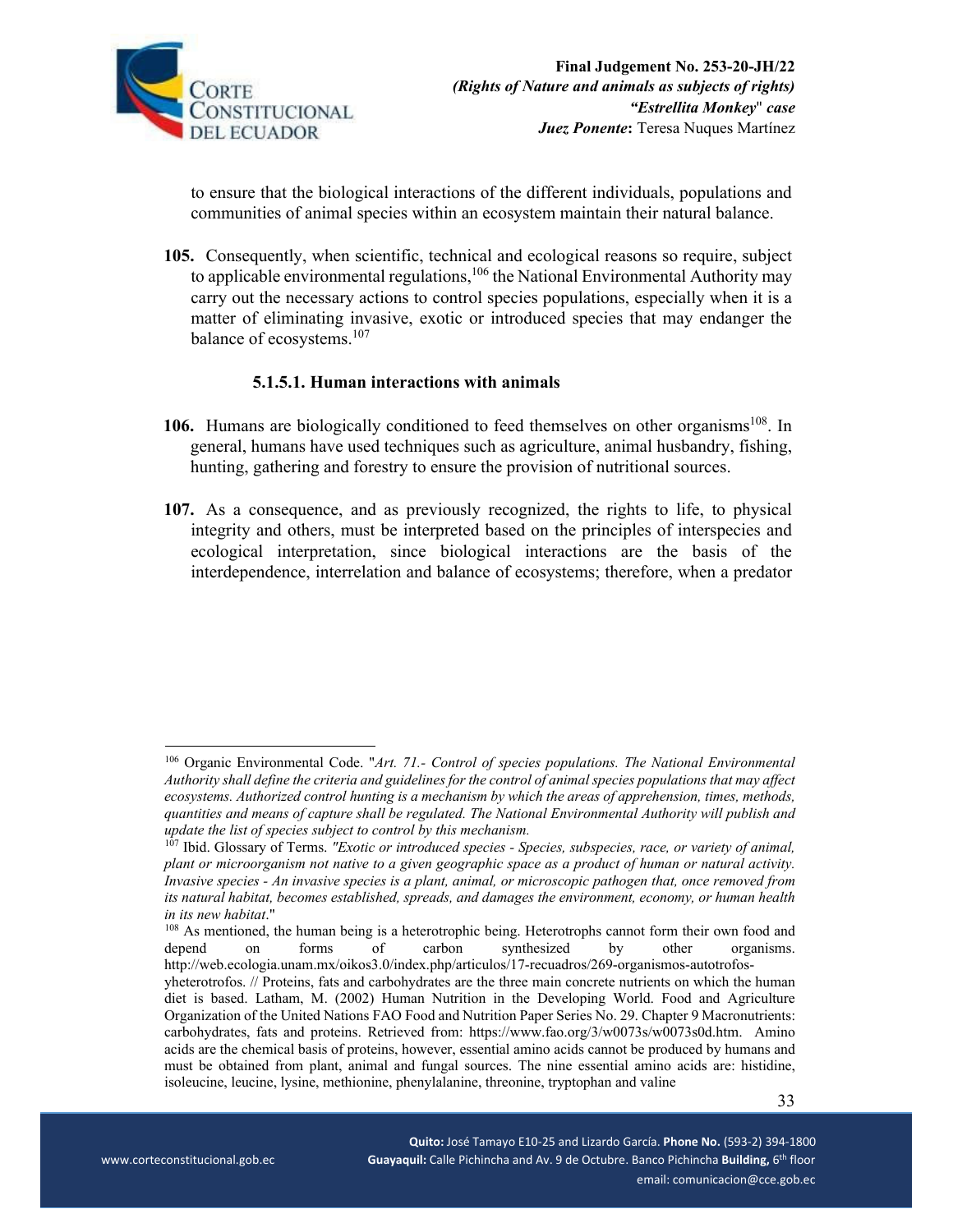

kills its prey in compliance with the food chain<sup>109</sup>, the right to life of an animal is not illegitimately violated. $110$ 

- **108.** These types of activities are legitimate, and reflect historical and maintained forms of interaction of the human species with the rest of the animal species; and respond to mechanisms that human beings have been developing and consolidating to ensure their own survival as a heterotrophic species that lacks the capacity to produce its own nutrients.
- **109.** Similarly, the domestication of animals has served to enable humans to respond to threats to their physical integrity and the security of their possessions; to control pests that can endanger livestock, crops and human health; to provide transportation, help in work, for clothing and footwear; and even for recreation and leisure.
- **110.** Thus, the Constitutional Court recognizes that all the aforementioned activities could be framed, depending on the particularities of each case, within the right guaranteed by Article 74 of the Constitution, and thus constitute forms through which individuals, communities, peoples and nationalities exercise their right to benefit from the environment and natural resources that allow them to live well.

# **5.1.6. Specific rights of wild animals**

- **111.** Wild animals are those that have not been domesticated by humans, and that inhabit an ecosystem in which they have not been introduced by anthropic activity. The main right of wild animal species is the right to exist and, consequently, not to be extinct for non-natural or anthropic reasons. This has as a counterpart for human beings, the prohibition to carry out activities that may lead to the extinction of species, the destruction of the ecosystems they inhabit and the permanent alteration of their natural cycles.
- **112.** In general, wild species and their individuals have the right not to be hunted, fished, captured, collected, extracted, kept, retained, trafficked, traded or exchanged, notwithstanding the legitimate interactions mentioned in paragraphs 107 *et seq.* above; likewise, they have the right to the free development of their animal behavior, which

<sup>&</sup>lt;sup>109</sup> Spinelli. M. Conicet Encyclopedia. Government of the Province of Mendoza-Argentina. Retrieved from: https://www.mendoza.conicet.gov.ar/portal/enciclopedia/terminos/CadeAlim.htm: "Food chain (= Trophic chain) Trophic chain (from Greek throphe: feeding) is the process of transfer of food energy through a series of organisms, in which each one feeds on the preceding one and is food for the next one".

<sup>110</sup> Dalerum, F. & Swanepoel, L. (2017). Humans as predators: an overview of the Predation strategies followed by hunters with different motivations. ARBOR Science, Thought and Culture. Vol. 193-786. Retrieved from: https://arbor.revistas.csic.es/index.php/arbor/article/view/2229.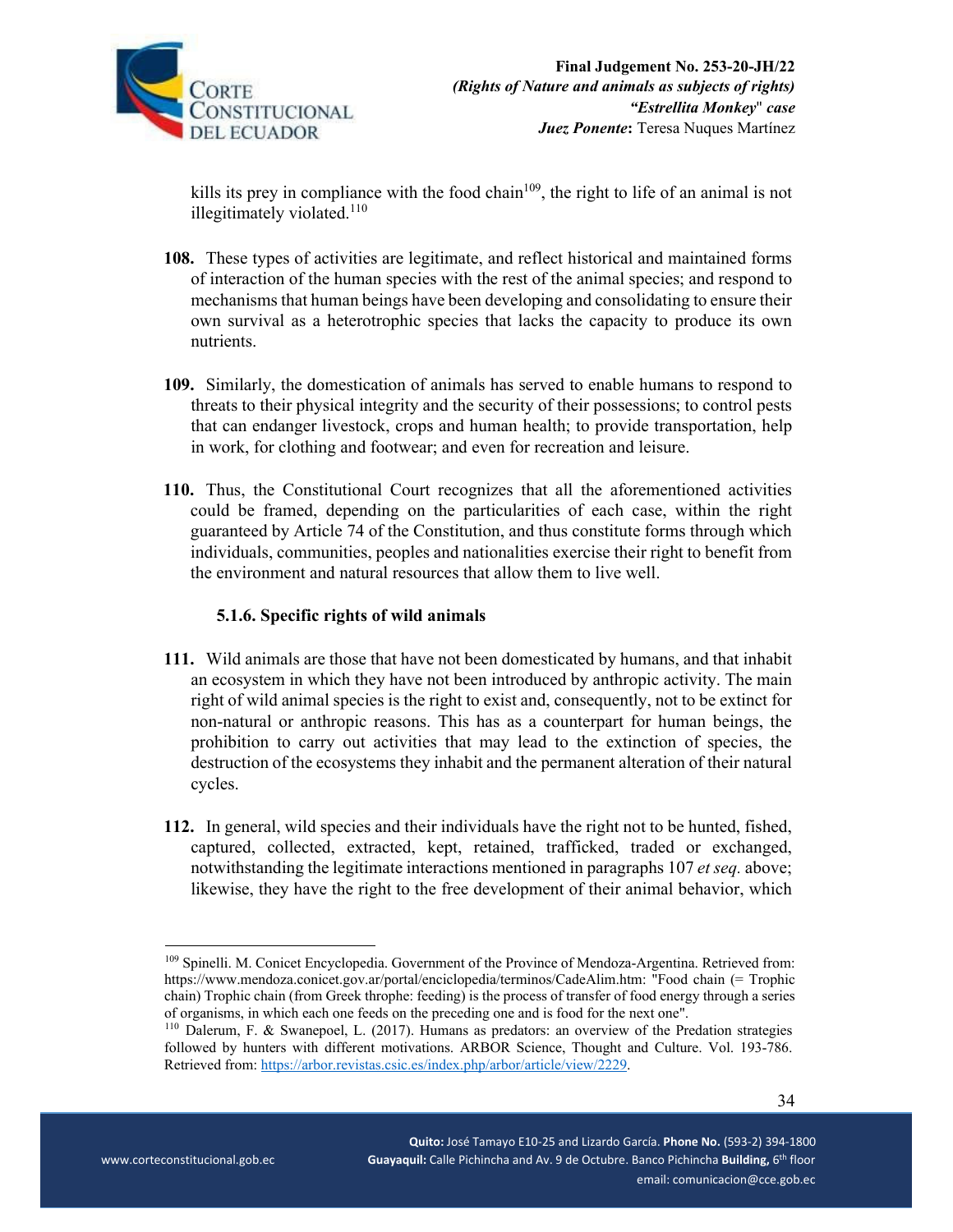

includes the guarantee not to be domesticated and not to be forced to assimilate human characteristics or appearances.

- **113.** The right to free animal behavior protects the general freedom of action of wild animals; i.e. the right to behave according to their instinct, the innate behaviors of their species, and those learned and transmitted among the members of their population. The right to free animal behavior also protects the right of animals to freely develop their biological cycles, processes and interactions.
- **114.** In this line, the referred right produces two legal consequences, one of a positive nature and the other of a negative nature; these being: (i) on the one hand, the obligation of the State to promote, protect and ensure the development of the free behavior of wild animals; and, (ii) the prohibition for the State or any person to intervene, impede, interfere or hinder this free development.
- **115.** This right guarantees that wild animals are not taken from their natural habitat to be transferred to human environments and forced to adapt or remain in those environments, with the purpose of assimilating characteristics different from those naturally possessed by their species, for the convenience or benefit of human beings. This right also ensures that wild animals are not subjected to humanization processes, which are understood as procedures through which wild animals are forced or accustomed to adopt aesthetic and behavioral characteristics traditionally attributed to the human species, in matters related to clothing, food, hygiene, habitat, or others, whether for purposes of companionship, ornamentation or any other.<sup>111</sup>
- **116.** The domestication and humanization of wild animals are phenomena that have a great impact on the maintenance of ecosystems and the balance of nature, as they cause the progressive decline of animal populations, which, in many cases, being endemic, reduced or with slow reproduction rates, increase their risk of vulnerability and danger of extinction<sup>112</sup>.
- **117.** The transformation of wildlife species into pets also has direct repercussions on the life cycles of wild species, particularly with regard to the reproductive processes of wild animals and their population dynamics.
- **118.** In fact, it is quite common for wild animals to be captured to be turned into pets when they are newborns or at an early age, since there is a belief that, in that period of

<sup>111</sup> Cf. Abarca, H. (2005). Wild fauna in domestic captivity conditions in Costa Rica: problems and solutions. Biocenosis Magazine. Vol.19.

<sup>112</sup> Cf. Janik, D., Guillén, F. & Ramírez, S. (2004) Problem of turning wild animals into pets. Revista Ambientico No. 127. School of Environmental Sciences. National University of Costa Rica. Retrieved from: https://www.ambientico.una.ac.cr/revista-ambientico/problematica-de-lamascotizacion-de-animalessilvestres/.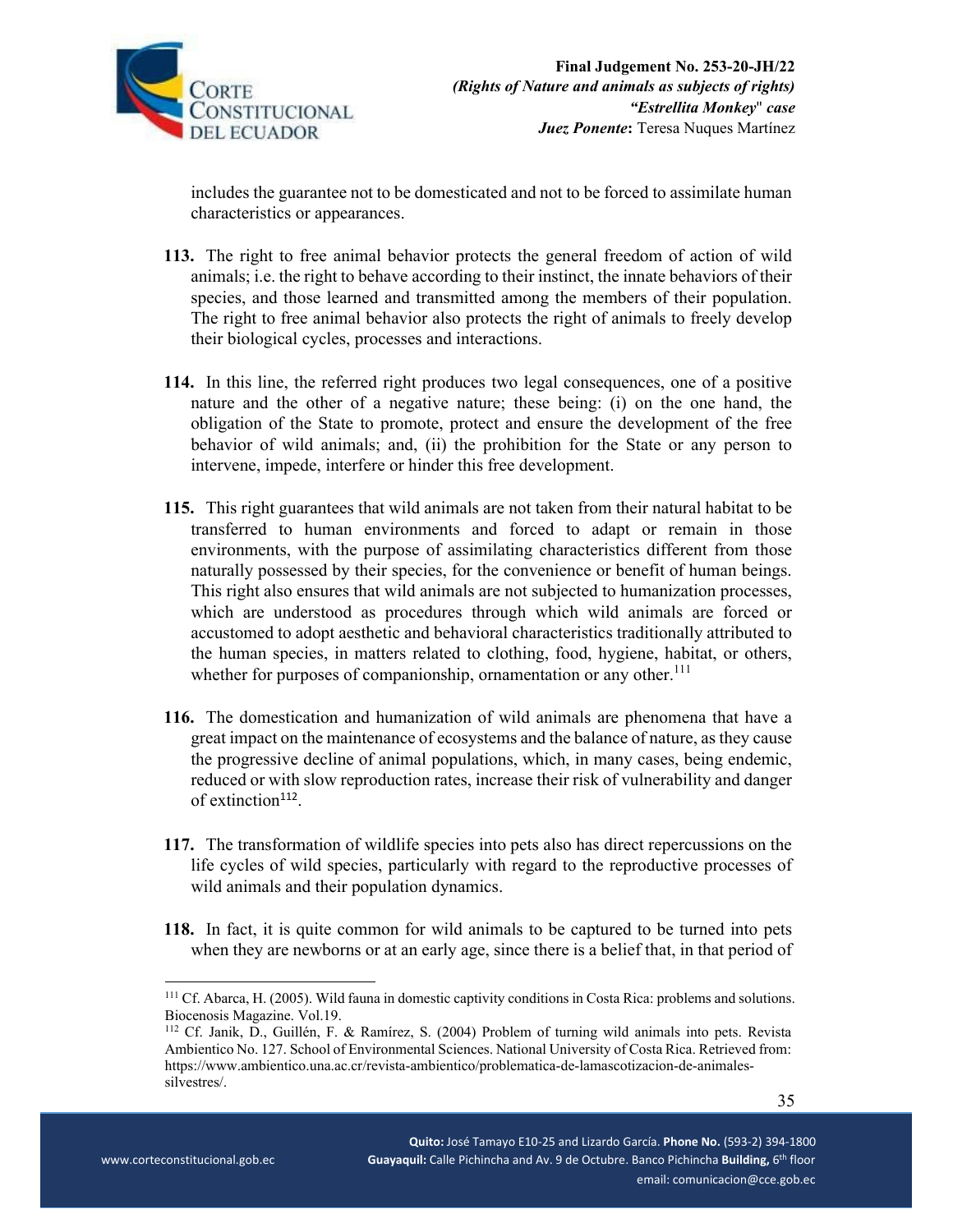

their development, these animals are "less wild" and can be subjected to behavioral modification for the purpose of being turned into pets; this generates a serious modification in the processes of generational succession of animal populations, causing the number of offspring within these populations to be lower than the number of parents, and the probability of successful genetic transmission to decrease drastically and the rates of population aging to increase.

**119.** But the consequences of domestication, "humanization" and turning wild animals into pets are not only manifested in terms of population or species. Wild animals subjected to these procedures suffer direct violations of their rights to freedom and good living; it is common for these animals to have their rights to food in accordance with the nutritional requirements of their species, to live in harmony, to health, to habitat, to the free development of their animal behavior, among others, violated:

*It is common that the owner-supplied diet does not meet the minimum nutritional requirements (...).* 

*The frequent cases of aggressiveness during the animal's adult stage are justified when its instinctive behavior arises when defending its territory or looking for a place within its social structure, as it would do in natural conditions. It is also common for the animal to suffer from muscle breaks or fractures when the time of migration approaches, since it hurts itself on the walls of the cage, when it wants to follow the migratory route that other individuals of its kind do. 113*

- **120.** In this line of thought, this Court considers justified that a wild animal such as the Estrellita chorongo monkey can be protected in a particular way by the rights of Nature; since its life and integrity could be seriously injured if the wild animal is subjected to petting processes or if its habitat is interfered with or extracted; it could even be animals whose species is categorized as endangered or vulnerable.
- **121.** Finally, this Court emphasizes that the capacity of animals as subjects and holders of rights contemplates, namely, the powers to exercise, promote and demand before the competent authorities their rights understood under the principles of interspecies and ecological interpretation, through the mechanisms established in our current legal system; hence, the rights of wild animals, such as Estrellita, the Chorongo monkey, are fully justiciable. For all these reasons and having determined the scope of the rights of Nature, the second problem of this first part of the analysis is answered positively, i.e., that the rights of Nature include the protection of a wild animal such as a chorongo monkey.

<sup>113</sup> Abarca, H. (2005). Wild fauna in domestic captivity conditions in Costa Rica: problems and solutions. Biocenosis Magazine. Vol.19, p. 35.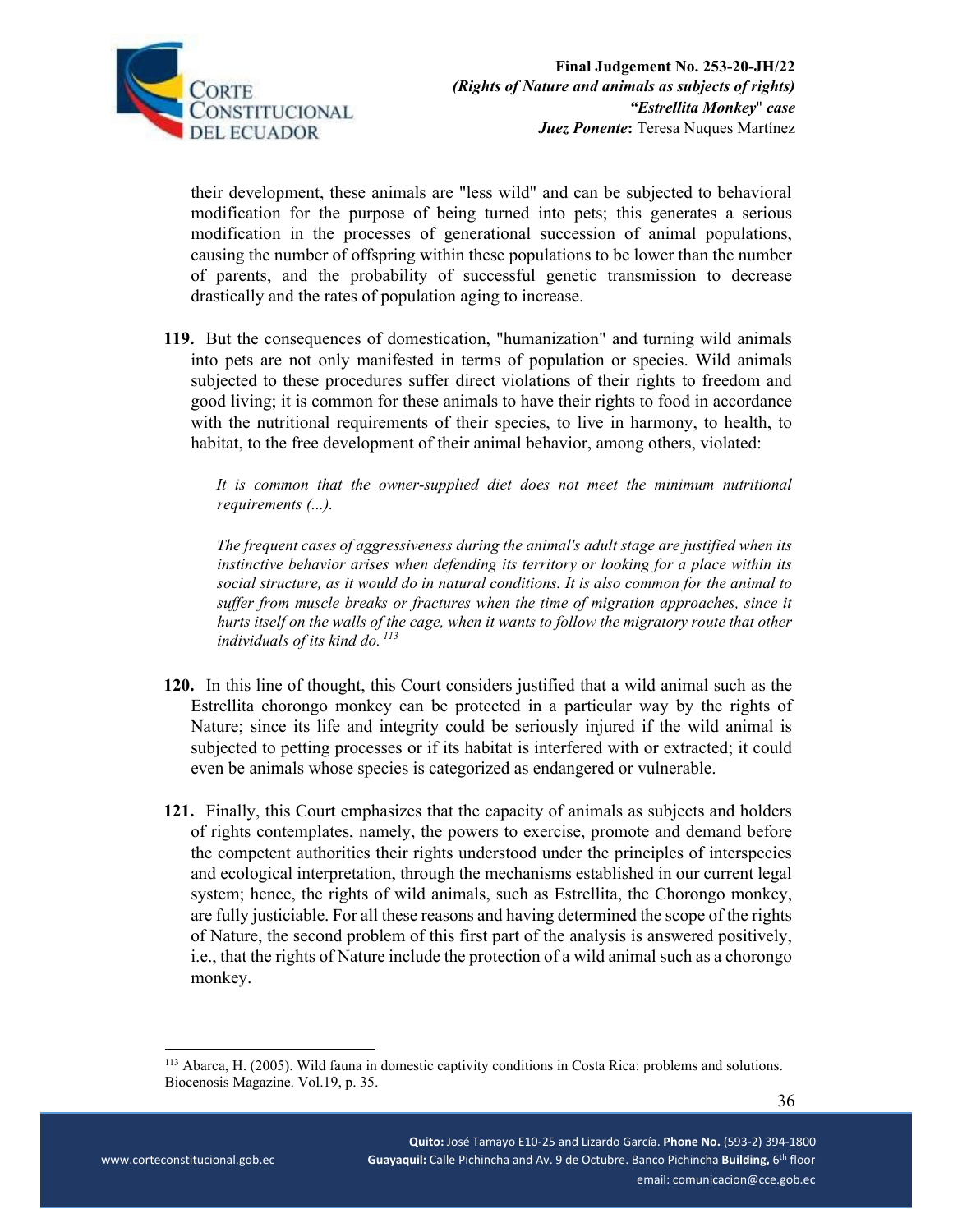

## **5.2. PART TWO: REVIEW OF THE ESTRELLITA MONKEY CASE**

### **ii) Have Nature's rights been violated in the case of the Estrellita monkey?**

**122.** In this second part, it will be determined whether the rights to Nature have been violated in the specific case, under the understanding that these involve the protection of a particular wild animal such as the Estrellita chorongo monkey. Although the habeas corpus is initiated due to the seizure of the chorongo monkey, from the facts observed in this resolution, it is considered imperative to analyze the chain of events that concluded in the death of Estrellita, therefore, in the opinion of this Court, it is important to observe the first three moments that present the facts of the case (ii.1) the life of the Estrellita monkey extracted from its natural habitat for 18 years; (ii.2) the State actions in which the "*seizure*" of the Estrellita monkey took place because there was no authorization for the possession of wildlife, and, (ii.3) its transfer to a Zoo authorized by the National Environmental Authority and subsequent death. For which, the following legal subproblems will be addressed:

## **ii.1) Were Nature's rights violated when Estrellita, the chorongo monkey, was removed from its natural habitat?**

### **5.2.1.1. Extraction of the Estrellita monkey from its natural habitat**

- **123.** From the facts of the case, the first moment that emerges is the life of a wild animal, Estrellita, the Chorongo monkey, in an urban house for 18 years. In this sense, the same claimant Ana accepted that the Estrellita monkey arrived at her home "*when she was one month old. Home in which she lived for 18 years."114*
- **124.** As stated in the previous section, wild animals are those "*that have not been domesticated by humans, and that inhabit an ecosystem in which they have not been introduced by anthropic activity"* and that "*In particular, wild species and their individuals have the right not to be hunted, fished, captured, collected, extracted, kept, retained, trafficked, traded or exchanged; Likewise, they have the right to the free development of their animal behavior, which includes the guarantee of not being domesticated and not being forced to assimilate human characteristics or appearances*".

<sup>114</sup> Ana, brief dated July 3rd, 2020, case file No. 18102-2019-00032, page 51. Estrellita stayed with Ana for approximately 18 years.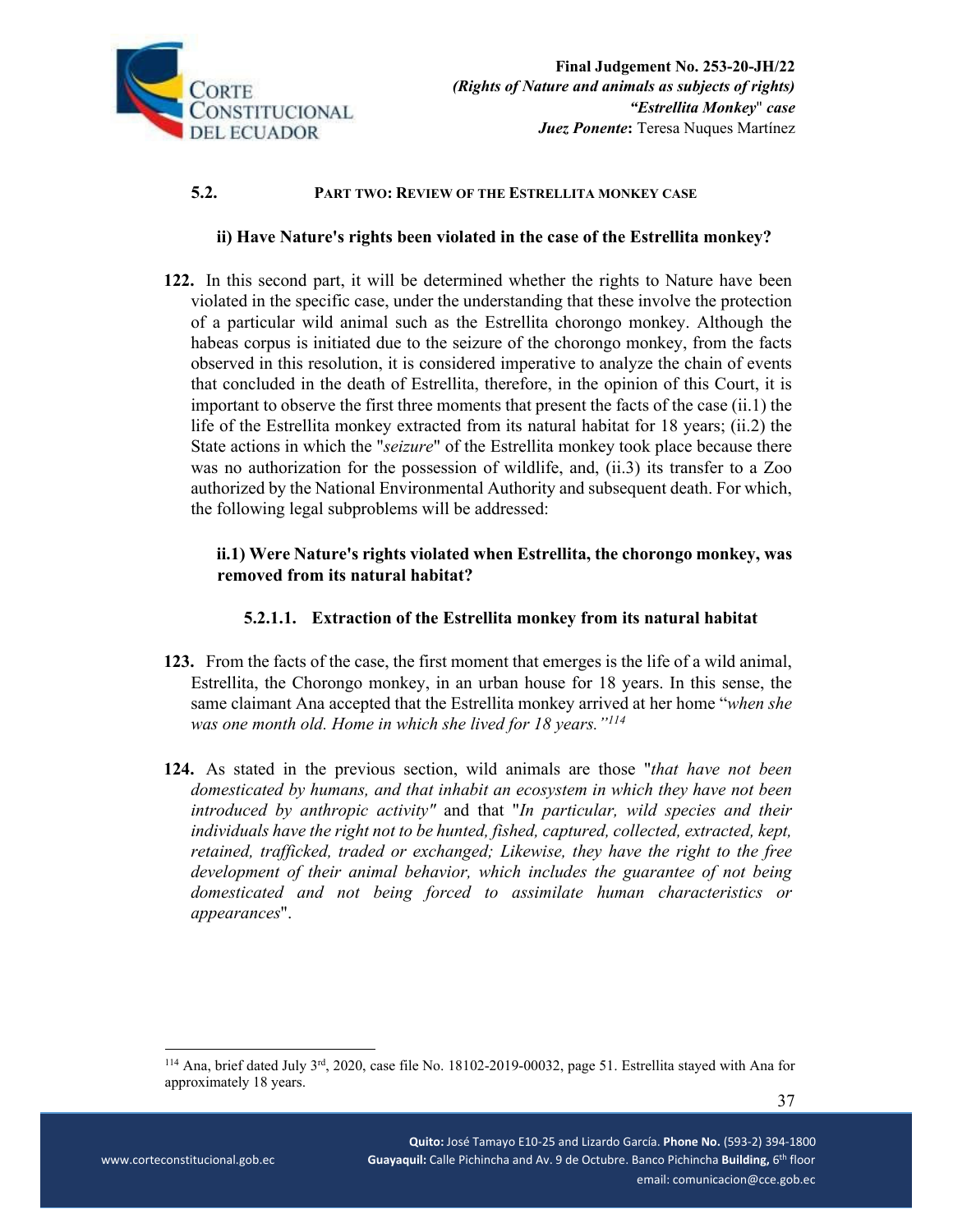

- **125.** Although Ecuadorian environmental legislation allows the possibility that a wildlife species may have an *in situ*  $^{115}$ or *ex situ*<sup> $116$ </sup> conservation regime, this Court is aware that the rights of Nature not only protect species but also a particular animal, since it would not be possible to recognize an intrinsic value to Nature as a whole and neglect the same value to its elements; and that to that extent, a wild animal should be protected and be free in its natural habitat.
- **126.** This becomes relevant because protecting only the species of animals neglecting the protection of individual animals, which in turn make up the species - endangers a significant number of animals and fuels the idea of the possibility of extinction. Even in the case of animals whose species is not endangered, neglecting or failing to protect individuals also has an impact $117$ .
- **127.** In the specific case, moreover, the Court notes with concern that it is precisely a chorongo monkey whose species has been categorized as an endangered species. In this regard, it has been recognized that Estrellita belongs to *"the Lagothrix genus, a species of wild fauna whose threat category in Ecuador according to the Red Book of Mammals is Endangered (...) and in the global threat category Vulnerable according to the International Union for Conservation of Nature (IUCN) (*emphasis added)*"118*.
- **128.** To this, it should be added that this species of chorongo monkey is threatened in the Ecuadorian Amazon by hunting and loss of its habitat, with the inability to maintain its population, with a low reproduction rate, and that the chorongo monkey taken from

<sup>115</sup> Organic Environmental Code*. "Article 33 - In situ conservation. The terrestrial, insular, marine and freshwater biodiversity shall be conserved in situ, by means of the regulatory mechanisms and means established in this Chapter. The sustainable use of its components shall be sought in such a way as not to cause its long-term decrease, in order to maintain its potential to satisfy the needs of present and future generations".* 

<sup>116</sup> Organic Environmental Code: "*Art. 66.- Means of conservation and management. The following are means of ex situ conservation and management of wildlife species: 1. plant nurseries; 2. botanical gardens; 3. zoos; 4. sustainable breeding and reproduction centers; 5. rescue and rehabilitation centers; 6. germplasm banks; 7. aquariums; and, 8. others established by the National Environmental Authority".* 

<sup>117</sup> In this line, the Court takes note of the *amicus curiae brief* of Brooks McCormick Jr. Animal Law & Policy Program at Harvard Law School and the Nonhuman Rights Project which states: *"4.10 Species are made up of individuals. Thinking exclusively at the species level has fueled the extinction and endangerment of significant numbers of animals. First, many animal species have few individuals left, thus, what happens to these individuals affects the whole species. For example, the fate of the Northern white rhino species (Ceratotherium simum cottoni) is in the hands of Fatu and Najin, two female white rhinos who are permanently protected by armed guards in Kenya's Ol Pejeta Sanctuary, and a team of German scientists working on a breeding program using the frozen sperm of dead male rhinos (Brownlee 2021).* 

*<sup>4.11</sup> Additionally, in the Ecuadorian Chocó, there remain only thirty to forty jaguars (Panthera onca). The situation is even worse in the Chongón-Colonche Mountain, where there are less than 10 jaguars left (Basantes 2021). Hence, if one jaguar is killed, the species population would decrease by an alarming 10% in that area (...)."*

 $118$  Technical Report dated September 11<sup>th</sup>, 2019 from the Ministry of Environment.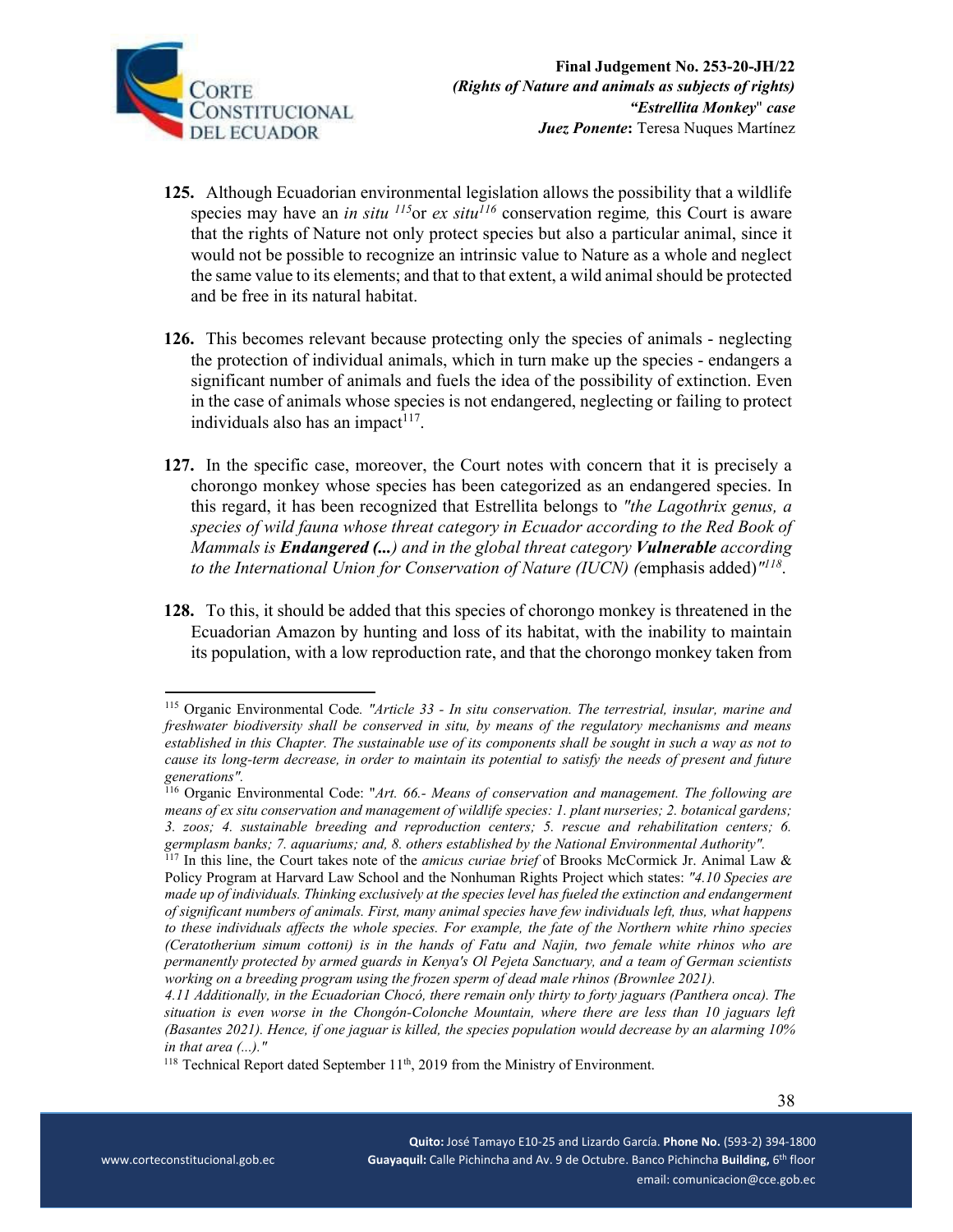

its habitat is female, negatively affecting the offspring that during its life it could have contributed to the species in its natural habitat. In this line, we take note of the information provided by Brooks McCormick Jr. Animal Law & Policy Program at Harvard Law School and the Nonhuman Rights Project on the status of the chorongo monkeys in the Ecuadorian Amazon and other data on the species<sup>119</sup>.

- **129.** The Court observes that in the facts presented in the case in addition to the removal of a wildlife specimen from its natural habitat - the Estrellita chorongo monkey was kept in an urban house for a long period of time (18 years) and that during that time there was no action or even intention to protect the wild animal by evaluating the alternative of reintegrating it into its natural habitat, neither by Ana -the person who had it under her care-, nor by the State entities -which are responsible for the protection of wild fauna- or the same people who could have noticed the presence of a chorongo monkey in a house in the city of Ambato, taking into account that the Ministry of Environment itself admits that it was possible to see the chorongo monkey from the outside of the house<sup>120</sup>. However, although an anonymous complaint was filed which later generated different actions, this Court cannot fail to note that Article 71 of the Constitution recognizes that: "Any person, community, people or nationality may demand from the public authority the fulfillment of the rights of nature" and that it was possible to adopt timely measures for the protection of the wildlife specimen during all those years that it lived in an urban house.
- **130.** Although the existence of the human imprint has been recognized both by Ana in her lawsuit and by the Ministry in the technical report drawn up at the time of

<sup>119</sup> "*Woolly monkeys, like Estrellita, are considered the most threatened primates in the Northern Ecuadorian Amazon, due to habitat loss and hunting for food and the illegal pet trade (Álvarez-Solas, de la Torre, and Tirira 2018, 188-89). Woolly monkeys are incapable of maintaining their population under the excessive pressure of hunters, driving them to disappear in those areas (Álvarez-Solas, de la Torre, and Tirira 2018, 188). Considering that Earth is going through the sixth mass extinction of animal species (Ripple et al. 2017, 1026), what happens to one individual animal is relevant for the survival of the whole species.* 

*<sup>4.12</sup> Even when a species is not on the brink of extinction, what happens to an individual still has an impact on the species. For instance, woolly monkeys have a low reproductive rate and do not generally tolerate altered habitats or the presence of humans (Alvarez-Solas, de la Torre, and Tirira 2018, 189). Considering one female can have several babies during her life, individual well-being affects the reproductive success of the species.* 

*<sup>4.13</sup> If the Constitutional Court were to determine that a single animal is not part of nature, it would create a terrible incentive for humans who aim to hunt and capture such animals. So long as these people*  took or harmed animals one at a time, they would seemingly not run afoul of articles 71 to 74 of the *Constitution. Courts in Ecuador would be forced to make difficult decisions; how many animals would trigger the rights of nature? Two? Ten? 100? A manageable rule, and one that flows from the text of the Constitution and better responds to the ecological crisis, is to consider individual animals as the beneficiaries of the rights of nature.* 

*<sup>(...) (</sup>emphasis added)".*

 $120$  On September 28<sup>th</sup>, 2018, the Police Report was prepared in which the following up of the anonymous complaint with officials of the Ministry of the Environment was reported.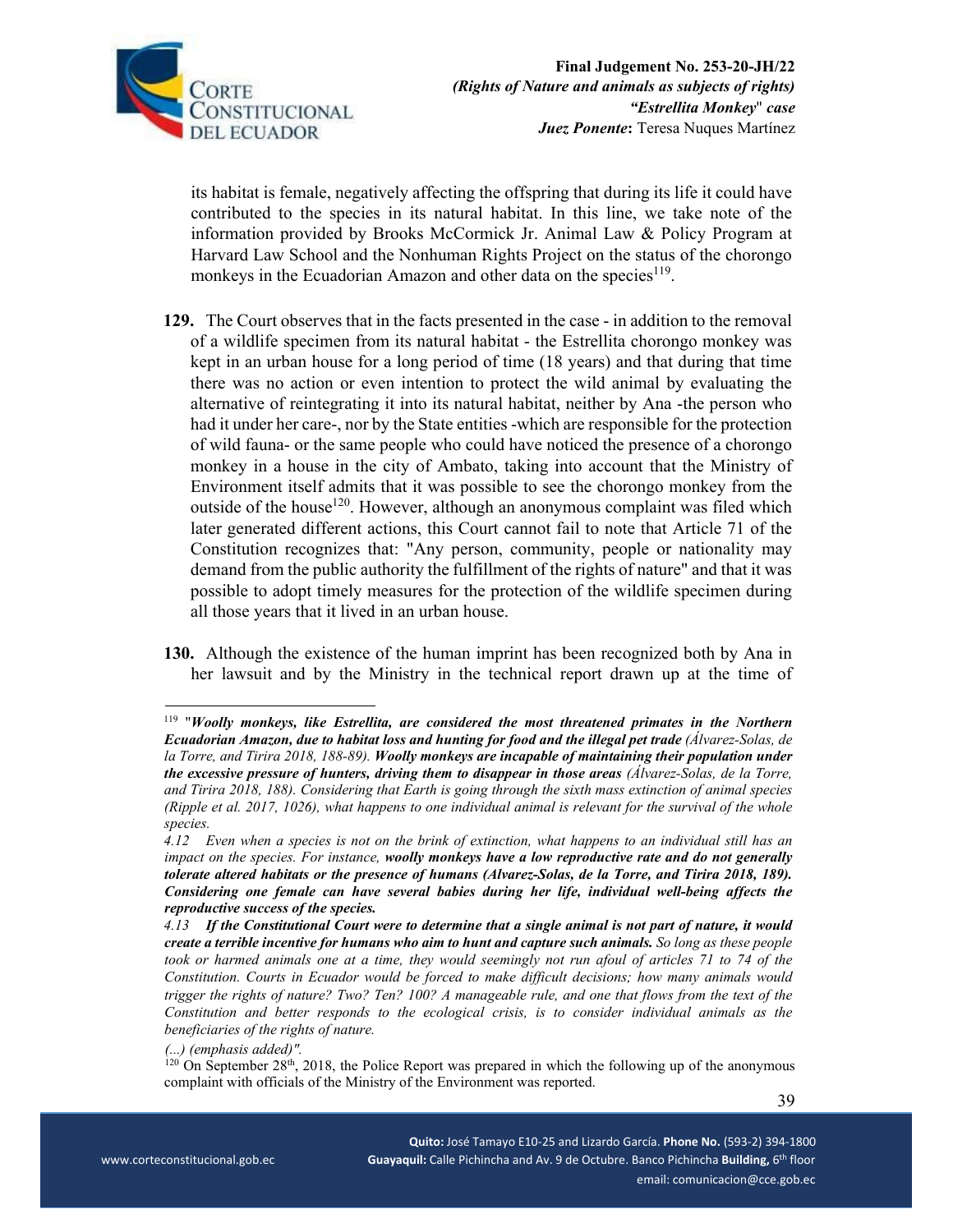

Estrellita's restraint<sup>121</sup>, which in principle would not make an automatic reinsertion into the natural habitat of the species viable after 18 years of living with humans, this Court cannot ignore the fact that Estrellita's basic nutritional needs and an adequate environment were not met while she lived, according to the case file. In this sense, Estrellita's medical report indicates a state of malnutrition and other conditions in her skin, fur and teeth<sup>122</sup>; there is also a technical report from the Ministry of Environment from which it can be deduced that for years the Estrellita monkey suffered from malnutrition, stress levels, confinement, unfavorable environmental conditions, etc., as stated in the technical report:

*"The pathological state of the lungs, the malfunctioning of the kidneys produced a respiratory insufficiency or deficiency, accompanied by renal and hepatic problems due to the inability to perform the cleaning, the chemical balance of the blood and the production of hormones, and due to the excessive accumulation of blood at the coronary level, it is deduced that it triggered* (sic) *a cardiorespiratory arrest that caused the death of the specimen.* (*ii*) *This type of pathologies is very frequent in specimens that are seized by the Ministry of Environment because they are abnormalities that are accentuated with the course of time, they are not recent, but have been affecting them for years, and little by little they increase until the animal can no longer cope and collapses its state of health. (iii) The causes of these pathologies are several, among them we can mention: nutritional deficiencies, (...) exposure to unfavorable environmental conditions, (...) stress levels, confinement, (...) mistreatment (...)". (iv) The specimen was showing signs of improvement in its physical and behavioral state during the 23 days it remained in the quarantine area, however, due to the pathologies described above, not visible to the technical staff and workers of the management center, the death of the Chorongo monkey occurred on October 9th, 2019123.(*sic*)"* (emphasis added).

**131.** These facts show that the life and integrity of Estrellita, the little monkey, was seriously compromised. In this line, the Court has recognized that the protection of life is composed of two dimensions: "*the first, a negative dimension through which the State is forbidden to attempt against the life of persons; and the second, a positive dimension that obliges the public authorities to establish a system of protection that* 

 $121$  Technical Report of the Restraint dated September  $12<sup>th</sup>$ , 2019, issued by the Ministry of Environment which of its conclusions the following stand out: "*In the house (...) the possession of a chorongo monkey (...) without administrative authorization is verified. (*Ana*) is identified as a presumed violator of the Environmental Regulations in force, and a restraint report No. 13-2019-DPAT-V.S. is issued (...) From the quick assessment of the physical and behavioral state of the specimen physically restrained, it is determined that it is in regular body condition and with a high level of aggressiveness towards other people due to the imprinting to which it has been subjected for 18 years in captivity (...)"* 

<sup>&</sup>lt;sup>122</sup> The medical report issued by Dr. Nixón Manuel Núñez, who upon performing the medical evaluation of "Estrellita" was able to verify "*that it is an adult specimen, with a body condition of 2.5/5 due to its low weight and its state of malnutrition (....), bristling and depigmentation of the fur, as a consequence of a deficient and inadequate food ration, partial loss of hair on the inner part of her left arm, with the presence of small reddish spots and dryness or flaking of the skin possibly due to the presence of fungi and wear of the incisor teeth and fangs, causing the specimen difficulty in tearing, breaking or cutting the solid food that is an essential part of her nutritional diet."* 

<sup>&</sup>lt;sup>123</sup> Necropsy Report No. 003-MN-ECO-ZOO dated October 11<sup>th</sup>, 2019, issued by Dr. Nixón Manuel Núñez.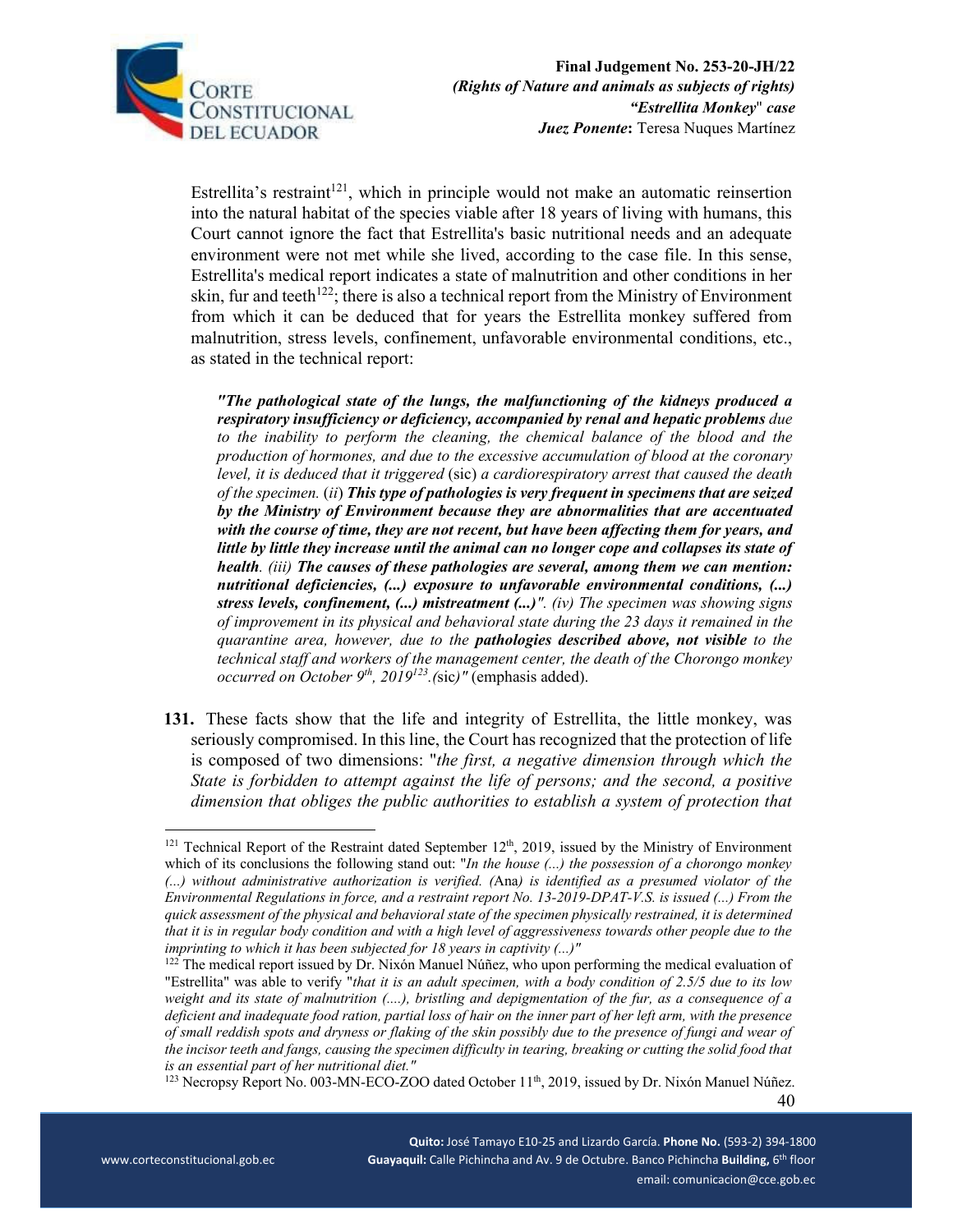

*punishes any aggression against life regardless of its public or private origin and*  without distinction with respect to those involved<sup>"124</sup>.

- **132.** Wild animals, as subjects of rights, are protected in their right to life within these two dimensions, in view of the prohibition to attempt against their life and, likewise, to benefit from protection of systems that guarantee their life and development and, at the same time, punish aggressions of this type. $125$
- **133.** On the other hand, regarding integrity, this Court has held in previous rulings that it comprises several complementary, interdependent and necessarily related dimensions<sup>126</sup>. Regarding the rights of wild animals, their integrity is protected mainly in connection with the physical dimension, which includes "*the preservation of all the body and the functions of its parts, tissues and organs*"127. Therefore, it is understood that actions that are detrimental to the conservation of the wild animal's body or that affect the functioning of its organs, violate this dimension of the right to integrity.<sup>128</sup> Domestication, turning wild species into pets and their humanization are clear examples of acts that contravene the integrity of wild animals, as stated in the previous section.
- **134.** In the case of the Estrellita chorongo monkey, due to the circumstances in which the wild animal was found and since there is no reason or allegation in the interspecies principle or ecological interpretation that justifies in the specific case the extraction or subtraction of a wild animal specimen, which then lived in circumstances or conditions not suitable to preserve its life and integrity, it is evident that it could be considered a violation of its rights to integrity and life (in its positive dimension), and, therefore, a violation of the rights of Nature in the specific case.

 $124$  Final Judgement No. 113-14-SEP-CC.<br> $125$  On animal life, it is pertinent to note the development of the Islamabad High Court, which has been brought to the attention of this Court through the amicus curiae brief of Brooks McCormick Jr. Animal Law & Policy Program at Harvard Law School and the Nonhuman Rights Project: *"it is also a natural right of every animal to be respected because it is a living being, possessing the precious gift of 'life.' Humans cannot arrogate to themselves a right or prerogative of enslaving or subjugating an animal because the latter has been born free for some specific purposes. It is a natural right of an animal not to be tortured or unnecessarily killed because the gift of life it possesses is precious and its disrespect undermines the respect of the Creator."* (Islamabad High Court (2020), Resolution no. 1155/2019, page 60.)

 $^{126}$  Final judgment No. 365-18-JH/21 and accumulated<br><sup>127</sup> Paragraph 70, numeral i), ibidem<br><sup>128</sup> Another protected dimension is sexual integrity, understood as "the protection of the autonomy of all persons with respect to their corporeality and genitality and consent to participate in sexual acts or acts with sexual connotations", prohibits all acts of zoophilia, as well as animal cruelty practices involving forced reproduction and pregnancy of females, when these are at risk of suffering irreversible damage to their reproductive organs, as happens in cases of clandestine breeding of wild animals, where females are forced to become pregnant. *Cf.* Organic Administrative Code. "*Art. 145F.- The sale of domestic companion animals, dogs and cats, for the purpose of reproduction for commercialization is prohibited".*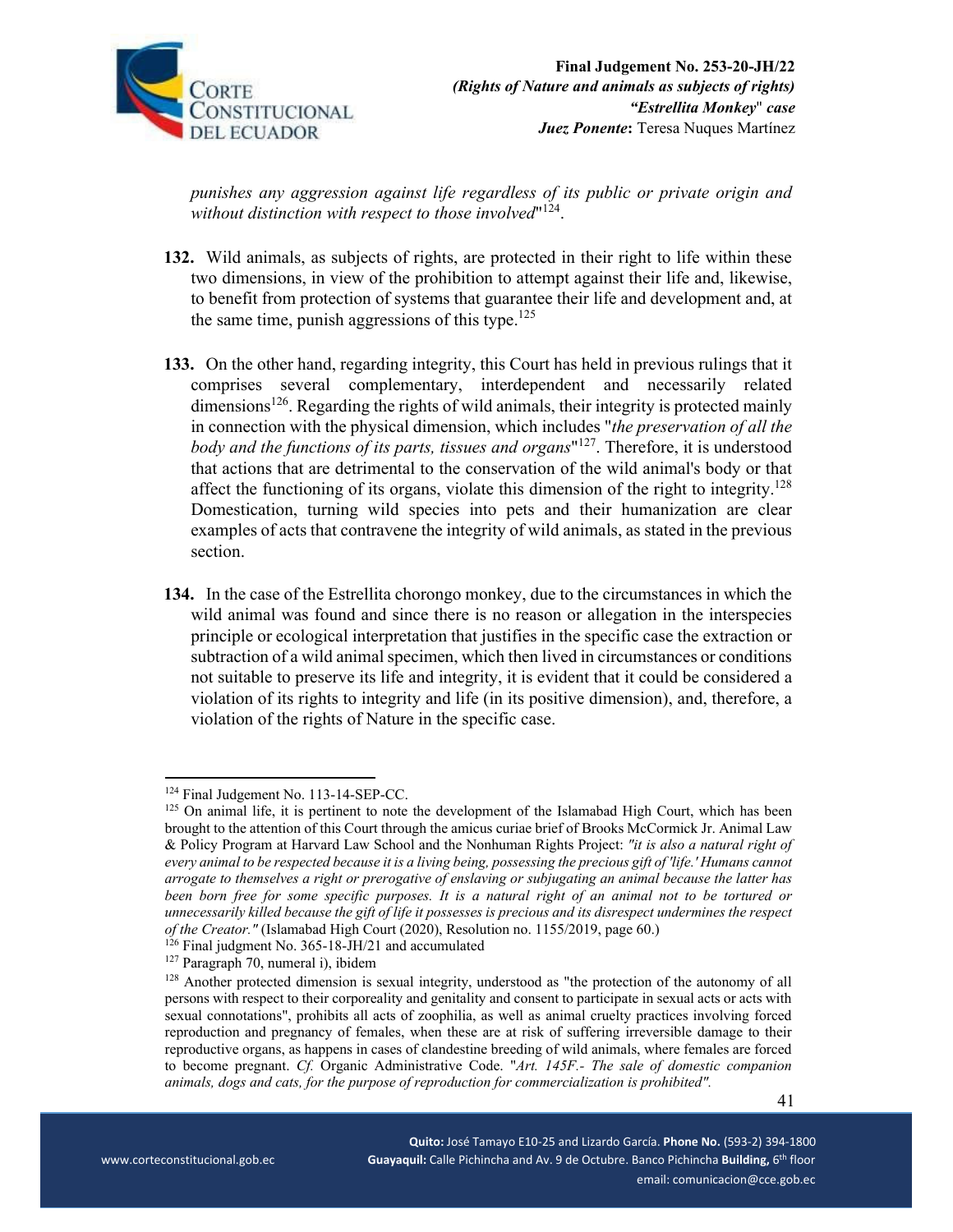

- **135.** Moreover, the facts of the case show that both the removal of Estrellita the monkey and the conditions in which she lived for 18 years would be contrary to the purpose of the principles of interspecies and ecological interpretation referred to in the previous section, since it was not achieved in any way to ensure the "*protection of animals with a concrete grounding in each of the characteristics, processes, life cycles, structures, functions and evolutionary processes differentiating each species"* nor respect for the *"biological interactions that exist between species and between individuals of each species"*; respectively.
- **136.** On the contrary, a wild animal whose species is "*endangered*" was taken, disregarding the threat to the species in Ecuador described in paragraphs 127-128 above*,* with the aggravating factor that the Estrellita monkey is a species that "does *not tolerate habitat alteration or the presence of human beings"129* and that it was counterproductive to extract or remove a specimen taking into account its low population density and its low reproductive rate, which is accentuated by the fact that a female specimen was removed and retained outside its natural habitat, thus nullifying the possibility that the offspring she may have had during her lifetime would ensure the reproductive success of the species; This is furthering the problem that the species is disappearing in the Ecuadorian Amazon.
- **137.** Although this Court could not declare any violation of rights at this particular moment in the life of Estrellita the monkey, since the review of this case is limited by the purpose of the habeas corpus action, in order to prevent cases like Estrellita's from happening again, this Court does consider it necessary to establish minimum criteria or parameters regarding the conditions or circumstances of keeping wild animals, regardless of whether the person responsible for their possession or legally authorized care is an individual, a private or a state-owned entity. These should be observed and guaranteed by the jurisdictional operators who deal with claims of jurisdictional guarantees raised for the protection of an animal's rights:
	- i) Animals in the location in which they are kept must have access to adequate food and water to maintain their health and strength.
	- ii) The environment in which they live must be suitable for each species, with adequate shelter and resting conditions. They must be allowed freedom of movement.
	- iii) Animals must be guaranteed adequate sanitary conditions to protect their health and physical integrity.
	- iv) Animals must be guaranteed sufficient space and relationship conditions to ensure the possibility of the free development of their animal behavior.

<sup>&</sup>lt;sup>129</sup> Amicus curiae submitted by Brooks McCormick Jr. Animal Law & Policy Program at Harvard Law School and the Nonhuman Rights Project on the status of Chorongo monkeys in the Ecuadorian Amazon and other data on the species.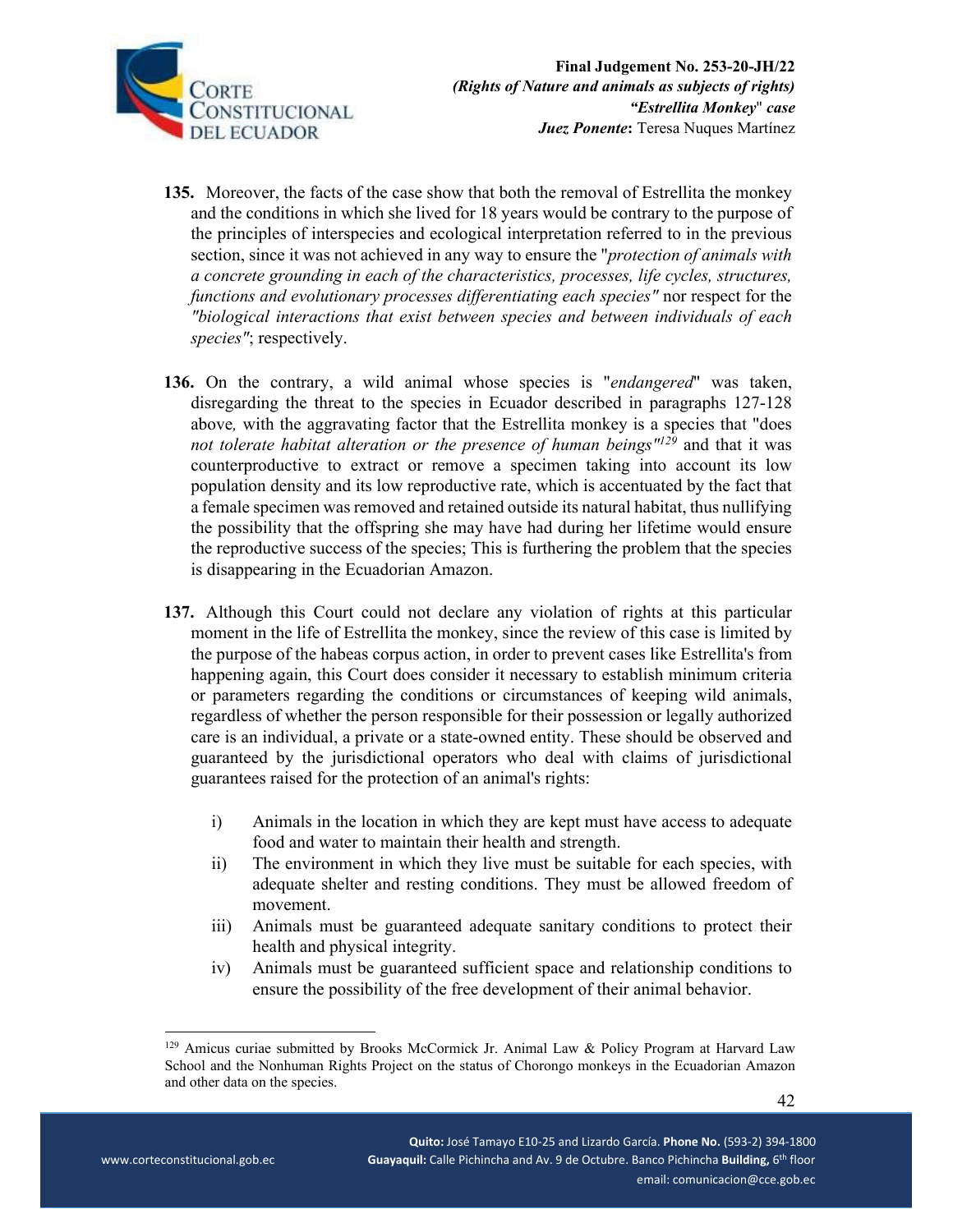

- v) Animals must be guaranteed life in an environment free of violence and disproportionate cruelty, fear and distress.
- **138.** To continue with the analysis of the case and considering the facts that gave rise to the habeas corpus proceeding under review, we will proceed to answer the following legal subproblem.

**ii.2) Were Nature's rights violated by the seizure of Estrellita, the chorongo monkey?** 

# **5.2.1.2. The "seizure" or "restraint" of Estrellita**

- **139.** A second moment raised by the facts of the case is the "*seizure",* "*restraint"* or "*immobilization"* of the Estrellita monkey by the state authorities in the urban house owned by Ana.
- **140.** From the proven facts, this Court observes that based on an anonymous citizen complaint, the environmental authority learned of the possession of wildlife in a house located in the city of Ambato and, later, several acts and proceedings were generated in which it was possible to obtain evidence, identify the species of the wild animal and conclude the existence of the alleged infraction by Ana for the possession of a wildlife specimen without the corresponding authorization, in accordance with the provisions of the Environmental Code (*see paragraphs 27-34 above).*
- **141.** This Court considers legitimate the exercise of powers by State authorities for the protection of wildlife provided for in the legal system as well as the possibility of imposing civil, criminal or administrative liability for violations of the legal system (such as the absence of an authorization for the possession of wildlife); However, when the exercise of such powers has the potential to affect or they actually affect the rights of animals in a way that is not compatible with the principles of interspecies or ecological interpretation<sup>130</sup>, the protection of the wild animal and the specific context in which it is found must be the first priority. Measures aimed at seizing, restraining or rescuing them, among others, must be supported by a study on the particular circumstances of the animal that establishes the need and reasonableness of the measure. It is up to the authority to evaluate whether it is appropriate to return the species to its natural habitat or another *ex situ* conservation regime*,* including considering a transition period for such purposes.

 **Quito:** José Tamayo E10‐25 and Lizardo García. **Phone No.** (593‐2) 394‐1800 \_ \_ \_ \_ www.corteconstitucional.gob.ec **Guayaquil:** Calle Pichincha and Av. 9 de Octubre. Banco Pichincha Building, 6<sup>th</sup> floor email: comunicacion@cce.gob.ec

 43 <sup>130</sup> For example, a legitimate activity that justifies the removal of a wild animal for the realization of interspecies principles or ecological interpretation is the removal of parental stock, which is intended to provide reproductive specimens for ex situ management programs, in order to ensure the survival of species.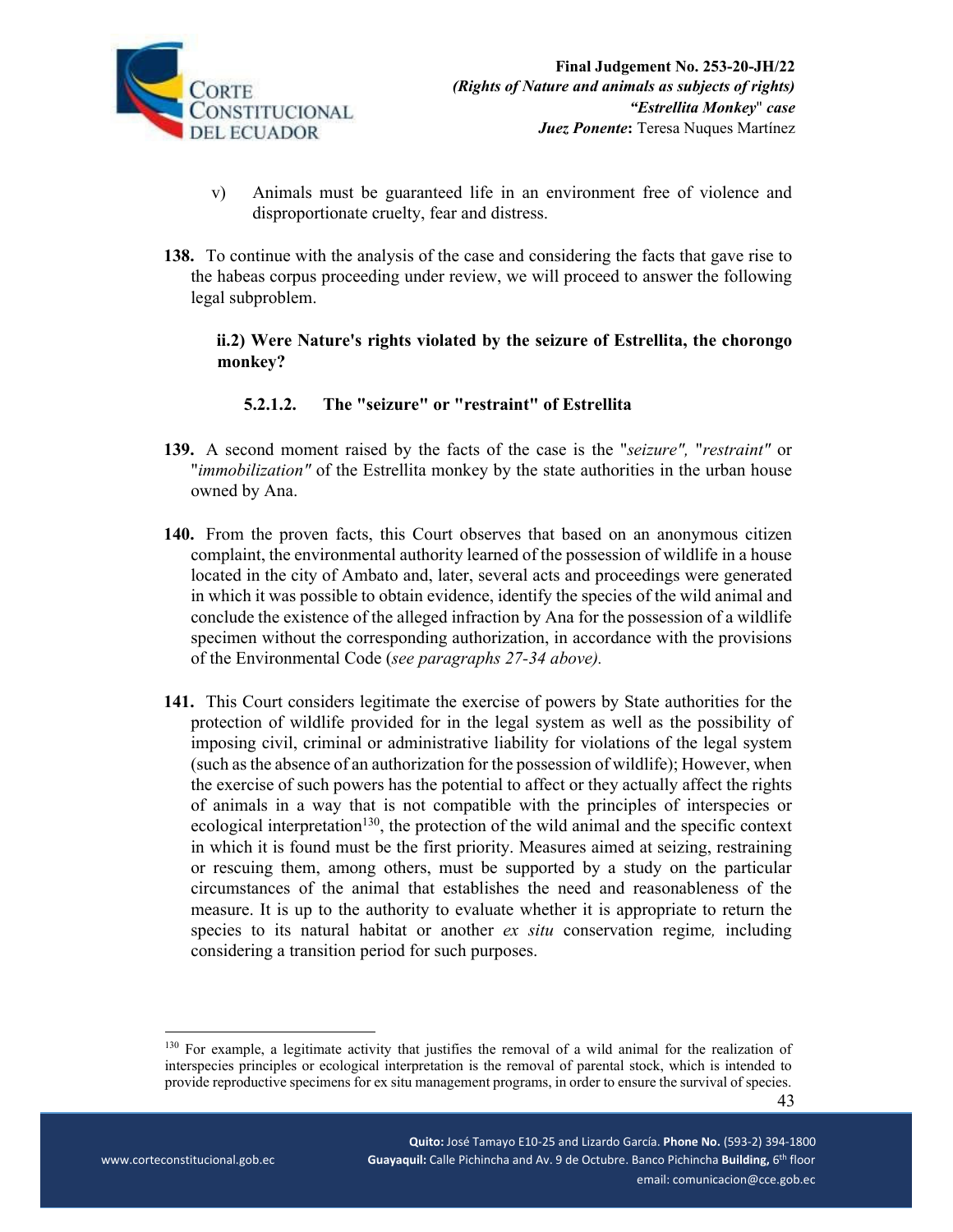

- **142.** In the specific case, it is not observed that the environmental authority has examined or evaluated the particular circumstances of the Estrellita monkey to execute its *"restraint"* or "*immobilization*", but it was executed directly on September 11<sup>th</sup>,  $2019<sup>131</sup>$  only taking care of the inviolability of domicile -since as a preparatory act it is observed that there was a search warrant from a Judicial Unit to enter Ana's house<sup>132</sup>-, but it was not considered in any way the particular conditions of the Estrellita monkey nor the suitability of the measure of restraint or immobilization for the protection of the wild species.
- **143.** For example, it was not considered whether any transition stage was required due to the circumstances of the wild species known by experts<sup>133</sup> or any alternative due to the human imprint, as far as possible, before or during the execution of the immobilization or restraint. Even Ana's words and the state reports themselves show that the situation that occurred had a negative impact on the condition of the chorongo monkey. Ana said that "(...) [her] *house was raided and Estrellita was abruptly separated from the environment that sheltered her all her life" 134* and the same authorities have recorded that: "*From the quick assessment of the physical and behavioral state of the restrained specimen, it is determined that it is in regular body condition and with a high level of aggressiveness towards other people due to the imprinting to which it has been subjected during 18 years in captivity. The restrained specimen is placed in temporary custody in an ex situ wildlife conservation and management center authorized by the National Environmental Authority"135.*
- **144.** In this context, it is striking to this Court that the restraint of the Estrellita monkey was executed on September 11<sup>th</sup>, 2019 and the resolution that ordered such restraint was issued later on September  $16<sup>th</sup>$ , 2019, with no consideration of the condition or examination of the particular circumstances of the wild animal in any of these actions. This Court does not either see any analysis of whether transferring the Estrellita

<sup>&</sup>lt;sup>131</sup> Record of Restraint or Immobilization of wildlife, specimens or their parts, constituent elements or any biological material, products and derivatives, equipment, means of transport and tools, dated September 11th, 2019, issued by the Ministry of Environment, invoking as grounds for the restraint the "Violation of the Environmental Regulations in force, not having the administrative authorization (committed by) Ana Beatriz Burbano Proaño.

<sup>&</sup>lt;sup>132</sup> Search warrant issued by the Criminal Unit based in Ambato canton) according to case file No. 18282201902921G dated September  $11<sup>th</sup>$ , 2019.

<sup>&</sup>lt;sup>133</sup> For example, Brooks McCormick Jr. Animal Law & Policy Program at Harvard Law School and the Nonhuman Rights Project accompany their amicus brief with a statement by Pablo Stevenson, who describes himself as "*the researcher who has spent the largest time with groups of woolly monkeys in the field (...)"*  and after giving specific data on the behavior of the species concludes "*These are just some examples of how woolly monkeys are complex social beings with a high capacity of recognition of other monkeys, resources and their environment. They have the capacity to communicate with each other, complex individual personalities and powerful learning abilities".*

<sup>&</sup>lt;sup>135</sup> Technical Report on the Restraint No. 13-2019-DPAT-VS, case file No. 18331-2019-00629, pages 68 to 73.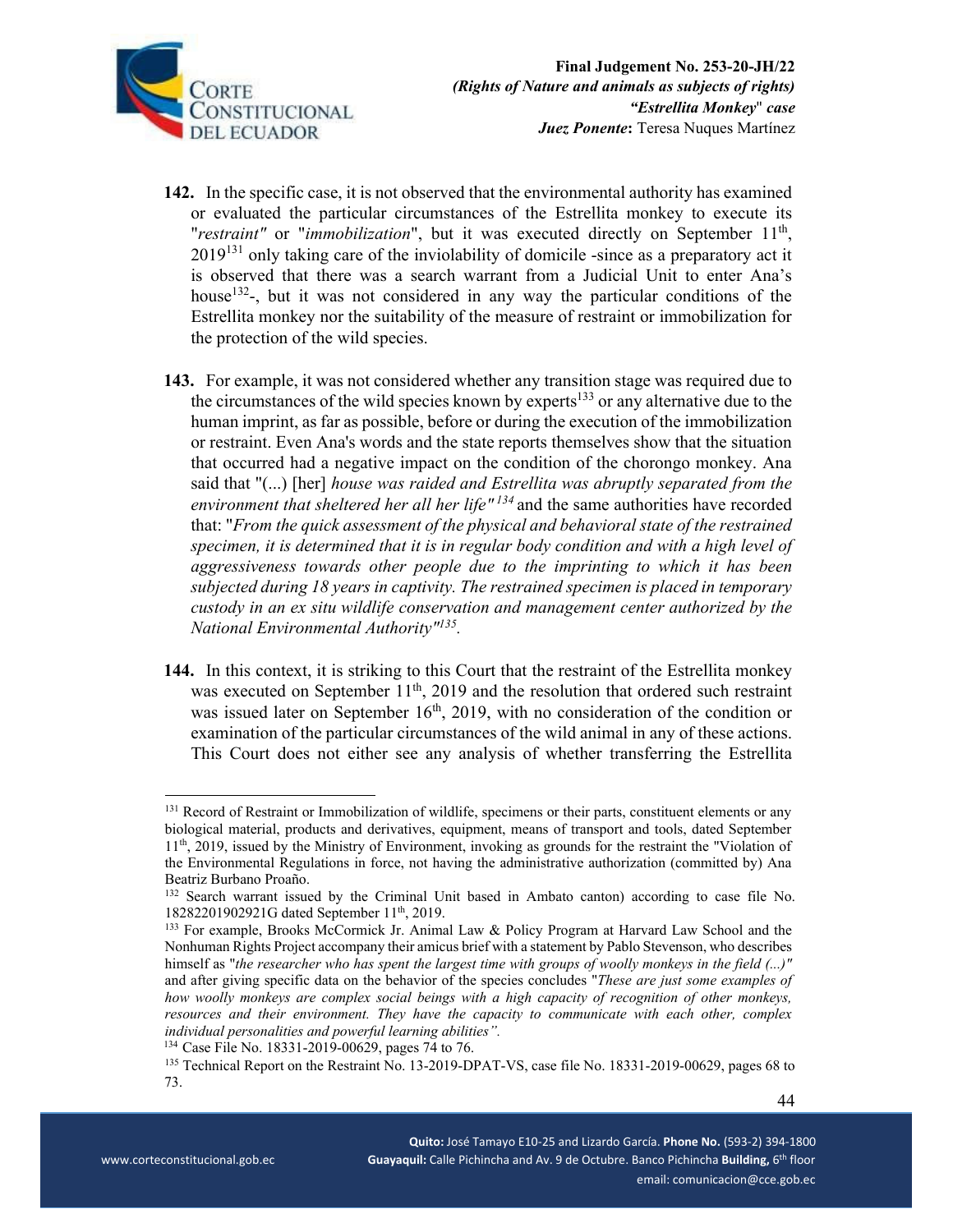

monkey to an Ecozoo was the most appropriate measure; rather, the acts and reports focus on the administrative infraction in which Ana would have incurred with the purpose of initiating an administrative proceeding against her,  $136$  where she was penalized<sup>137</sup>. In short, no consideration was given to the specialized care and assistance required by Estrellita in accordance with her particular circumstances. Similarly, Brooks McCormick Jr. Animal Law & Policy Program at Harvard Law School and the Nonhuman Rights Project, in their amicus curiae brief, point out the need for specialized care and assistance for Estrellita<sup>138</sup>.

- **145.** Although there are no certain indications that this situation was a determining factor in the subsequent death of the Chorongo monkey, this Court considers that by omitting to consider the particular circumstances of the wildlife specimen in the ruling that simultaneously ordered the seizure and subsequent transfer of the Chorongo monkey to an environmental management center (eco zoo), the right to integrity of the Chorongo monkey was violated to the extent that such right not only ensures physical integrity but also psychic integrity<sup>139</sup>, and, therefore, the rights of Nature were also violated.
- **146.** In this regard, this Court considers it necessary to state that the orders of restraint, immobilization, seizure, or captivity of wild animal species, whose purpose is their

 $136$  By means of a resolution dated September 16<sup>th</sup>, 2019, the Ministry of Environment ordered to: (*i*) initiate administrative proceeding No. 34-PNT-2019 against the claimant, (*ii*) summon the claimant and grant her a term of 10 days to answer<sup>136</sup>, *(iii)* make the claimant aware of the principle of reversal of the burden of proof, (*iv*) order the restraint of Estrellita, and (*v*) order the custody of Estrellita to a management center authorized by the National Environmental Authority.

 $137$  By means of a resolution dated January 14<sup>th</sup>, 2020, the Ministry of the Environment resolved: "*1) To declare* [the claimant's] *responsibility in the commission of the very serious infraction established in Art. 318 number 2 of the Organic Code of the Environment, in accordance with the provisions of Art. 136 of Book IV of Executive Decree 3516; 2) To impose on* [the claimant] *the fine of (...) (ECS 3940.00) (...); 3) To decommission the wildlife specimen in accordance with the provisions of Art. 320 number 2 of the Organic Code of the Environment, in accordance with the provisions of Art. 136 of Book IV of Executive Decree 3516".*

<sup>138</sup> Thus they stated: *"4.18 Article 72 of the Constitution states that nature's right to restoration implies recovering and rehabilitating its functions, vital cycles, structure and evolutionary processes (restitutio in integrum), returning nature to its original state regardless of other monetary compensations to the people affected by the damaged ecosystem (Constitutional Court of the Ecuador Case No. 0507-12-EP 2015, 11). The right to restoration includes returning animals to natural habitat and communities when it is possible and recommended by experts. This was not done in this case. 4.19 The environmental authority should have protected Estrellita's rights by examining her specific circumstances before placing her in the zoo, where she died. This examination should have considered the fact that Estrellita grew up exclusively in a human environment. Thus, Estrellita required specialized care and assistance to live and flourish according to her personal circumstances."*

<sup>139</sup> The Inter-American Court has already stated that: *"[T]he American Convention expressly recognizes the right to personal, physical and psychological integrity, the violation of which "is a type of violation that has various connotations of degree and [...] whose physical and psychological consequences vary in intensity according to endogenous and exogenous factors that must be demonstrated in each specific situation*" (Loayza Tamayo vs Peru, paragraph 57, and I/A Court H.R., Case of Masacres de El Mozote and nearby places v. El Salvador. Merits, Reparations and Costs of the Trial. Final judgment dated October 25th, 2012 Series C No. 252, paragraph 147).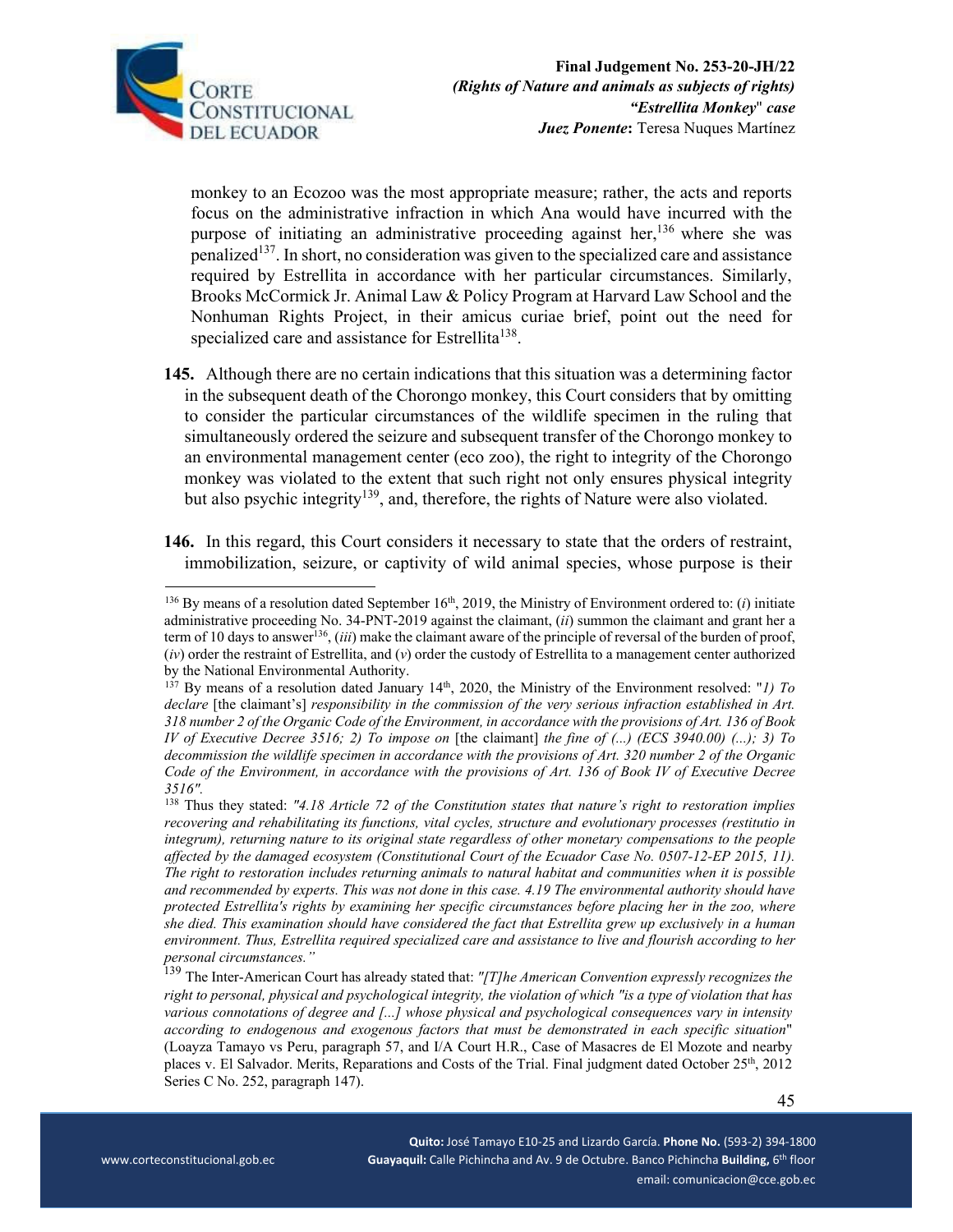

transfer to an Environmental Management Center (eco zoo), must always include a comprehensive study of the particular situation of the animal on which such measure is intended to be executed, with the purpose of knowing its state of health and integrity in order to adopt the best measure for its welfare, without this exempting the persons who may be responsible from criminal or administrative liability.

- **147.** Consequently, this Court establishes the following non-exhaustive minimum parameters or criteria for the adoption of measures by public authorities that lead to the limitation of the right to free locomotion of wild animals:
	- i) Any decision that has as a consequence the limitation of the right to free locomotion of wild animals shall be sufficiently justified.
		- a. The justification must comply with demonstrating the reasons why the measure pursues a legitimate purpose, that it is suitable, necessary and proportional. Consequently, the arguments in accordance with which the restriction of the animal's locomotion is the most efficient and effective measure to safeguard its life and integrity must be stated, as well as the nonexistence of other less burdensome measures.
	- ii) This type of decision must include an integral evaluation of the individual circumstances and status of the animal, including, at least, the analysis of the physical condition, the conditions of the place where it lives, the level of imprinting with its owners, the existence of signs of mistreatment, beatings or torture, the degree of orientation, the degree of loss of instinctive reflexes, the level of aggressiveness; and the apparent reasons why the wild animal is in the possession of a human being. This evaluation should also indicate whether there are indications as to whether the animal constitutes a biological risk.
	- iii) In the report issued as a result of the evaluation mentioned in the previous paragraph, it must be stated whether the animal's keeper could *prima facie* comply with the requirements in order to obtain a license or authorization to keep a wildlife specimen.
	- iv) In cases in which an offence against wildlife is discovered while it is being committed, the competent public authorities may adopt the most appropriate and proportional measures to safeguard the integrity of the animal, including ordering its separation from the alleged offender or offenders; notwithstanding the possibility of immediately afterwards verifying compliance with the evaluations provided for herein.
- **148.** Finally, this Court clarifies and reiterates that regarding wild animals, in the first place and as a first alternative, their permanence or reinsertion in their natural habitat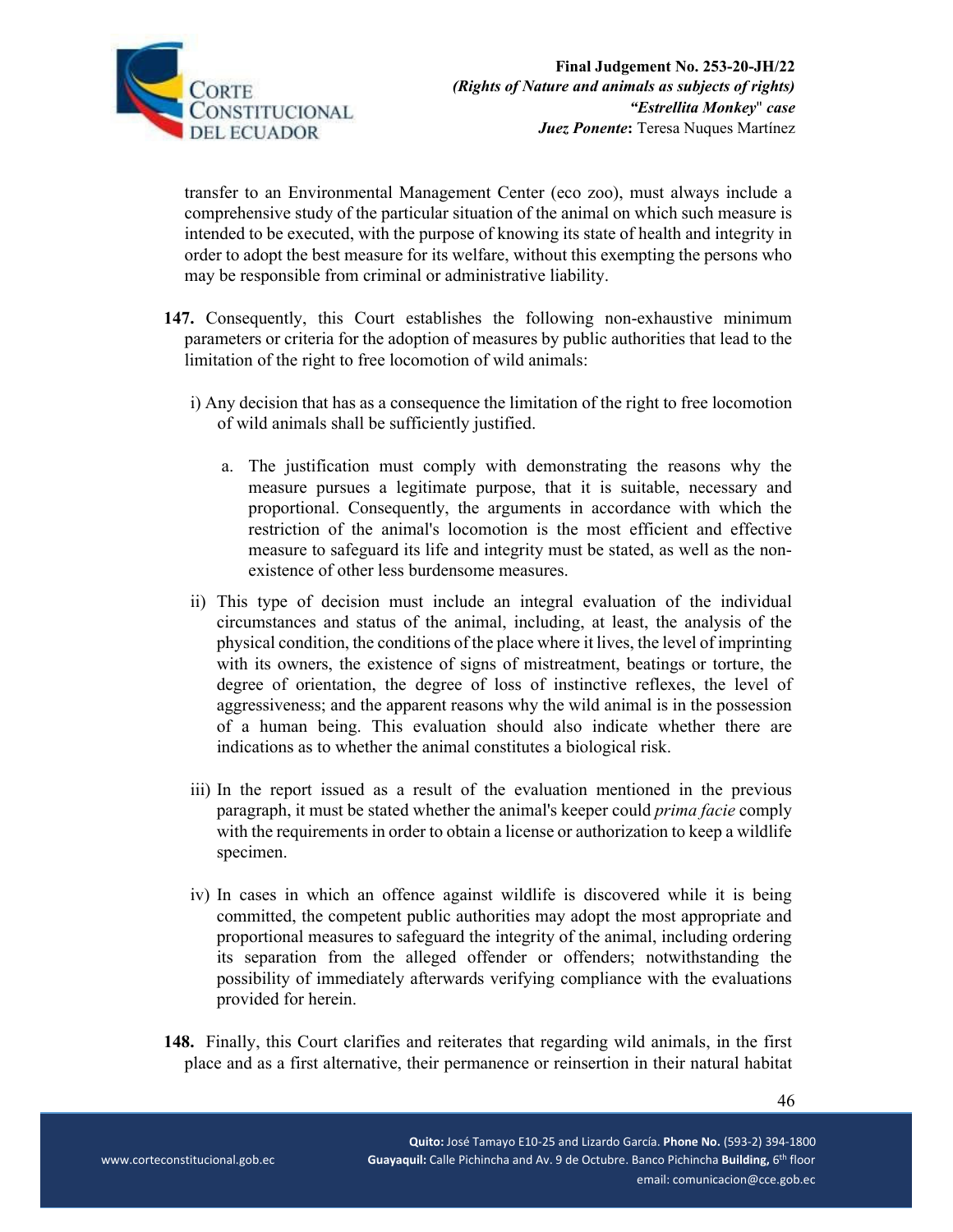

should be sought; and, if it is impossible for this to occur due to circumstances specific to the wild specimen (such as a human imprint) or other exogenous circumstances, as a second alternative, an institution or person responsible for the care or custody of the animal should be sought, in strict compliance with the parameters established in paragraph 137 above.

- **149.** On the other hand, this final judgment does not disregard or annul the powers of the public authorities with competence in environmental matters and the protection of animal rights to develop conservation activities; instead, it recognizes and restates the obligation of the Ecuadorian State to promote and carry out *in situ*<sup>140</sup> and *ex situ*<sup>141</sup> conservation of animal species, particularly wild species, in order to "*enhance opportunities for environmental education, research and scientific development",142* but especially with the aim of guaranteeing the right to *"their existence and the maintenance and regeneration of their life cycles, structure, functions and evolutionary processes".*143
- **150.** Within this framework, activities such as the extraction of parental stock are recognized,144 the purpose of which is to provide a reproductive specimen for *ex situ*  management programs, in order to guarantee the survival of species that are affected by a reduction in their population size, restricted distribution, threatened with extinction, threatened by erosion of the national genetic heritage or any other cause, and those that cannot be maintained in *situ*<sup>145</sup>*.*

## **ii.3) Were Nature's rights violated by the custody of Estrellita the Chorongo monkey in a zoo authorized by the National Environmental Authority?**

# **5.2.1.3. Estrellita's custody in an Eco Zoo and subsequent death**

<sup>140</sup> Organic Environmental Code*. "Article 33 - In situ conservation. The terrestrial, insular, marine and freshwater biodiversity shall be conserved in situ, by means of the regulatory mechanisms and means established in this Chapter. The sustainable use of its components shall be sought in such a way as not to cause its long-term decrease, in order to maintain its potential to satisfy the needs of present and future generations".* 

<sup>141</sup> Ibid. " *Art. 66.- Means of conservation and management. The following are means of ex situ conservation and management of wildlife species: 1. Plant nurseries; 2. Botanical gardens; 3. Zoos; 4. Sustainable breeding and reproduction centers; 5. Rescue and rehabilitation centers; 6. Germplasm banks; 7. Aquariums; and, 8. Others established by the National Environmental Authority.*<br><sup>142</sup> Ibid. Art. 64.

<sup>&</sup>lt;sup>143</sup> CRE. Art. 71.<br><sup>144</sup> Unified Text of Secondary Legislation of the Ministry of Environment. BOOK IV OF THE BIODIVERSITY Title I National Working Group on Biodiversity (GNTB). "*Article 144.- The definitions of the terms contained in this Glossary shall be their legal meaning, and shall be applicable for this Title: (...) Extraction of parental stock - Is that which has the purpose of providing reproductive specimens for ex situ management programs*". 145 Organic Environmental Code. Art. 65.1.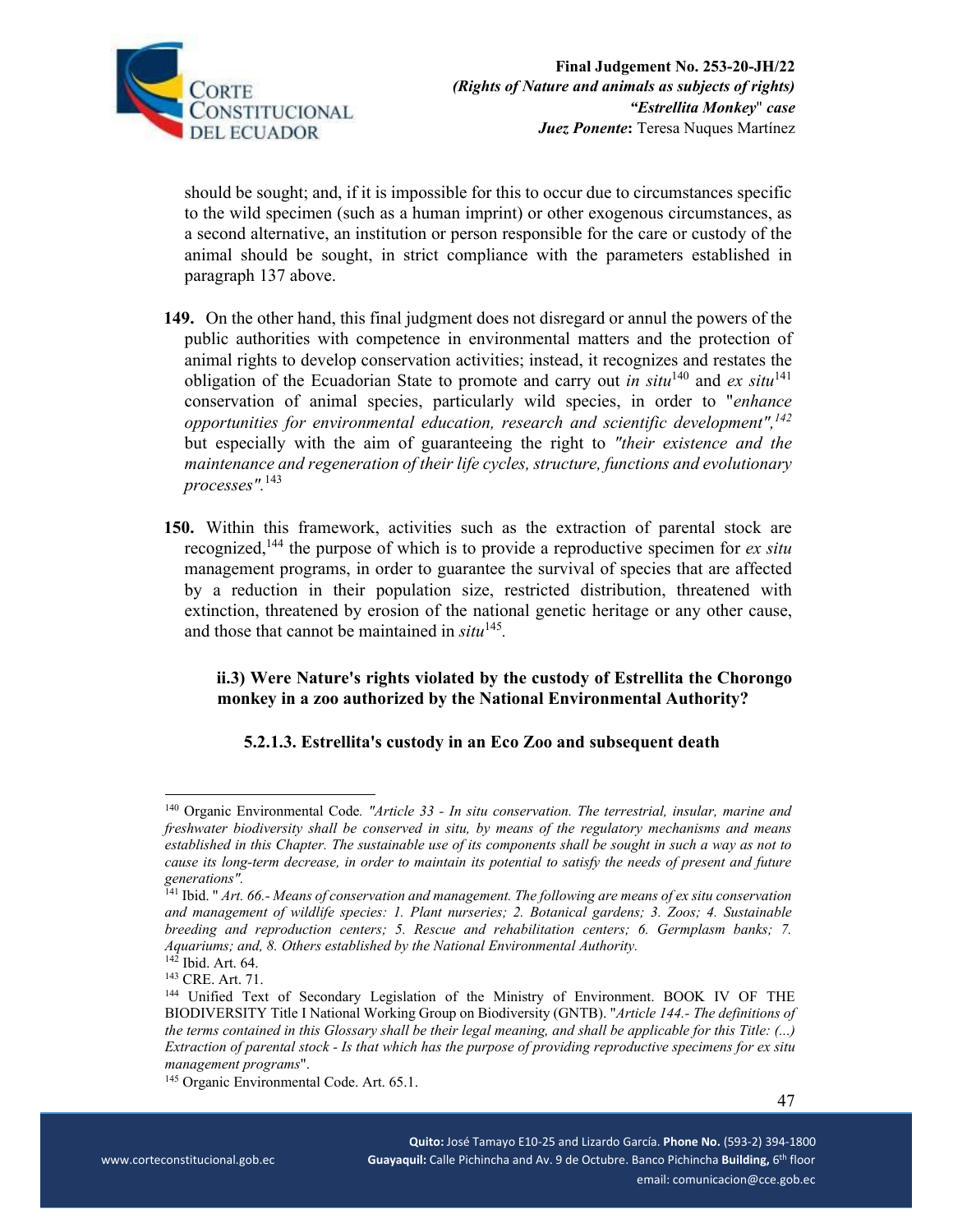

- **151.** The third moment presented by the case is the death of the Estrellita monkey 23 days after being taken to the management center authorized by the National Environmental Authority, specifically the *San Martin Eco Zoo.*
- **152.** In this regard, the administrative procedure includes the Technical Report No. MAE-DPAT-UPNT-V.S-2020-09-EL of January  $28<sup>th</sup>$ , 2020, which formally refers to the death of Estrellita, stating that "(a) at 16:00 hrs. on October 9<sup>th</sup>, 2019, by means of a *phone call, Mr. Orlando Vega, owner of the San Martin Eco Zoo informs Eng. William Quinatoa, Responsible of the Natural Heritage Unit of Tungurahua, about the death of the chorongo monkey (...) in the morning hours."146*
- **153.** The cause of death is a disputed fact that does not have sufficient evidence. On the one hand, "*Ana's"* allegation is that Estrellita's right to life has been violated and that the responsibility or cause of her death lies with the "*owner of the zoo*" where Estrellita was kept; while from the facts exposed in the technical report of the Ministry of the Environment, it is deduced that the cause of death has been brewing for years - it can be deduced that it is attributable to the period in which the Estrellita monkey was under *Ana'*s care *-* in which she allegedly suffered from malnutrition, stress levels, confinement, unfavorable environmental conditions, etc. Thus, the report states:

*"The pathological state of the lungs, the malfunctioning of the kidneys produced a respiratory insufficiency or deficiency, accompanied by renal and hepatic problems due to the inability to perform the cleaning, the chemical balance of the blood and the production of hormones, and due to the excessive accumulation of blood at the coronary level, it is deduced that it triggered* (sic) *a cardiorespiratory arrest that caused the death of the specimen.* (*ii*) *This type of pathologies is very frequent in specimens that are seized by the Ministry of Environment because they are abnormalities that are accentuated with the course of time, they are not recent, but have been affecting them for years, and little by little they increase until the animal can no longer cope and collapses its state of health. (iii) The causes of these pathologies are several, among them we can mention: nutritional deficiencies, (...) exposure to unfavorable environmental conditions, (...) stress levels, confinement, (...) mistreatment (...)". (iv) The specimen was showing signs of improvement in its physical and behavioral state during the 23 days it remained in the quarantine area, however, due to the pathologies described above, not visible to the technical staff and workers of the management center, the death of the Chorongo monkey occurred on October 9th, 2019147.(*sic*)"* (emphasis added).

**154.** Notwithstanding the above, this Constitutional Court cannot overlook the fact that Estrellita's death was not due to natural causes, typical of the species. In other words, the physical conditions of the Estrellita monkey - malnutrition, body conditions resulting from an inadequate environment, stress levels, etc. - are the result of the actions or omissions of both Ana and the state entities involved in the administrative

 **Quito:** José Tamayo E10‐25 and Lizardo García. **Phone No.** (593‐2) 394‐1800 \_ \_ \_ \_ www.corteconstitucional.gob.ec **Superman Cuayaquil:** Calle Pichincha and Av. 9 de Octubre. Banco Pichincha Building, 6<sup>th</sup> floor email: comunicacion@cce.gob.ec

<sup>&</sup>lt;sup>146</sup> Administrative proceeding No. 34-PNT-2019, case file No. 18331-2019-00629, pages 116 to 118.<br><sup>147</sup> Necropsy Report No. 003-MN-ECO-ZOO dated October 11<sup>th</sup>, 2019, issued by Dr. Nixón Manuel Núñez.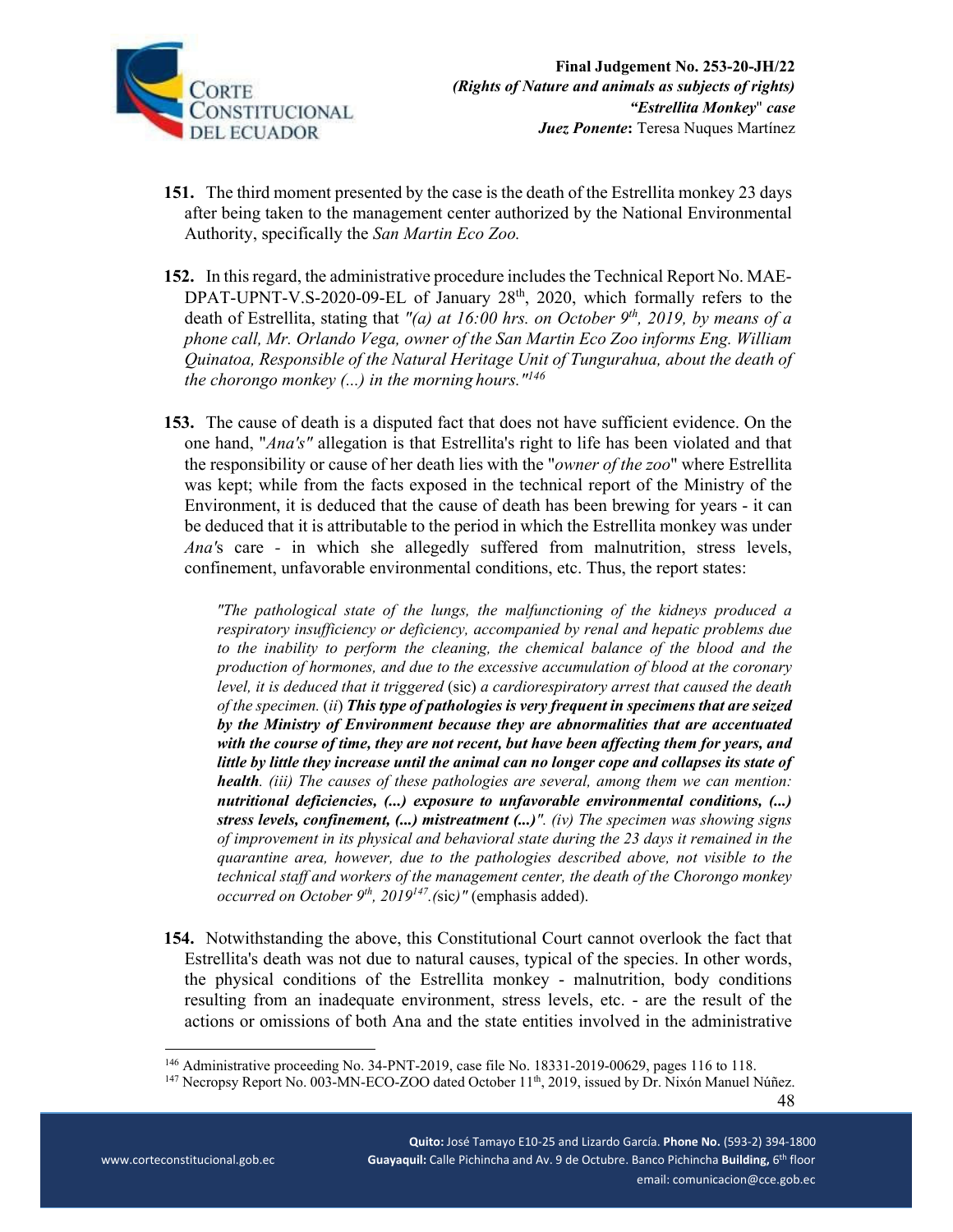

procedure in general, since such conditions are precisely because the wild animal was taken from its natural habitat, and did not have the minimum conditions to thrive, given its particular circumstances such as the human imprint, as established in the previous section.

- **155.** Based on the foregoing, this Court declares the existence of violations to the rights to life, in its positive dimension, and integrity of the chorongo monkey named Estrellita in particular, and therefore, the violation of the rights of Nature; answering in a positive way the legal problems and subproblems raised in the second part of this constitutional analysis.
- **156.** Notwithstanding the fact that the violation of constitutional rights has been declared in the preceding paragraphs, this Constitutional Court calls the attention of the parties to the fact that the respect for Nature and the guarantee of their rights is attributable to all the procedural subjects (including the State), and criticizes:
	- i) That a wildlife specimen has remained 18 years in humanizing conditions.
	- ii) The form of execution or the suitability of the procedure of "seizure" or "restraint" of the Estrellita chorongo monkey, since it is not observed that there has been any protocol or detailed analysis of the situation of the wild animal for the execution of measures that could affect it, regardless of the administrative procedures that are initiated to establish infractions or administrative sanctions against alleged violators of the environmental standards that prohibit the domestication of wild animals.
	- iii) The lack of an analysis of Estrellita's particular circumstances before ordering the custody of the chorongo monkey to an Eco Zoo.
	- **5.3. PART THREE: JURISDICTIONAL GUARANTEES FOR THE PROTECTION OF THE RIGHTS OF NATURE** 
		- **iii) What constitutional actions or guarantees are suitable for the protection of the rights of Nature in general and for the case of the "Estrellita Monkey" in particular?**

# **5.3.1. Jurisdictional guarantees and rights of Nature**

**157.** From Articles 11.3 and 71 *et seq.* of the Constitution, it is clear that the rights of Nature are fully justiciable. On the other hand, and in accordance with article 86.1 of the Constitution and Article 9 of the LOGJCC, it is also clear that the possibility is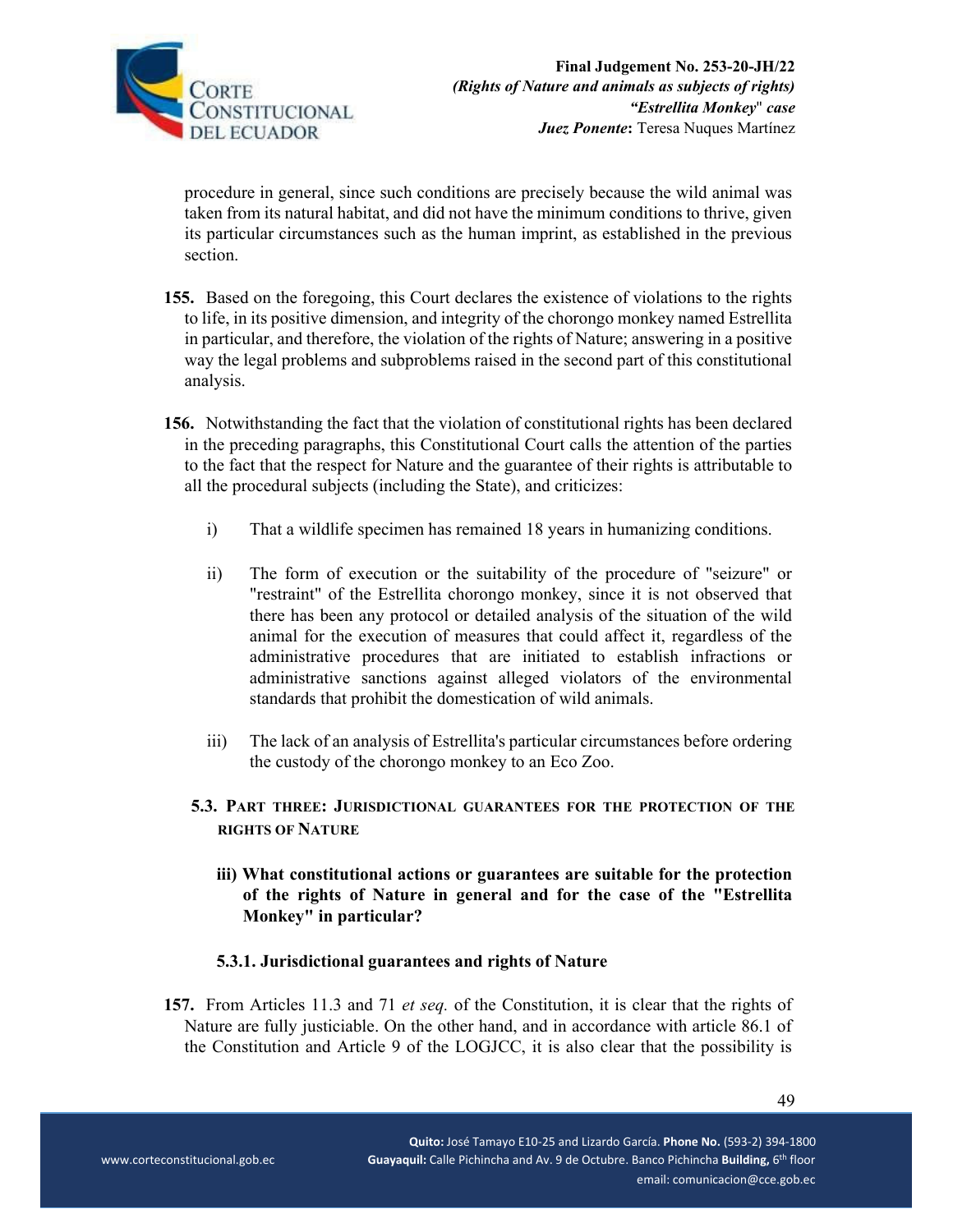

granted for any person to exercise jurisdictional actions or guarantees in favor of Nature or in favor of the different levels of ecological organization.

- **158.** Articles 88 of the Constitution and 39 of the LOGJCC define the purpose of the action for protection as a guarantee that "*shall have as its purpose the direct and effective protection of the rights recognized in the Constitution, and may be filed when there is a violation of constitutional rights, by acts or omissions of any non-judicial public authority (...)."*
- **159.** A restrictive and literal analysis of the transcribed statements could lead to the erroneous conclusion that Nature, in itself, or in any of its organizational levels or elements, lacks the capacity to be the beneficiary of a jurisdictional guarantee or to be considered as a direct or indirect victim. However, such an analysis would empty of content, normative force and justiciability the rights of Nature, expressly recognized in Articles 71 et seq. of the Constitution.
- **160.** In fact, the quality of Nature and its different levels of ecological organization as a subject of rights must necessarily manifest itself in a substantive dimension and in an procedural dimension. In other words, being a subject of rights allows Nature to be a holder of rights (substantive dimension) and to pursue the protection and reparation of these rights before the administrative and jurisdictional organs of the State (procedural dimension).
- **161.** In relation to this procedural dimension, Article 71 of the Constitution recognizes the right of any individual or legal entity, collectivity or human group to exercise legal actions and resort to public authorities, in the name of Nature, to demand the protection and reparation of its integrity or that of its elements,<sup>148</sup> which includes animals.
- **162.** This Court recalls that when interpreting the scope of the content of the values, principles, rights and guarantees of the Constitution, the interpretation that gives them meaning, practical effects and usefulness must be adopted, and those interpretations that render the constitutional provisions unenforceable, useless or non-justiciable (useful effect of the Constitution) must be discarded.
- **163.** The Constitutional Court has adopted this form of interpretation in its recent binding jurisprudence on the rights of Nature. Thus, the Court has recognized the applicability of the jurisdictional guarantee of the action for protection to guarantee the rights of the Los Cedros forest and the Aquepi and Las Monjas rivers, in cases docket No. 1149-19- JP/21, 1185-20-JP/21 and 2167-21-EP/21.

<sup>&</sup>lt;sup>148</sup> CRE. Art. 71.- (...) Any person, community, people or nationality may demand from the public authority the fulfillment of the rights of Nature. In the application and interpretation of these rights, the principles established in the Constitution shall be observed, as applicable.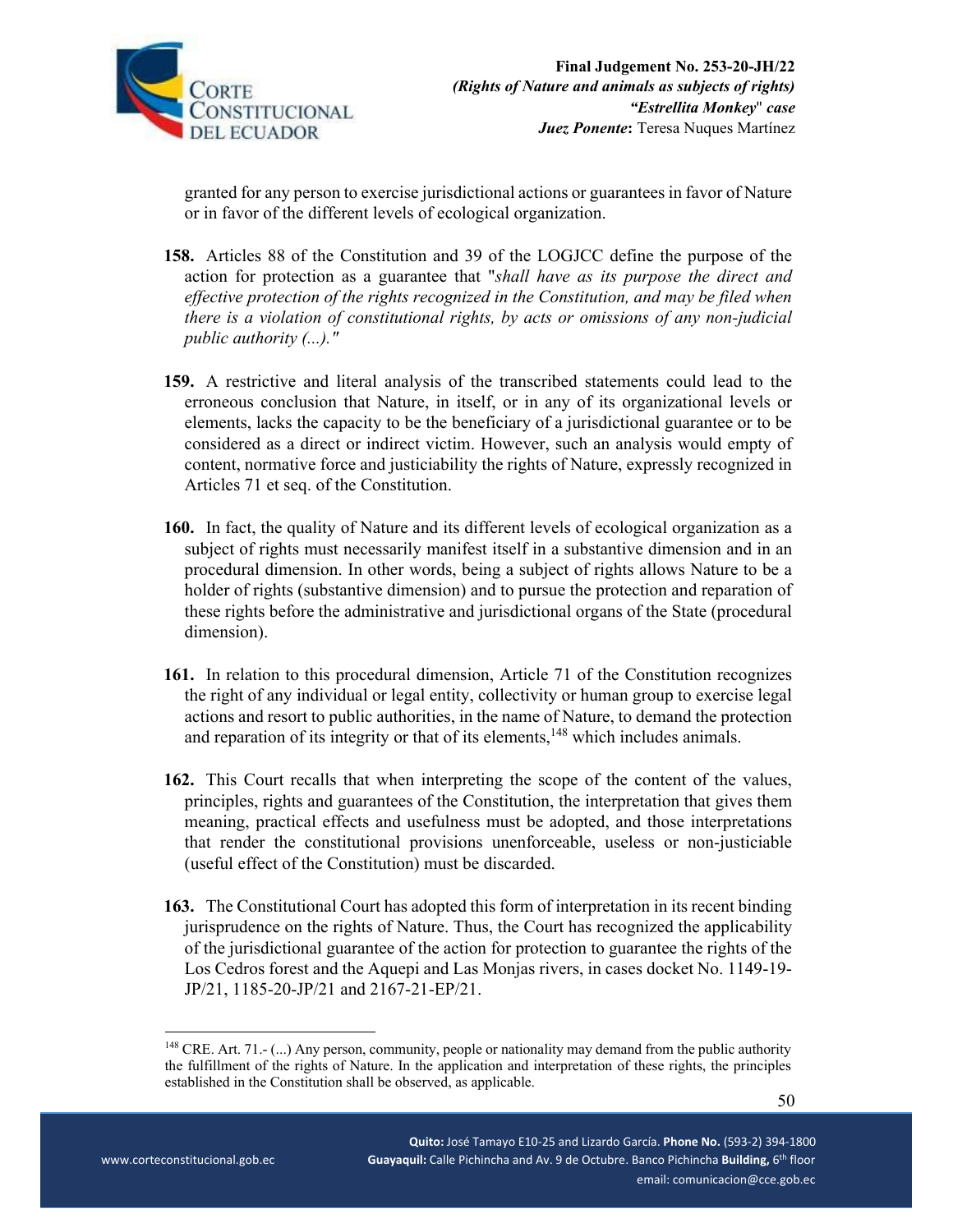

**164.** Finally, it should be noted that there is no forbidding or mandatory rule in the Constitution or in the LOGJCC that determines that the rights of Nature cannot be protected under a certain jurisdictional guarantee (prohibition) or that they can only be protected by a specific jurisdictional guarantee (mandate). Hence, the appropriateness of the jurisdictional guarantees according to the type of action, must be verified by the jurisdictional operators from the particularities of the specific case and the purpose of the specific guarantees, and never "*prima facie"* without observing the pretensions and rights whose protection is demanded.

## **5.3.1.1. Jurisdictional guarantees for the protection of animal rights**

**165.** As noted by the Selection Chamber court formed by constitutional judges Ramiro Avila Santamaría, Agustín Grijalva Jiménez and Carmen Corral Ponce<sup>149</sup>, in the majority resolution dated December  $22<sup>nd</sup>$ , 2020, this case was selected inasmuch as:

*"*[it] allows to *discuss whether or not an animal could be considered as a subject of rights. In this regard, the Constitutional Court has not issued a pronouncement, so the matter complies with the parameter of novelty and non-existence of a previous ruling or judicial precedent. Therefore, this Court can develop a judicial criterion that determines the scope of the habeas corpus action when faced with a case of protection of other living beings, and whether they can be considered as subjects of rights protected by the rights of nature".* 

- **166.** Thus, so far, the Court has analyzed in its binding rulings on the rights of Nature cases derived from actions for the protection of the rights of Nature, <sup>150</sup> however, this does not mean that this is the only jurisdictional guarantee for the protection of the rights of Nature or of any of its elements, including animals.
- **167.** The action for protection is characterized for being a guarantee that proceeds as long as its purpose is not the protection of rights that are protected by another jurisdictional guarantee, in this sense, Article 39 of the LOGJCC determines that: *"rights recognized in the Constitution and international treaties on human rights, which are not protected by the habeas corpus action, action for access to public information, habeas data action, action for non-compliance, special action for protection and special action for protection against decisions of the indigenous justice system".* For this reason, for the protection of the rights of Nature, in general, and of animals, in particular, it must be evaluated in order to determine which jurisdictional guarantee best suits the context and the claims of the case to be analyzed.

<sup>&</sup>lt;sup>149</sup> The dissenting vote of Dr. Carmen Corral Ponce in the selection of the case is recorded. <sup>150</sup> Constitutional Court. Cases docket No. 1149-19-JP/21 and 1185-20-JP/21.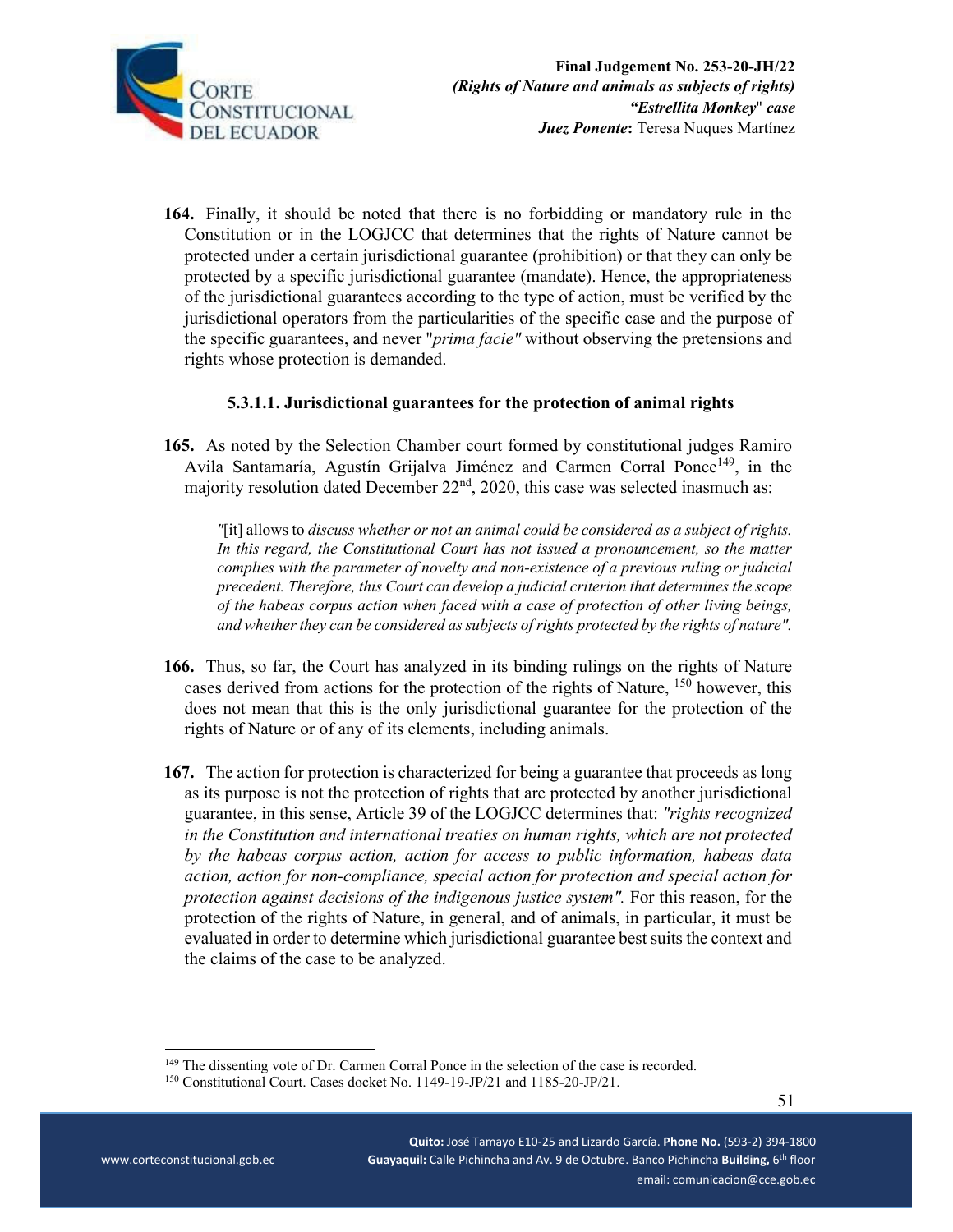

### **5.3.2. The merits of the habeas corpus action in this specific case**

- **168.** Final judgements issued by foreign courts and scholars have systematized some typologies of habeas corpus actions according to the purpose pursued and the rights guaranteed. Thus, it is stated that a habeas corpus is restorative when it is promoted to obtain the reinstatement of the freedom of a person unduly detained<sup>151</sup>; restricted, in cases where physical freedom or freedom of movement is subject to inconvenience, obstacles, disturbances or discomfort that constitute a serious restriction to its exercise<sup>152</sup>; corrective, in which it is made clear that habeas corpus not only protects physical liberty itself, but also protects other fundamental rights related to personal liberty or harm to rights other than liberty<sup>153</sup>; translative, when the deprivation of liberty of a person is unduly maintained or the judicial determination that resolves the personal situation of a detainee is delayed<sup>154</sup>; instructive, in cases where it is not possible to locate the whereabouts of a detained-disappeared person. Its purpose is not limited to guaranteeing personal liberty and integrity, but also to ensure the right to life, and to banish the practices of concealment or indetermination of the places of disappearance<sup>155</sup>; related, when the object of the habeas corpus does not refer to the deprivation or restriction of physical liberty or locomotion, but has a reasonable degree of link and connection with  $it^{156}$ .
- **169.** In the specific case under analysis, the claimant (Ana) initially requested in her habeas corpus petition that:

*"For this purpose, the Ministry of Environment will issue a wildlife possession license in which I offer to take care of her in the most adequate way for her species, including the subscription of a commitment of recognition of the exceptional right that I have, in view of the circumstances explained, and in recognition of the need for a dignified treatment and the grounds of the rights invoked".* Where her specific request is "*the immediate delivery of Estrellita to my home157".*

[Emphasis added]

**170.** However, after learning of Estrellita's death, at the hearing she said:

*"Unfortunately today we received the news that the little monkey has died, for this reason I want to request the order of a new necropsy so that the habeas corpus is granted, we*  want to see the body, unfortunately because of this abrupt separation she could not *continue with her life unleashing this painful feeling.*

<sup>&</sup>lt;sup>151</sup> Constitutional Court of Peru. Case. No. 2663-2003-HC/TC.<br><sup>152</sup> Ibid.<br><sup>153</sup> Constitutional Court of Peru. STC 02700-2006-PHC, pages 2 and 3.<br><sup>154</sup> Constitutional Court of Peru. STC 2663-2003-PHC, page 6<br><sup>155</sup> Constit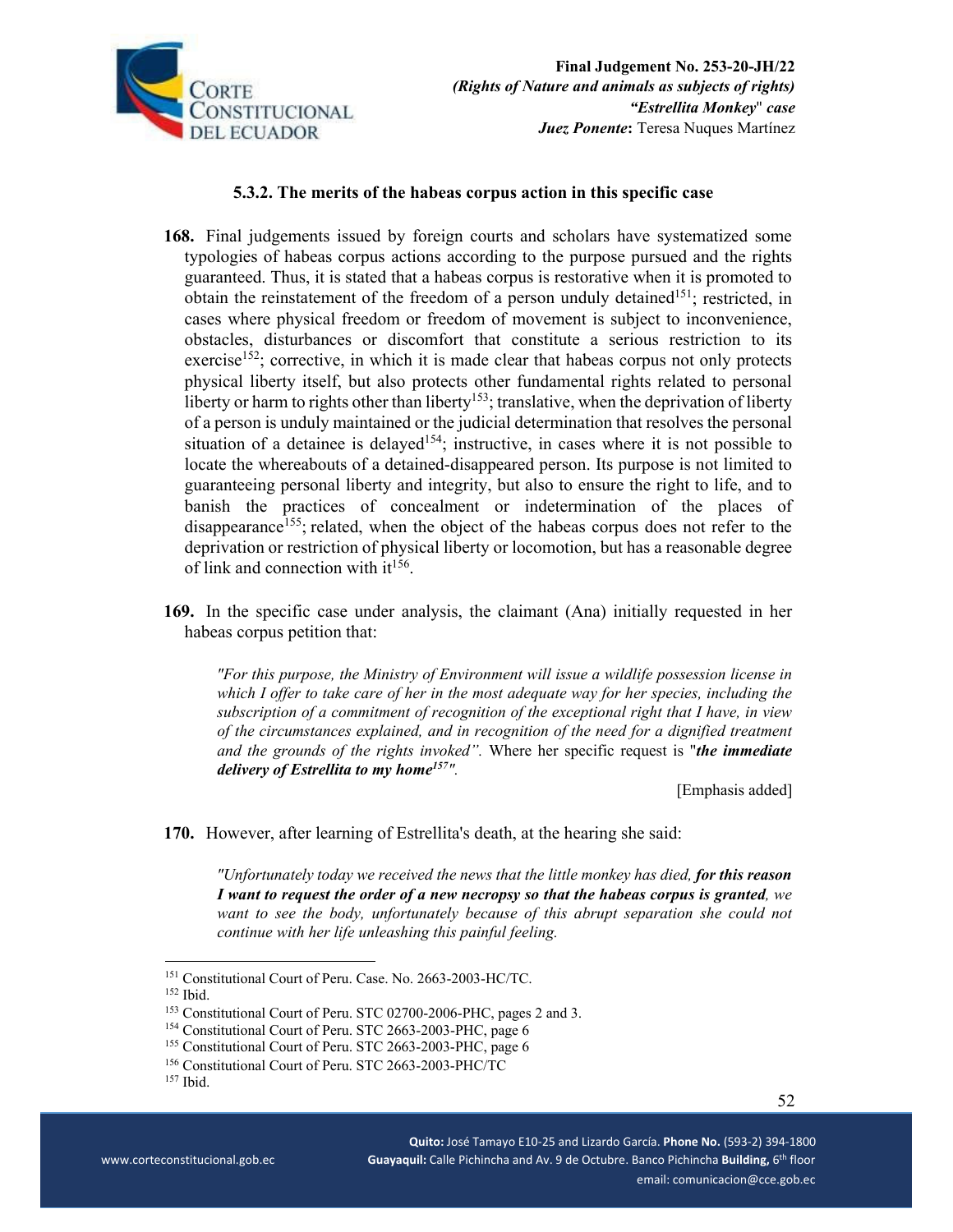

*(S)he died on October 9th, 2019 and the representatives of the Ministry of Environment did not communicate this, there has been procedural fraud, the hearing has been summoned, the appeal was filed to the court in which they appeared and they never communicated the death, (...) Estrellita is no longer a non-human person whose right to life we have come to protect, we request that Estrellita's body be handed over to her family in the state it is in, we request that the responsibility of the environment and the owner of the zoo be declared, (...) we request that the violation of Estrellita's right to life be declared, we request that a special protocol be created for the case of the restraint of live animals as sentient beings.158 (sic)".* 

[Emphasis added]

- **171.** In this scenario, it can be seen that initially the claimant's claim was related to the release of Estrellita and her delivery through the issuance of a license.
- **172.** Notwithstanding the above, the complexity of the case is that Estrellita was requested to be released from the place where she had been placed by the authorities of the Ministry of Environment, to return to her captivity in the home of the claimant, which constitutes, from an objective point of view, another form of deprivation of Estrellita's freedom.
- **173.** The Court considers it appropriate to point out that the rights of a wild animal must be protected objectively, taking its life, freedom and integrity as their own inherent rights, and not based on the claims, desires or intentions of third parties. In these cases, if the judges prove that the deprivation or restriction of the freedom of a wild animal is unlawful, they must provide the most suitable alternative for the preservation of the life, freedom, integrity and other related rights of the victim; they may order, without being restrictive, its reinsertion in its natural ecosystem, its translocation to shelters, sanctuaries, aquariums, eco zoos, or its treatment in animal rehabilitation centers.
- **174.** However, since animals as elements of Nature have the right to restoration in accordance with Article 72 of the Constitution; whenever possible and without causing detriment to them, the reinsertion of the wild animal into its natural ecosystem should be preferred, either as an immediate measure when circumstances permit, or as a deferred measure, when it is necessary for the wild animal to go through a phase of readaptation and rehabilitation.
- **175.** Notwithstanding the foregoing, the jurisdictional operators must evaluate and consider during their judicial reasoning and at the moment of issuing their decision, if the situation and conditions in which the animal is found respond to the biological and ecological interactions between animals and human beings that this Court has recognized as legitimate; especially in the case of animals destined for domestication

<sup>&</sup>lt;sup>158</sup> Minutes of public hearing, February 21<sup>st</sup>, 2020, case file No. 18331-2019-00629, pages 142 and 143.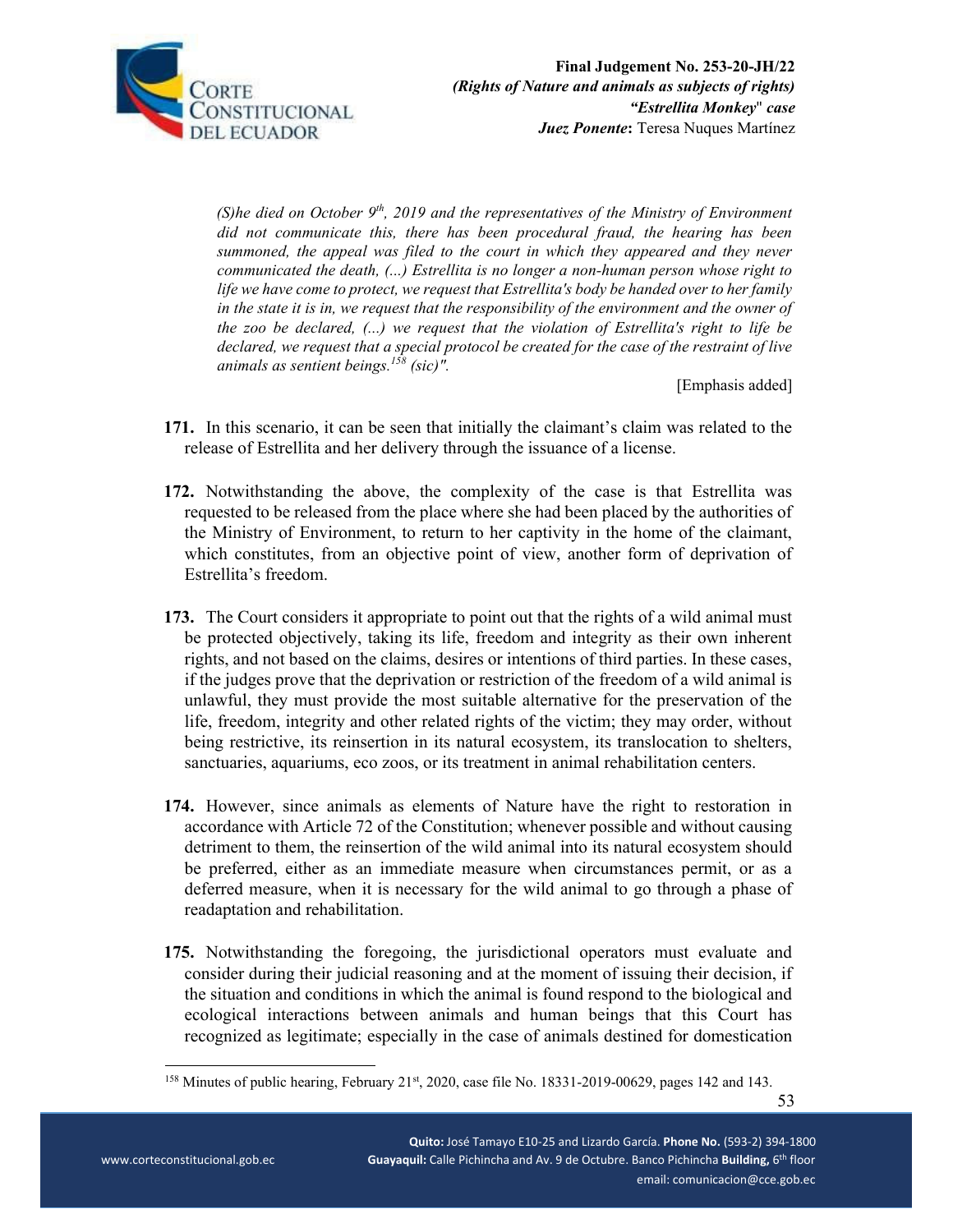

for consumption (food, clothing, etc.) or for use, provided that the situation of the animal or the conditions in which it has been placed do not constitute abuses or disproportionate acts and that the protection of the animal is sought.

- **176.** Therefore, although in this case it was not feasible for Estrellita to return to Ana's home, since it was not a place with the necessary conditions for the integral maintenance of a wild animal in *ex situ* conditions, it was necessary to evaluate whether, considering the conditions and particular situation of Estrellita (a monkey that lived for more than 18 years in a human home), it was in her best interest to stay at the eco zoo or to be transferred to another place.
- **177.** Finally, in the specific case, the habeas corpus is inadmissible because it revolves around the recovery of the corpse of a wild animal. In this regard, this Court warns that, upon the death of a wild animal within an *ex situ* conservation mechanism, its corpse must receive the corresponding phytosanitary treatment, which must be carried out by the authorities and competent persons with sufficient scientific and technical knowledge, and the corpses of these types of animals cannot be handed over to individuals who do not meet these requirements, as was the case of Ana.
- **178.** Notwithstanding the verification of the inadmissibility of habeas corpus in the specific case, this Court notes that the judges of first and second instance of habeas corpus were obliged to take into consideration the need to address the evident violation of rights that occurred from the chain of events observed in this resolution - which concluded in the death of the Estrellita monkey; thus, despite the denial of habeas corpus, they should have sent an official letter to the Ombudsman's Office to initiate the corresponding actions.

### **5.3.3. Comprehensive repair**

**179.** The Constitution establishes that, if there is a violation of rights, recognized by a judge, full reparation shall be made. The pertinent part of Article 86, paragraph 3 of the Constitution states:

*"The judge will resolve the case by means of a final judgement, and if the violation of rights is determined, he or she must declare it, order full reparation, material and nonmaterial, and specify and individualize the positive and negative obligations to be borne by the addressee of the judicial decision, and the circumstances in which they must be complied with".* 

**180.** In turn, the LOGJCC develops the right to full reparation in its Article 18:

*"In the event that a violation of rights is declared, full reparation for material and nonmaterial damages will be ordered. Comprehensive reparation shall seek to ensure that the*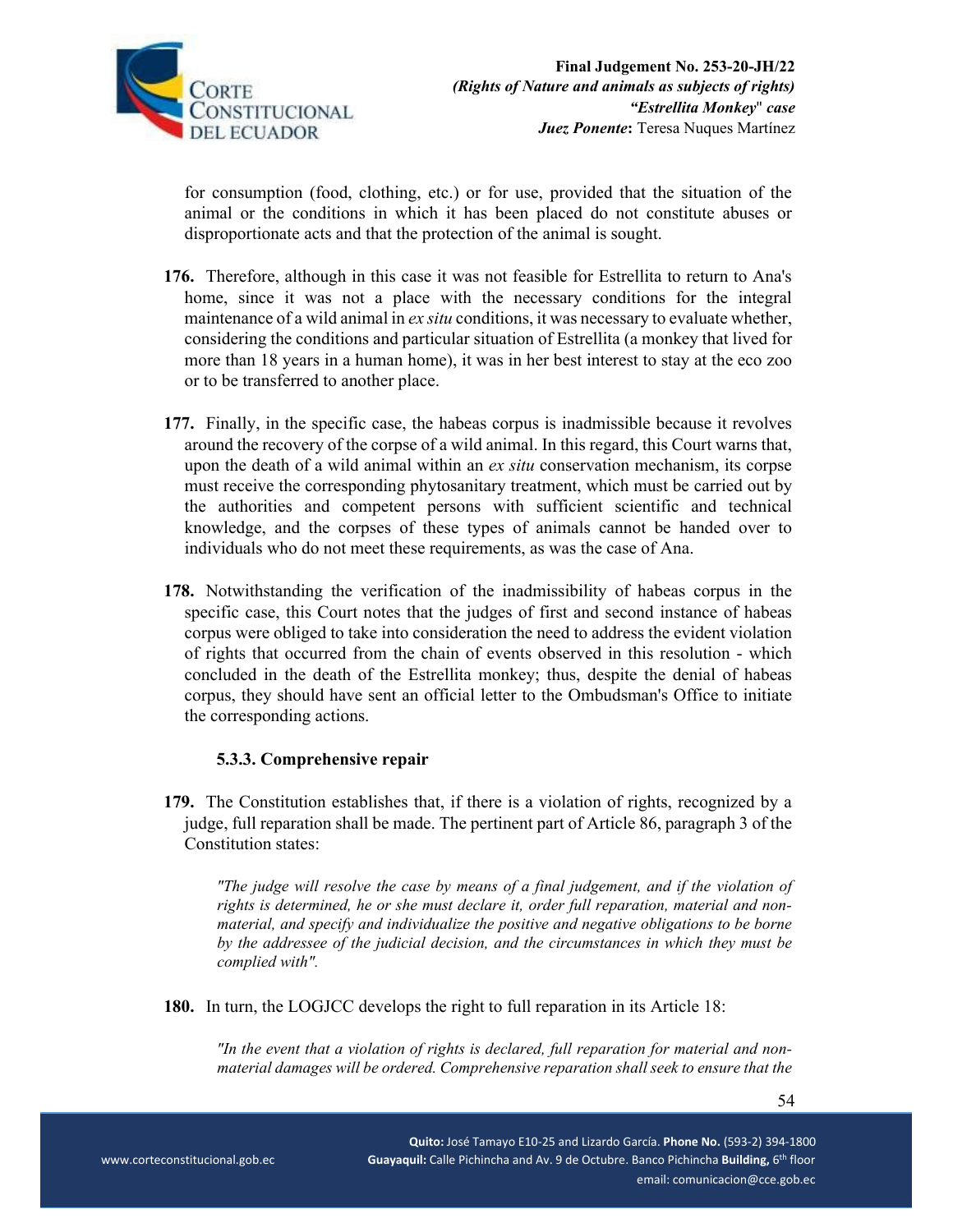

*person or persons entitled to the violated right enjoy and benefit from the right in the most adequate manner possible and that the situation prior to the violation is restored. Reparation may include, among other forms, restitution of the right, economic or patrimonial compensation, rehabilitation, satisfaction, guarantees that the act will not be repeated, the obligation to refer to the competent authority in order to investigate and punish, measures of recognition, public apologies, the provision of public services, health care."* 

#### **[Emphasis added]**

- **181.** In the specific case, since the Estrellita monkey has passed away, no measures will be ordered in this case because the restitution of the infringed right or the proceeding of any other form of patrimonial compensation, satisfaction or others is not possible, so this is a form of reparation in itself. However, it is deemed necessary that the criteria or parameters developed in this final judgment be disseminated and materialized in the most suitable way in State regulations and policies. By virtue of this, this Court deems it pertinent to synthesize the main criteria or parameters of this final judgment and to provide for the measures set forth below. The Constitutional Court recognizes that:
	- I. Animals are subjects of rights protected by the rights of Nature.
	- II. Animals are subjects of rights protected under the rights of Nature guaranteed by Article 71 of the Constitution under the unrestricted application of the principles of interspecies and ecological interpretation.
	- III. The rights of animals must also respond to a procedural dimension by which they can - independently of the actions and appeals in the ordinary justice system - achieve the protection of their rights by means of jurisdictional guarantees according to the purpose and concrete claim.
	- IV. For the custody or care of wild animals, priority should be given to their insertion or permanence in the natural habitat and this alternative should be evaluated first; unless it is not possible due to particular conditions or other exogenous conditions, suitable measures for *ex situ* conservation should be adopted. All measures must be duly justified and both their adoption and execution must ensure the protection of the animal considering its particular circumstances in order for them to be successful. In the event of the possession or custody of the wild animal by a person or entity, the guidelines established in paragraph 137 above must be observed.
	- V. In the event that no other alternative is possible and the freedom of locomotion of the wild species has to be restricted or any measure with such purpose or result has to be issued, the guidelines established in paragraph 147 above must be observed.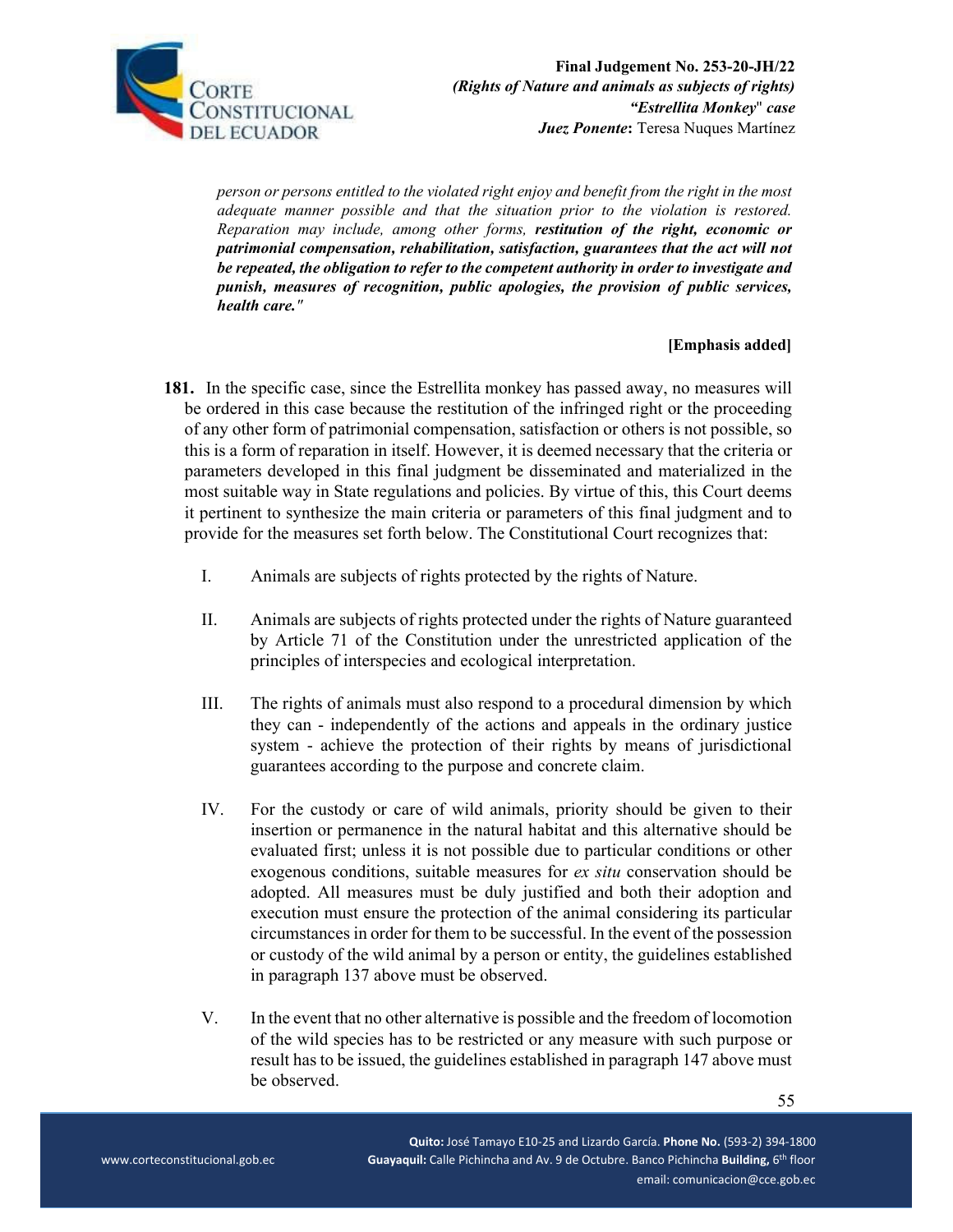

- **182.** As a measure to actually implement the criteria or parameters created in this ruling, the Constitutional Court provides the Ministry of the Environment with the following obligations:
	- I. Within a period of up to 60 days, with the support of the Ombudsman's Office, to create a protocol or regulation to guide the actions of the Ministry for the protection of wild animals, mainly those that will be subject to seizures or restraints, restrictions on the free locomotion of animals in order to evaluate the particular situations of the specimen and adopt appropriate measures to protect it and its species, in accordance with the standards set in this final judgement.
	- II. Within a term of up to 60 days, to issue a normative resolution that determines the minimum conditions to be met by animal keepers and caretakers in accordance with the minimum criteria or parameters of this final judgement.
- **183.** As a measure to actually implement the criteria or parameters created in this final judgement, the Constitutional Court orders the National Assembly and the Ombudsman's Office:
	- I. That the Ombudsman's Office, in a participatory process and with the support of technical organizations, prepare within a period of up to six months a bill on animal rights, in which the rights and principles developed in this final judgement are included, including the minimum criteria or parameters established.
	- II. That the National Assembly, within a term of up to two years, debate and approve a law on animal rights, in which the rights and principles developed in this final judgement are included, including the minimum criteria or parameters established. The term will be counted from the moment the bill is received from the Ombudsman's Office.

# **VI. Decision**

The Constitutional Court, in accordance with the provisions of Article 436 paragraph 6 of the Constitution and Article 25 of the LOGJCC, resolves:

1. To revoke the rulings issued in the habeas corpus proceeding No. 181022019- 00032 and to issue this revision judgement in its place.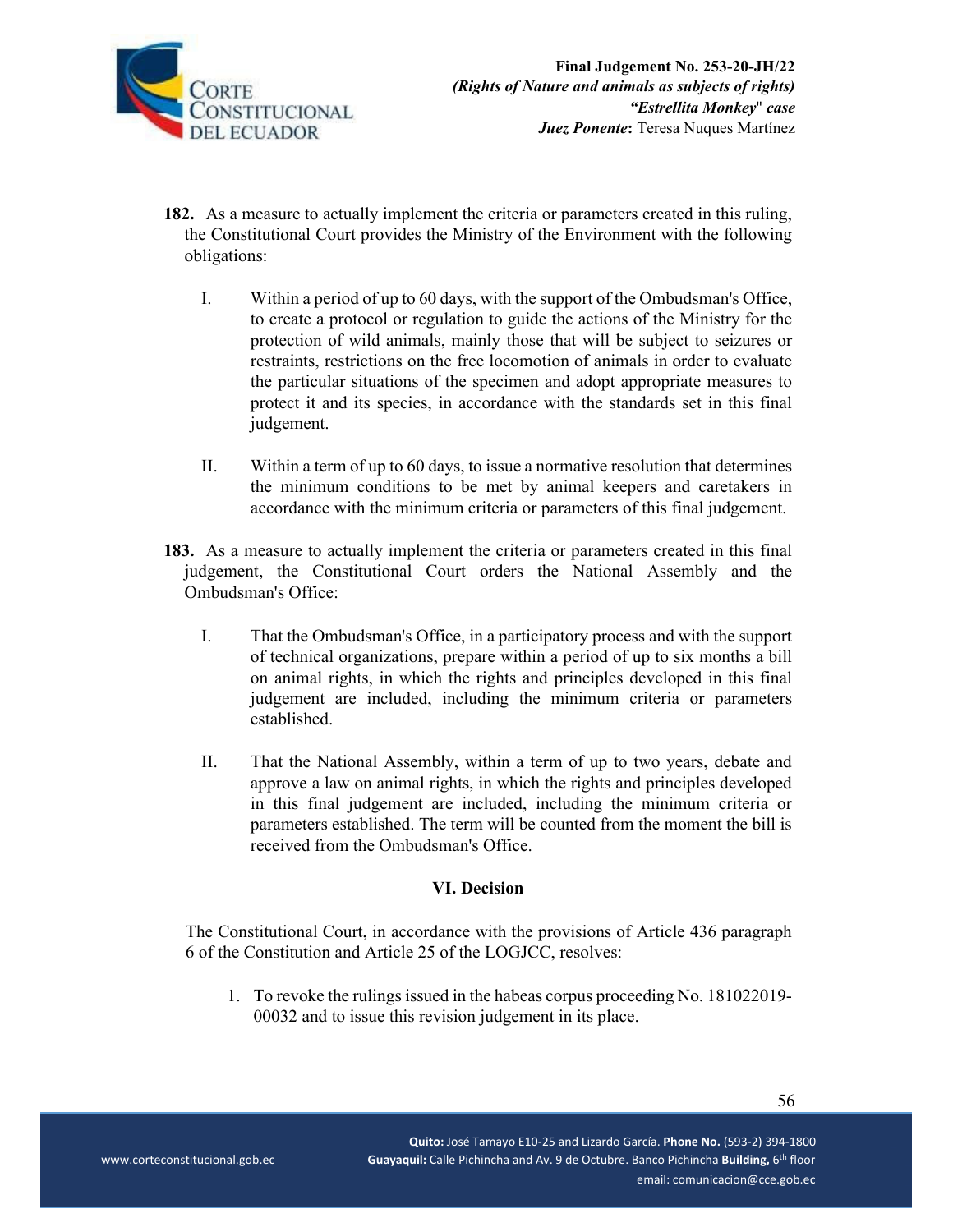

- 2. To declare the violation of the rights of Nature, mainly due to the facts that ended in the death of the monkey named Estrellita, as developed in this final judgment, and to order the following measures of reparation:
	- 2.1. That this final judgment is a form of reparation in itself.
	- 2.2. To order the Ministry of Environment:
	- I. To create, within a period of up to 60 days and with the support of the Ombudsman's Office, a protocol or regulation to guide the actions of the Ministry for the protection of wild animals, mainly those that will be subject to seizure or restraint, restrictions on the free locomotion of animals in order to evaluate the particular situations of the specimen and adopt appropriate measures to protect it and its species, in accordance with the standards set in this ruling.
	- II. To issue, within a term of up to 60 days, a normative resolution that determines the minimum conditions to be met by animal keepers and caretakers in accordance with the minimum criteria or parameters of this final judgement, particularly the appreciation of such animals as subjects of rights with intrinsic value.
	- 2.3. To order the National Assembly and the Ombudsman's Office:
	- I. That the Ombudsman's Office, in a participatory process and with the support of technical organizations, prepare within a period of up to six months a bill on animal rights, in which the rights and principles developed in this final judgement are included, including the minimum criteria or parameters established.
	- II. That the National Assembly, within a term of up to two years, debate and approve a law on animal rights, in which the rights and principles developed in this final judgement are included, including the minimum criteria or parameters established. The term will be counted from the moment the bill is received from the Ombudsman's Office.
- 3. To notify the parties and the Ombudsman's Office, close the case and publish.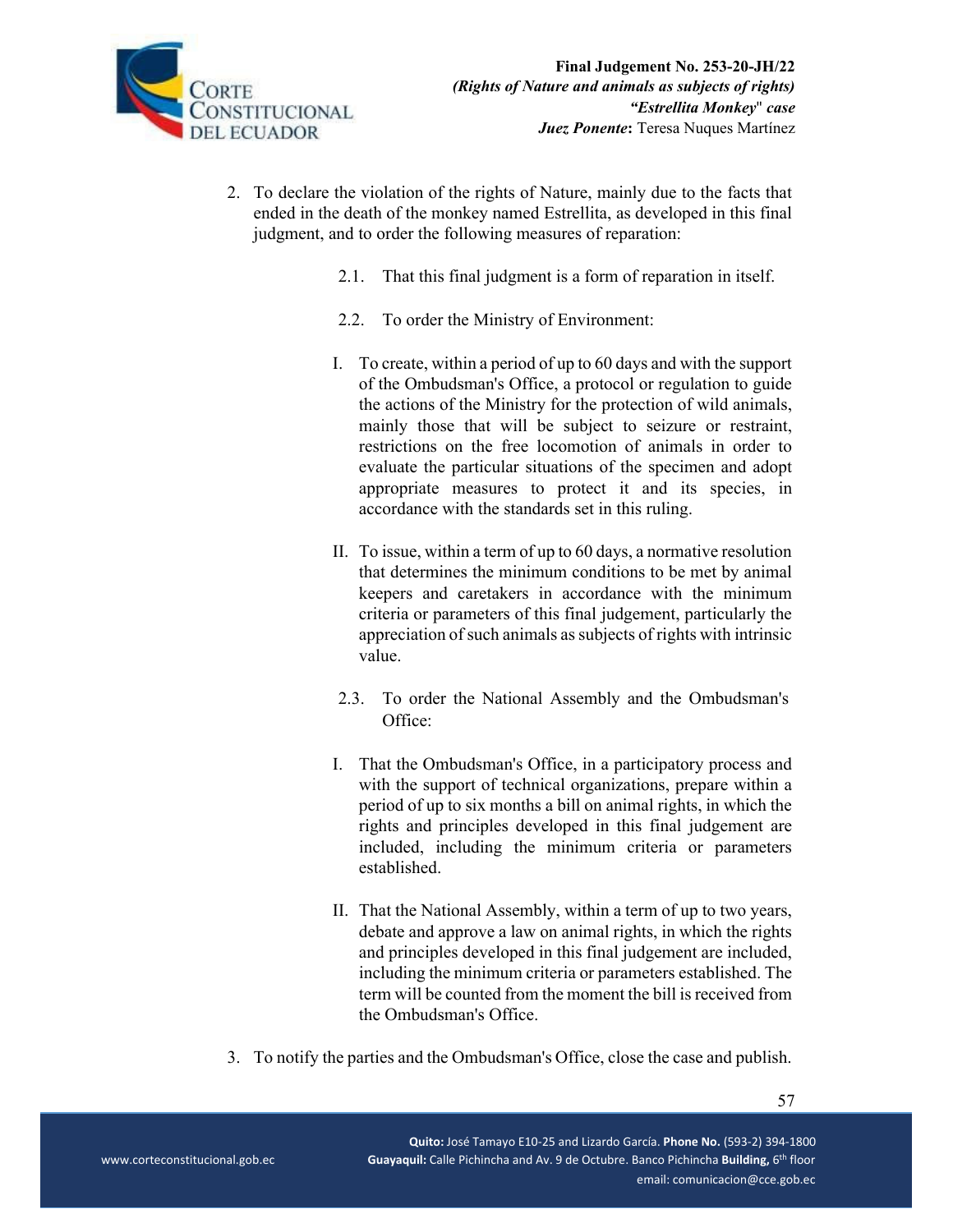

# *[Digitally signed by LUIS HERNAN BOLIVAR SALGADO PESANTES]*

Dr. Hernán Salgado Pesantes **CHAIRMAN** 

**Reason:** The final judgment above was approved by the Plenary of the Constitutional Court with seven votes in favor of Constitutional Judges Karla Andrade Quevedo, Ramiro Avila Santamaría, Agustín Grijalva Jiménez, Alí Lozada Prado, Teresa Nuques Martínez, Daniela Salazar Marín and Hernán Salgado Pesantes; one dissenting vote by Constitutional Judge Carmen Corral Ponce; and, one dissenting vote by Constitutional Judge Enrique Herrería Bonnet; in regular meeting held on Thursday, January 27<sup>th</sup>, 2022.-I certify it.

*[Digitally signed by AIDA SOLEDAD GARCÍA BERNI]* 

Dr. Aída García Berni **GENERAL SECRETARY**

58

 **Quito:** José Tamayo E10‐25 and Lizardo García. **Phone No.** (593‐2) 394‐1800 \_ \_ \_ \_ www.corteconstitucional.gob.ec **Guayaquil:** Calle Pichincha and Av. 9 de Octubre. Banco Pichincha Building, 6<sup>th</sup> floor email: comunicacion@cce.gob.ec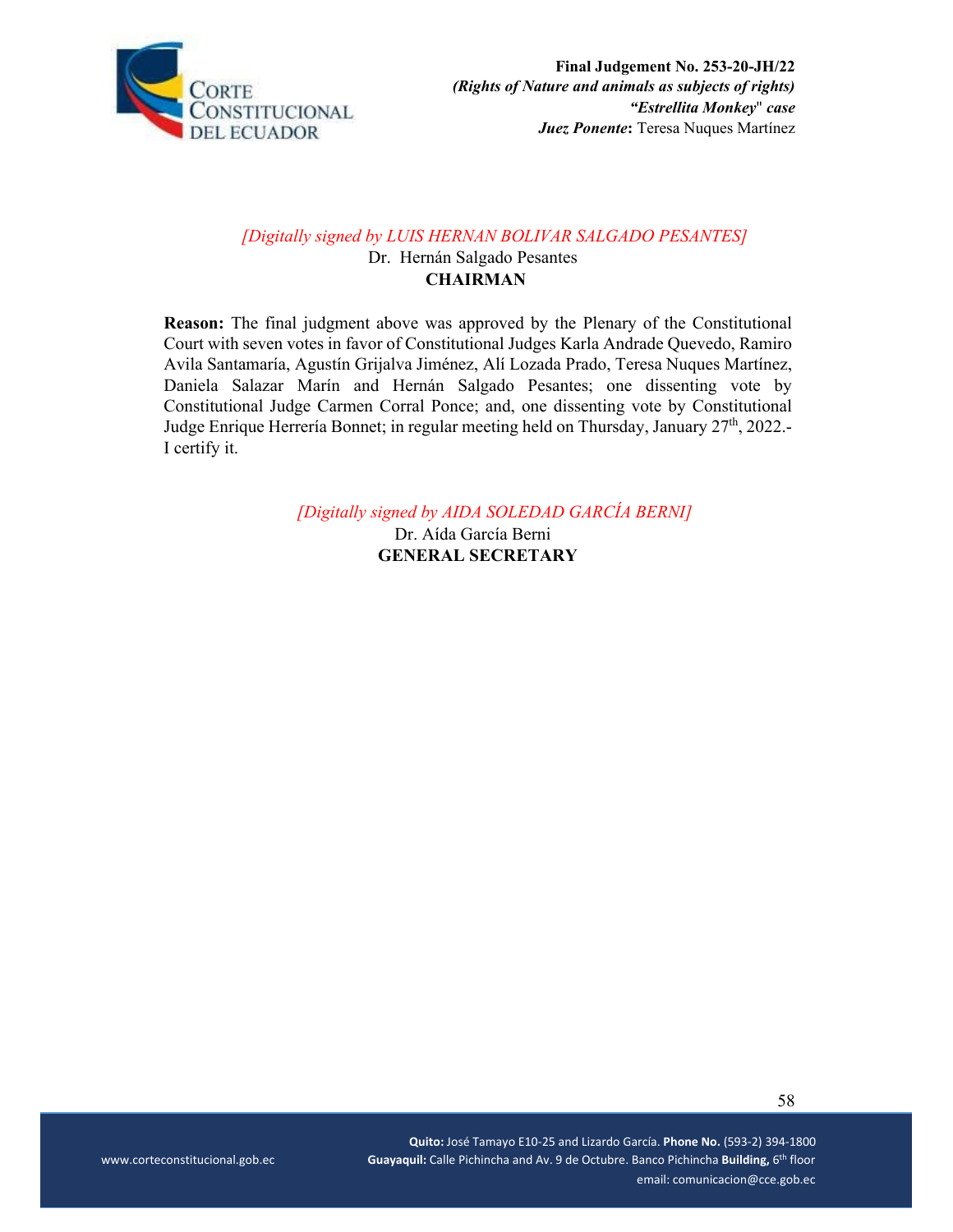

# **FINAL JUDGMENT No. 253-20-JH/22**

### **DISSENTING VOTE**

### **Constitutional Judge Carmen Corral Ponce**

**1.** With the customary respect for the arguments put forward by the presiding judge and the judges who voted in favor of final judgment No. 253-20-JH dated January  $27<sup>th</sup>$ , 2022, I would like to dissent with the majority vote with respect to some reasoning that supports the analysis of the final judgment that reviews the jurisdictional guarantee of habeas corpus No. 18102-2019-00032<sup>1</sup>, proposed in favor of a monkey of the species chorongo.

### **Previous consideration:**

**2.** The undersigned judge is aware that environmental conservation, ecosystemic restoration and, in general, the protection of the rights of nature, have a regulatory framework with constitutional roots<sup>2</sup>, and that through standards, public policies and the development of jurisprudence or judicial precedents, the integral exercise of environmental protection is promoted, developed and guaranteed; nevertheless, it should also be emphasized that this progressive development of rights must be carried out observing the principles and limits established by the Constitution itself.

**3.** With this brief clarification, I proceed to point out that the dissent revolves around the following arguments:

### **On the identification of the wildlife specimen:**

**4.** The majority vote in this final judgment has chosen to call the case "*Estrellita Monkey*" and refer to it as such in relation to the chorongo monkey throughout the project. I do not agree with this position for the following reasons.

**5.** I consider that it was not appropriate for the case to be guided under the heading of *"Estrellita Monkey*", since the situation of illegal captivity of a specimen of wild fauna catalogued as "endangered and vulnerable"<sup>3</sup> was certainly analyzed. Calling the chorongo

<sup>&</sup>lt;sup>1</sup> In the first instance proceeding, the jurisdictional guarantee was signed as No. 18331-2019-00629.

<sup>2</sup> In accordance with Articles 14, 66.27 71, 72, 83.6, 276.4, 395, 396, 397, 400 and 404 of the Constitution of the Republic.

<sup>&</sup>lt;sup>3</sup> See paragraph 127 of the final judgment under review.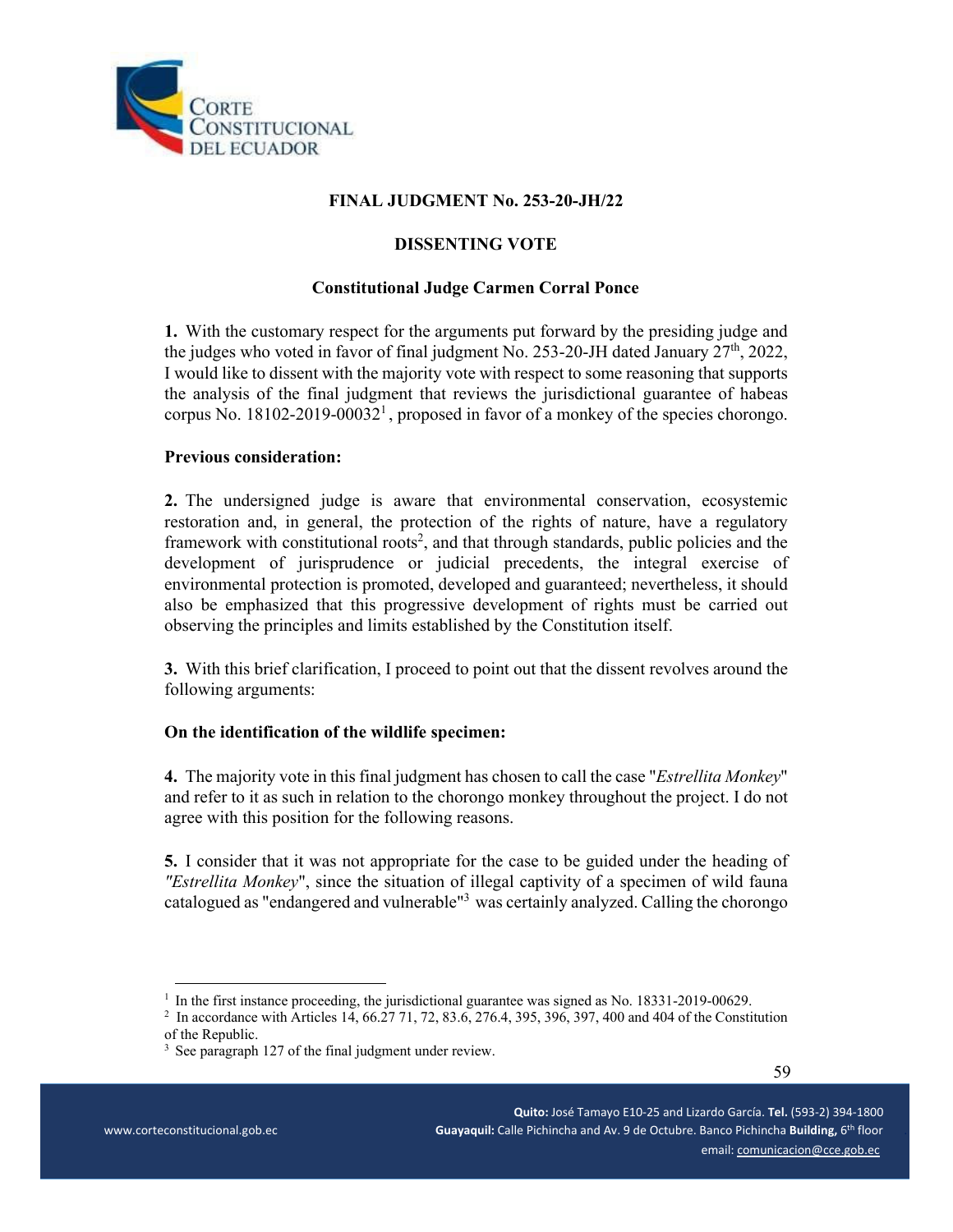

monkey<sup>4</sup> by the diminutive of "*Estrellita"* is a form of recognition of the domestication process to which the animal fell victim.

**6.** Likewise, this position has legal grounds that I summarize below. Animals do not have the right to identity in order for this Court to sustain that the name of the monkey "*Estrellita"* is recognized, which, by the way, was attributed by a person who perceives and calls herself as her "*mother*".

**7.** Article 66, number 28 of the Constitution provides: "The following shall be recognized and guaranteed to **persons**: (…) *The right to personal and collective identity, which includes having a name and surname, duly registered and freely chosen" (emphasis added).* Our own Constitution recognizes the right to identity exclusively to persons and, among others, the attribute of the name.

**8.** In this regard, this Court, in final judgment 732-18-JP/20, held that:

*[...] the constitutional text recognizes that the right to identity includes the right to the preservation, development and strengthening of the characteristics that allow people to individualize themselves as unique and different and identifiable beings within the community based on their different spheres of freedom that allow them to self-determine*  (emphasis added).

**9.** It is clear that the name is an attribute of the personality of persons, whether individuals or legal entities, and not of animals, thus, the position adopted by the majority ruling suggests that it is trying to equate certain rights of people with those of animals, with which I disagree.

#### **On the legitimacy to file a habeas corpus action:**

**10.** This dissenting opinion notes with great concern that the majority vote overlooked a highly relevant aspect of the original process, such as the fact that the person filing the habeas corpus action does so in order to perpetuate the commission of an unlawful act<sup>5</sup>;

<sup>&</sup>lt;sup>4</sup> The scientific community has named the animal, in its genus, as "*Lagothrix*" which is divided into four species "*Lagothricha*", "*Poeppigi*", "*Cana*" and "*Lugens*"4 . In this particular case, it was determined that we are dealing with a *Lagothrix Lagothricha*, also known as a "chorongo monkey" (hereinafter "chorongo monkey").

<sup>&</sup>lt;sup>5</sup> *Which was penalized by 1) Declaring* [the claimant's] *responsibility in the commission of the very serious infraction established in Art. 318 number 2 of the Organic Environmental Code, in accordance with the provisions of Art. 136 of Book IV of Executive Decree 3516; 2) Imposing on [the claimant] the fine of (...) (ECS 3940.00) (...); 3) Ordering the seizure of the wildlife specimen in accordance with the provisions of Art. 320 number 2 of the Organic Code of the Environment, in accordance with the provisions of Art. 136 of Book IV of Executive Decree 3516*".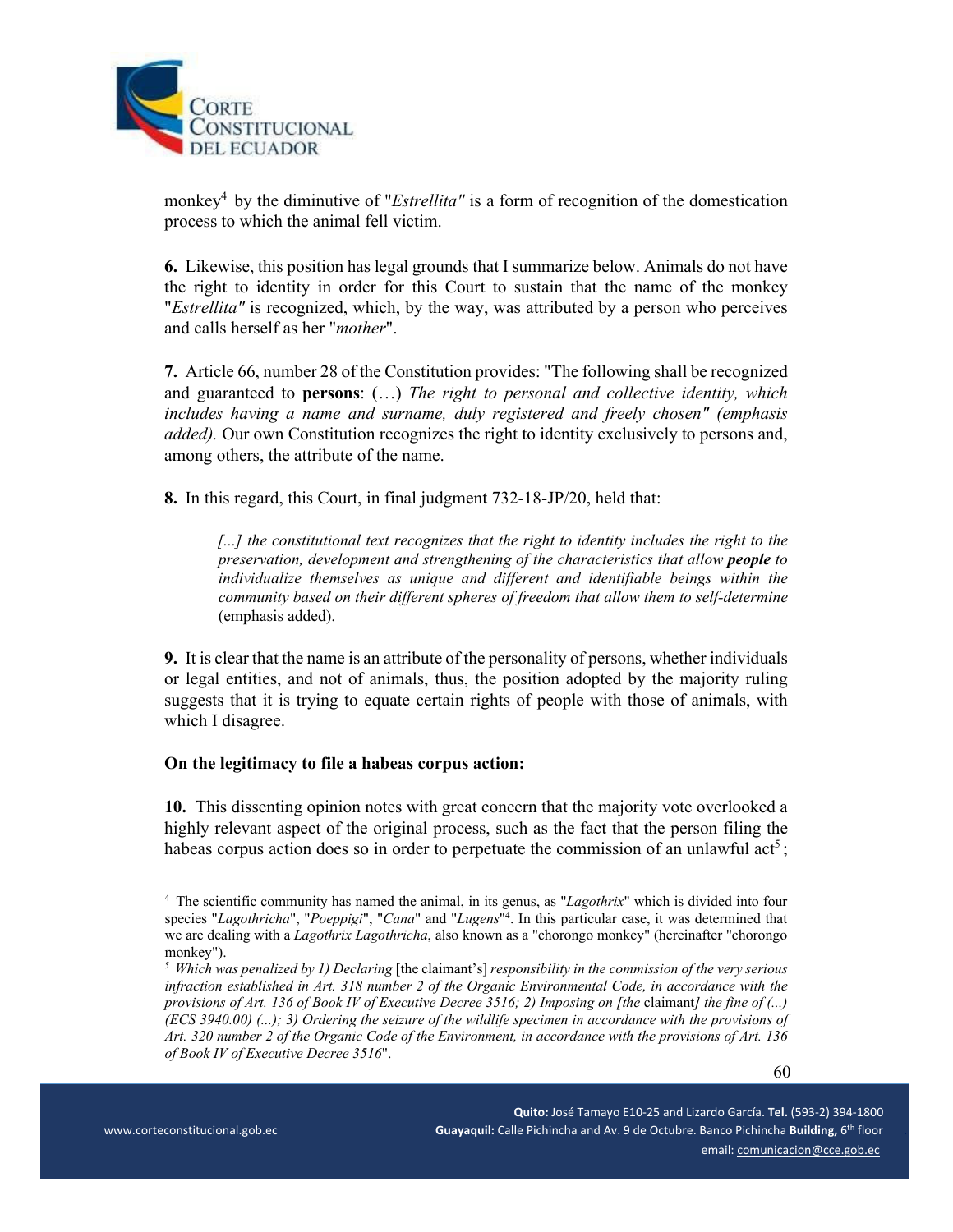

i.e. to restore the possession of a wildlife specimen and transfer it from the Eco zoo (where it was located according to an order issued by the Ministry of the Environment) to the house where it was held captive for 18 years.

**11.** This aspect should have been considered as a fundamental argument to address the analysis of the case, since the review process revolves around the jurisdictional guarantee of habeas corpus, and beyond the question of whether this guarantee was applicable to animals as such, an issue that will be addressed later, prior to conducting a control on the merits of the original process, and determining that the final judgments under review violated constitutional rights (because the claim was rejected), it was essential to establish whether the habeas corpus action pursued a legitimate purpose or, on the contrary, whether it had been denaturalized.

**12.** Thus, from the proven facts, it is clear that the restraint or immobilization of the chorongo monkey by the national environmental authority was preceded by an anonymous complaint and the subsequent initiation of an administrative sanctioning procedure for the alleged infraction of illegal possession of wildlife<sup>6</sup>.

**13.** In this context, it is important to note that the claimant's claim was aimed at judicially compelling the national environmental authority to issue a **wildlife possession license**  and to order the immediate return of the chorongo monkey<sup>7</sup>; which, in the first place, escapes the scope of regulation or purposes for which the Ecuadorian legal system has instituted the action of habeas corpus, since said jurisdictional guarantee is not designed to grant administrative permits; and secondly, it constitutes a claim with serious unlawful vices, since our legislation expressly prohibits the possession and breeding of wildlife without administrative authorization.<sup>8</sup> The simple passage of time, once the illegal

<sup>&</sup>lt;sup>6</sup> The administrative procedure was labelled as No. 34-PNT- 2019.

<sup>7</sup> Paragraphs 39, 51 and 169 of the final judgment under review.

<sup>8</sup> Organic Environmental Code:

*<sup>&</sup>quot;Article 147 - Specific prohibitions. It is prohibited:* 

<sup>(...)</sup> *5. The breeding, possession or commercialization of exotic or native wild fauna or its constituent parts, in accordance with the provisions contained in this Code*".

*<sup>&</sup>quot;Article 317 - Serious violations. The following violations shall be considered serious and, in addition to the economic fine, the following shall be applied:* 

<sup>(...)</sup> *3. Hunting, fishing, capture, collection, extraction, possession, exportation, importation, transportation, mobilization, exploitation, handling and commercialization of wildlife species, their parts, constituent elements, products or derivatives, without administrative authorization*". Integral Organic Penal Code:

 61 *"Article 247.- Crimes against wild flora and fauna. The person who hunts, fishes, captures, collects, extracts, has, transports, traffics, benefits from, exchanges or commercializes specimens or their parts, their constituent elements, products and derivatives, of flora or wild terrestrial, marine or aquatic fauna, of threatened, endangered and migratory species, listed at national level by the National Environmental*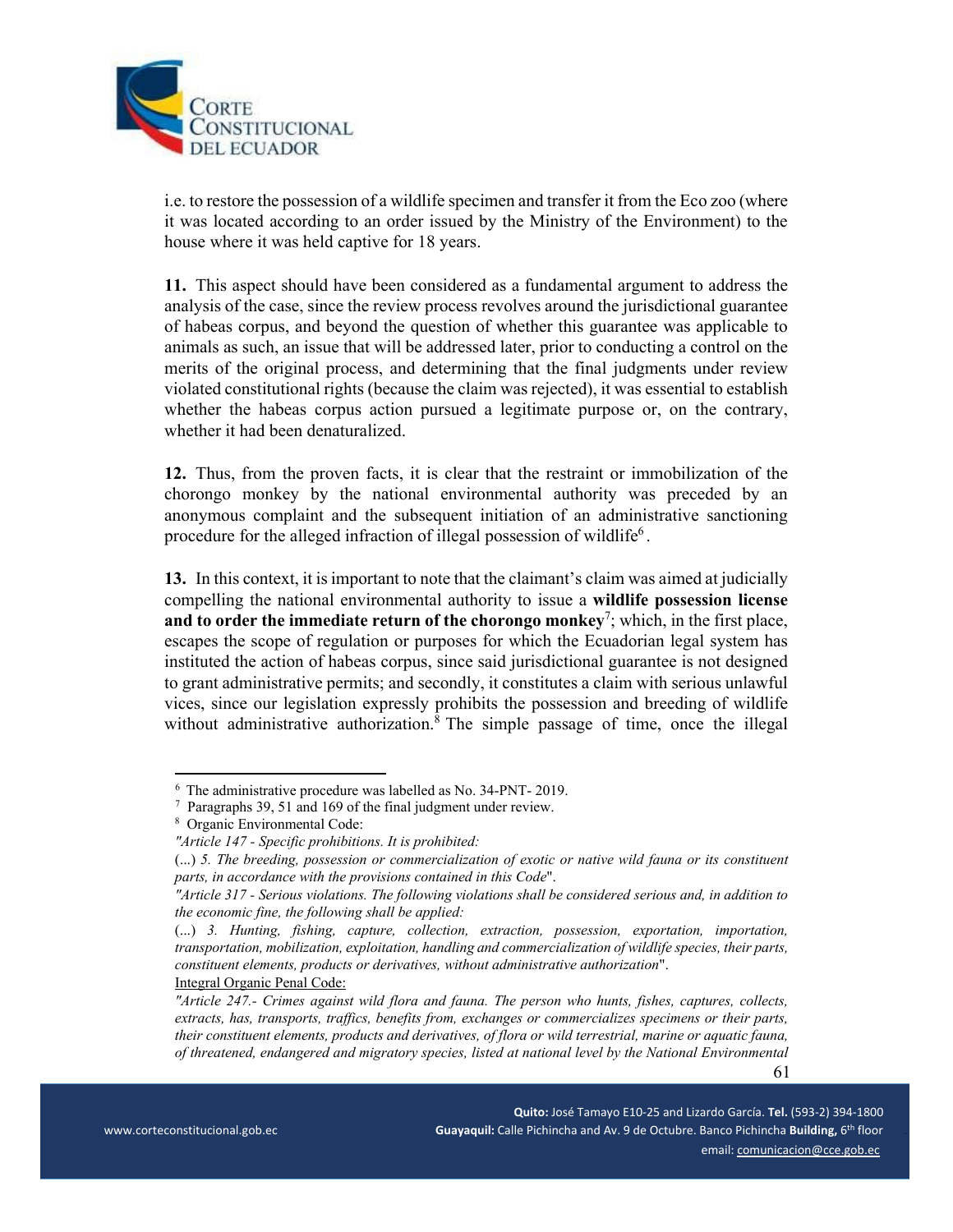

conduct of possession of a wild species has been consummated, does not make it legal, much less does it grant rights of any nature to the person who has violated the law.

**14.** In other words, in this case there was an evident abuse of the right to file a habeas corpus action in order to evade administrative procedures and demand the return of a wildlife specimen, knowing that an alleged violation had been committed due to the lack of prior environmental permits.

**15.** On the other hand, and highlighting as an essential issue in the analysis of the relevance of the guarantee presented by Mrs. Ana Beatriz Burbano Proaño ("the holder"), it cannot be ignored that even under the assumption which I do not support that the action would have been appropriate, in this case there was no purpose (of protection) in view of the fact that the chorongo monkey died two months before the filing of the action, thus, the judges of the lower courts are right in criticizing the evident denaturalization of this jurisdictional guarantee.

**16.** Based on these factual and legal elements, it can be clearly inferred that the proposed lawsuit did not pursue a legitimate constitutional purpose, which is why I express my total disagreement with the decision to revoke the sentences issued in the habeas corpus action 18102-2019-00032, since said jurisdictional guarantee was openly improper, a topic that will also be discussed in the text of this dissenting opinion.

**17.** Additionally, I would like to state that this same case first came to the attention of the Constitutional Court through the special action for protection filed by Mrs. Ana Beatriz Burbano Proaño, number 810-20EP, which was admitted for processing by the First Court of the Admission Chamber, by means of a resolution dated August 19<sup>th</sup>, 2020. I was a member of said Admission Chamber and I issued a dissenting vote, for the reasons that I ratify in this dissenting vote<sup>9</sup>.

**18.** In the main petition of the special action for protection, Mrs. Ana Beatriz Burbano Proaño, stated "*I appear as mother and caregiver of Estrellita, a chorongo monkey for her rights, as a party with active standing,, as a person who demands the fulfillment of the rights of nature and based on the fact that I was a party of the Habeas Corpus Case No. 18102201900032*". This criterion alleged to justify the active standing within the jurisdictional guarantee presented was endorsed by the majority decision of the Admission Chamber.

*Authority as well as international instruments or treaties ratified by the State, shall be punished with imprisonment from one to three years".* 

<sup>&</sup>lt;sup>9</sup> It should be noted that the Selection Chamber with majority vote selected the case by means of a resolution dated December 22<sup>nd</sup>, 2020, under the criteria of novelty and non-existence of a previous ruling or judicial precedent, a decision which I voted against because I ratify the criteria for admission.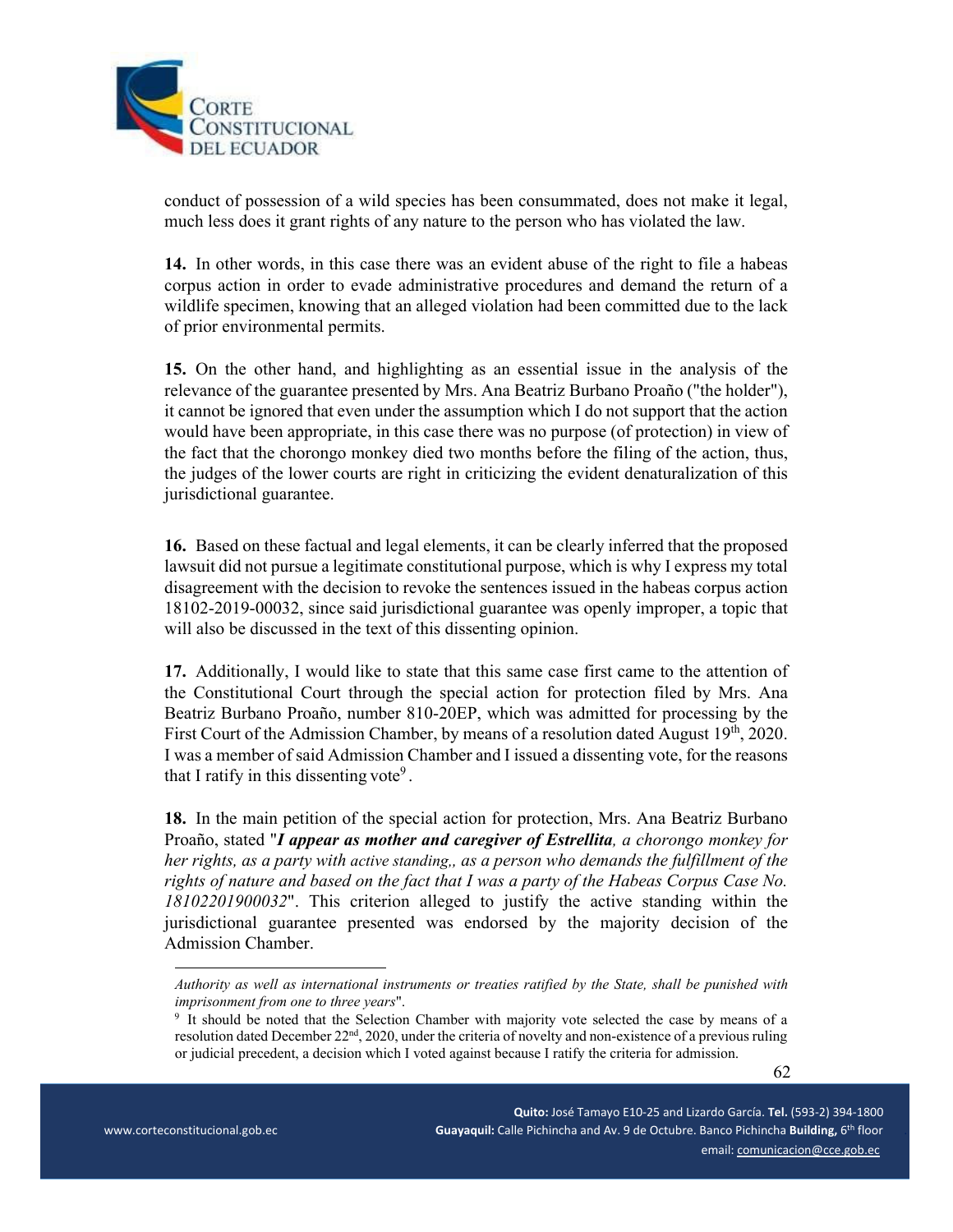

**19.** I would like to state that I do not agree with such criterion, as I did at the time, in the first place, because it would be validating an unlawful act as stated in the paragraphs developed above. Therefore, if there is no lawful purpose in the claimant's claims, her standing to file the habeas corpus action is not justified either, even more so when the purpose of the guarantee itself is to return the animal to its irregular state of captivity.

**20.** I would like to take this opportunity to comment that on several occasions I have expressed my disagreement with respect to the possibility that two different actions admitted and selected (Special Action for Protection and Review) can survive, on the same case, which is what is happening in this matter, since with this review judgment the rulings challenged in the ACTION FOR PROTECTION are being left without effect, leaving the admitted action without purpose. This is an issue pending resolution within the Constitutional Court.

#### **On the admissibility of habeas corpus in favor of animals:**

**21.** Focusing on the core issue, the majority judgment upholds the admissibility of the habeas corpus action in favor of wild animals, in my opinion, such guarantee is not feasible for this type of animals, nor for any other type, for the reasons that I will explain in the following paragraphs.

**22.** As a first element it must be considered that, by constitutional and legal mandate, the action of habeas corpus is a jurisdictional guarantee that aims to safeguard the liberty, life, physical integrity and other related rights of **persons** who are **deprived or restricted of their liberty**, and, if applicable, to recover such right when the detention has been illegal, arbitrary or unlawful. In this regard, the Constitution and the Organic Law of Jurisdictional Guarantees and Constitutional Control provide as follows:

Constitution of the Republic of Ecuador, art. 89: "*The purpose of the habeas corpus action is to recover the liberty of anyone who is illegally, arbitrarily or illegitimately deprived of it, by order of a public authority or any person, as well as to protect the life and physical integrity of persons deprived of liberty*".

Organic Law of Jurisdictional Guarantees and Constitutional Control, art. 43: "*Purpose. The purpose of the habeas corpus action is to protect the liberty, life, physical integrity and other related rights of the person deprived or restricted of liberty, by an action of a public authority or any person, such as: 1. To not be deprived of liberty in an illegal, arbitrary or illegitimate manner, protection that includes the guarantee that the detention is always made based on a written and duly justified order of a competent judge, except in cases that require immediate arrest* (...)" (emphasis added).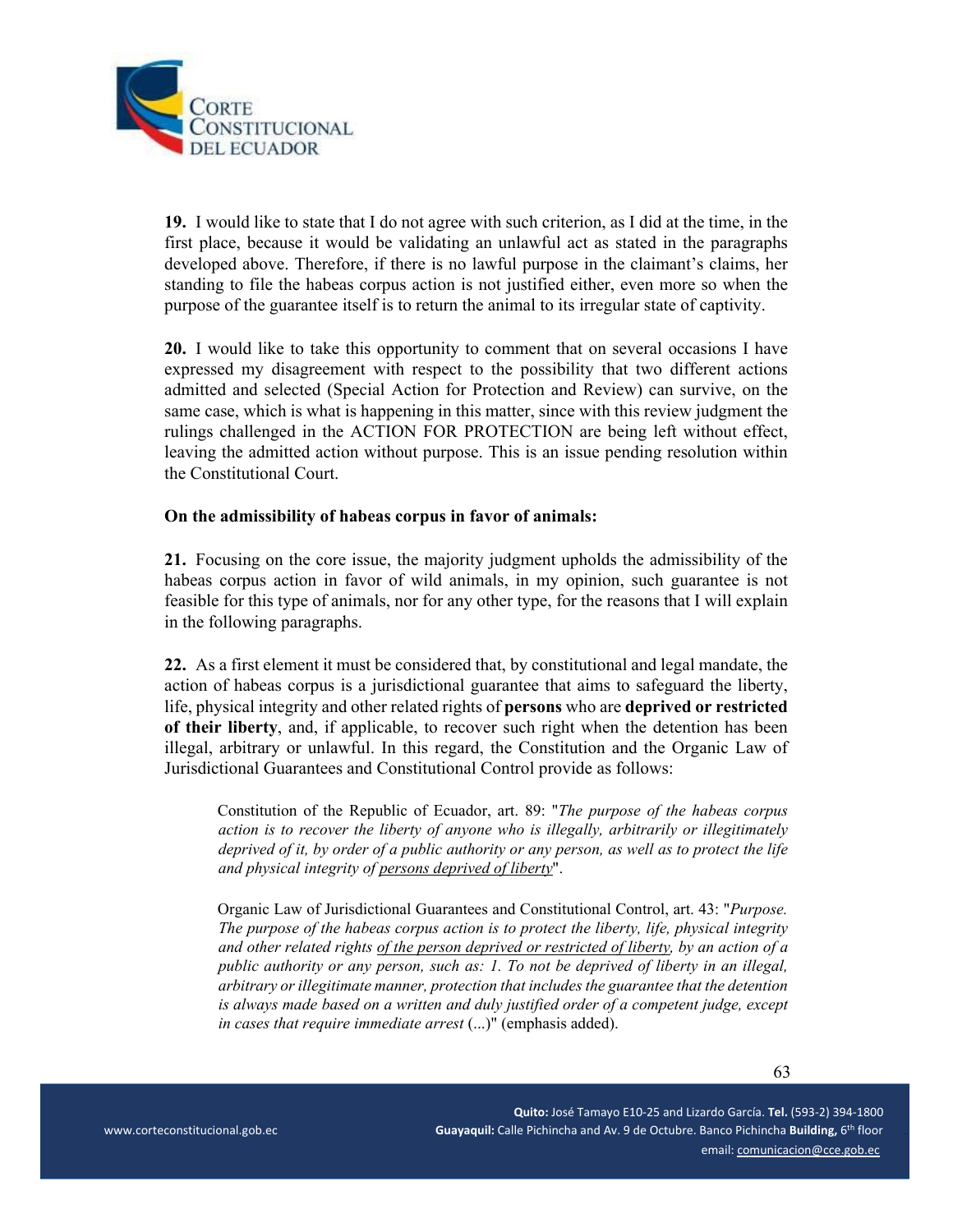

**23.** From the exegesis of these legal provisions it can be clearly seen that the jurisdictional guarantee of habeas corpus is a mechanism designed **i)** to protect persons in situations that may violate their fundamental rights, **ii)** when they are deprived of their liberty. Thus, there are two essential requirements that make up this guarantee, which should have been analyzed in the specific case and which I will succinctly develop in the following paragraphs.

**24.** The first requirement is the protection of the rights of persons, so that here we have perhaps the most important obstacle to determine the inadmissibility of habeas corpus in favor of animals; thus, if there is any disquisition or objection as to the purpose of protection of this jurisdictional guarantee, it is that the term "persons" covers only persons of the human species without distinction of age, sex or condition.<sup>10</sup>

**25.** Under this premise it is evident that the habeas corpus action proceeds only in favor of "*natural persons*", so that those appreciations that animals are sentient beings and therefore subject to the substantive scope of the guarantee in question, is an argument that is based on an interpretation that clearly contradicts the text of the Constitution.

**26.** The category of sentient beings is a scientific and factual condition associated with the nervous, neurological and sensory functions of animals, analogous to the concept of living beings that applies to other components of nature, so that this reasoning is not sufficient to allocate to an individual of the animal species the "degree of person" and thus the ownership of the exercise of the jurisdictional guarantee of habeas corpus. It is unreasonable that based on such a subjective element as "sentience", a term, by the way, recognized by theories of animal ethics, but not by the *Real Academia Española*, the intention is to disregard the actual words of the constitutional text and to equate -as has been done in this case- animal welfare with personal integrity.

**27.** Regarding this last idea, we must understand the second requirement entailed by the purpose of the habeas corpus action (paragraph 23 above). For this purpose, it is mandatory to elucidate whether animals (such as the chorongo monkey) can be subject to deprivation of personal liberty. The answer to this simple question is a resounding no, since the illegal possession of a wildlife specimen is in no way comparable to the illegal, illegitimate or arbitrary deprivation of a person's liberty.

**28.** Although wildlife has the right to develop in its natural environment, this does not mean that events of illegal captivity imply *per se* a deprivation of liberty in the terms set forth in Articles 89 of the Constitution and 43 of the Organic Law of Jurisdictional Guarantees and Constitutional Control ("LOGJCC"), since if an animal's ability to move

<sup>&</sup>lt;sup>10</sup> Civil Code, Article 40.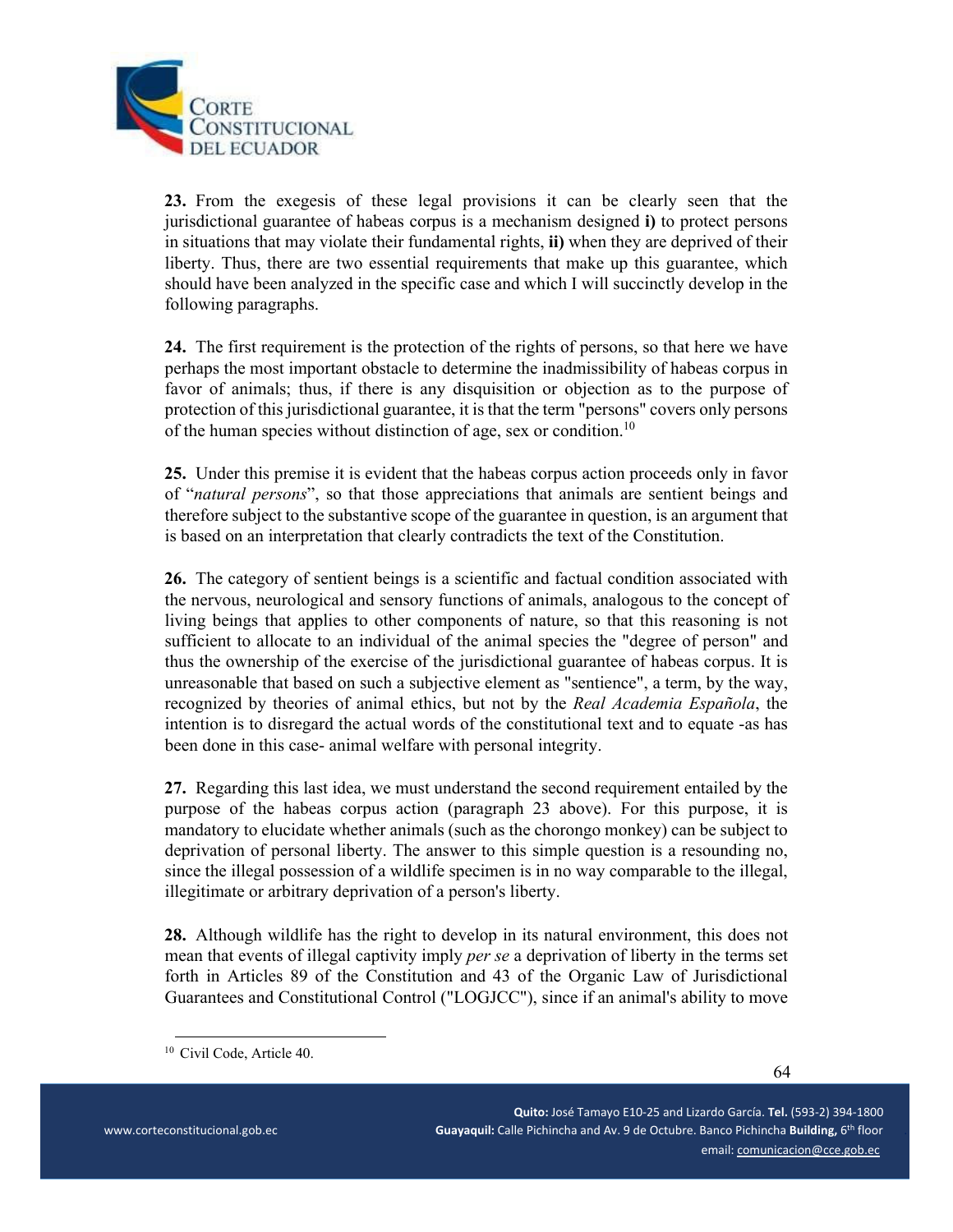

and behave is restricted, it is clear that we are facing a scenario that represents the commission of an infraction but not an illegitimate or arbitrary act of deprivation of personal liberty.

**29.** In this order of ideas, it is not feasible to file a habeas corpus action to recover the possession or request the reinsertion of a wildlife specimen to its habitat, since our legal system has provided the administrative and judicial instances with other mechanisms to protect animal welfare. The constitutional precedent set could be the basis for future habeas corpus petitions in favor of wild animals kept in captivity in a zoo, or cattle held in a slaughterhouse for slaughter, or a canary in the cage of a house, situations that would be absurd, even though the sentence refers tangentially to these aspects as constitutional.

**30.** In the case under examination, it is clear that it is impossible to grant a habeas corpus action in favor of a wildlife specimen, since the claim in this type of case is not limited to recovering freedom or safeguarding the life and integrity of a person who has been deprived of his or her freedom, but rather to analyze what would be the best fate of an animal in captivity. Given this question, it is clear that resolving a habeas corpus action to resolve a conflict of this nature would seriously compromise the nature and purpose of this jurisdictional guarantee and would be used as a mechanism to replace or superimpose other forms of remedy, since habeas corpus is mainly limited to analyzing the legality of the deprivation or restriction of a person's liberty and not the living conditions or survival of an animal in the event of unauthorized restraint of wildlife.

**31.** Thus, in cases of deprivation of liberty, questions of pure law are analyzed (generally related to the detention process) and factual aspects related to the maintenance of the physical integrity of the person (by means of the location, transfer and verification by the judge of the detainee's condition), which, in accordance with the purely procedural regulation, make it possible to fulfill the jurisdictional guarantee within the 48 hours provided for in the LOGJCC; whereas in the case of wild animals, as stated in the revision sentence, it would involve a series of complex studies (such as proportionality analysis regarding the appropriateness of maintaining a measure of restriction to locomotion; comprehensive evaluation of the individual circumstances and the physical condition, imprinting, loss of instinctive reflexes and biological risk of the animal; analysis of the relevance of reinsertion of the specimen, among others), which would certainly make the habeas corpus resolution process intricate, ineffective and lengthy.

**32.** Issues such as those mentioned in the preceding paragraph only serve to show that the habeas corpus action is a process that is arranged only for natural or physical persons and that it cannot be extended to cases of relocation of wild animals, whether the circumstances of their captivity stem from the legal or illegal possession of these specimens.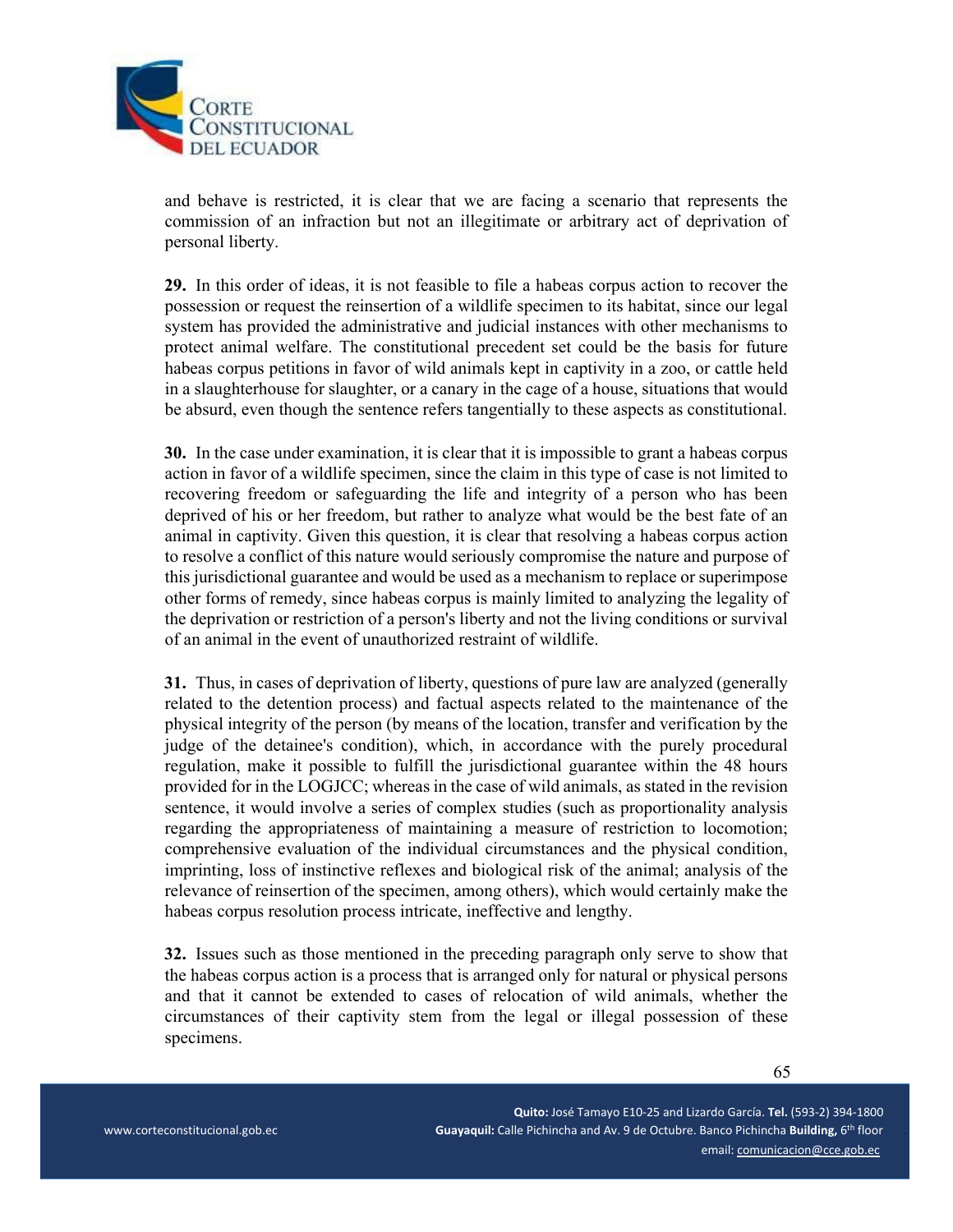

**33.** In addition, as already mentioned, the monkey had died before the filing of the habeas corpus, thus, there never was any purpose in the action filed, which was inadmissible and in practice unenforceable, even in the assumption that it is applicable to wild animals, with which I disagree.

**34.** However, instead of reviewing the jurisdictional proceedings of the habeas corpus process, the majority decision was based on the following consideration:

*In this case, it may be noted a priori that the judgment under review has not adequately remedied the alleged violations, since the constitutional action filed has been rejected; in addition to this, the Court has the positions and allegations of the parties and third parties in the case file, as well as the supporting documentation in the case file. Therefore, there is sufficient evidence to issue a final judgment of review of the case based on the merits of the case.*<sup>11</sup>

**35.** Thus, it is evident that the analysis has concentrated on verifying whether in the specific case the violations of constitutional rights (rights of nature) have been adequately remedied, when such circumstance is not a matter that should have been discussed in a habeas corpus action, since in such proceeding the rights that were intended to be protected with respect to the specific purpose of the "habeas corpus" should have been analyzed, and therefore it was evidently not appropriate to declare such violations. The analysis of the majority judgment has clearly gone beyond the procedural boundaries of this review case.

#### **On the adequacy of the arguments to revoke the final judgements:**

**36.** On the other hand, it is verified that one of the main arguments, if not the only one, to revoke the lower and higher court rulings is limited to the fact that the Ministry of Environment would have violated the rights of nature during the procedure of seizure of the animal. It is paradoxical that the technical institution responsible for the welfare of wildlife is limited and even stripped of its natural administrative powers by a ruling of constitutional rank.

**37.** The *ratio decidendi* of the final judgment is confusing and far from the purpose of the guarantee under review and from the specific boundaries of the case, since it concludes that the habeas corpus action was not appropriate (p. 177 and 178), however, contradictorily, it is decided to declare the violation of rights and to revoke the final judgments under review and order reparations. Reparations are appropriate when the action is admissible, not when it is not.

 $11$  See paragraph 23 of the final judgment under review.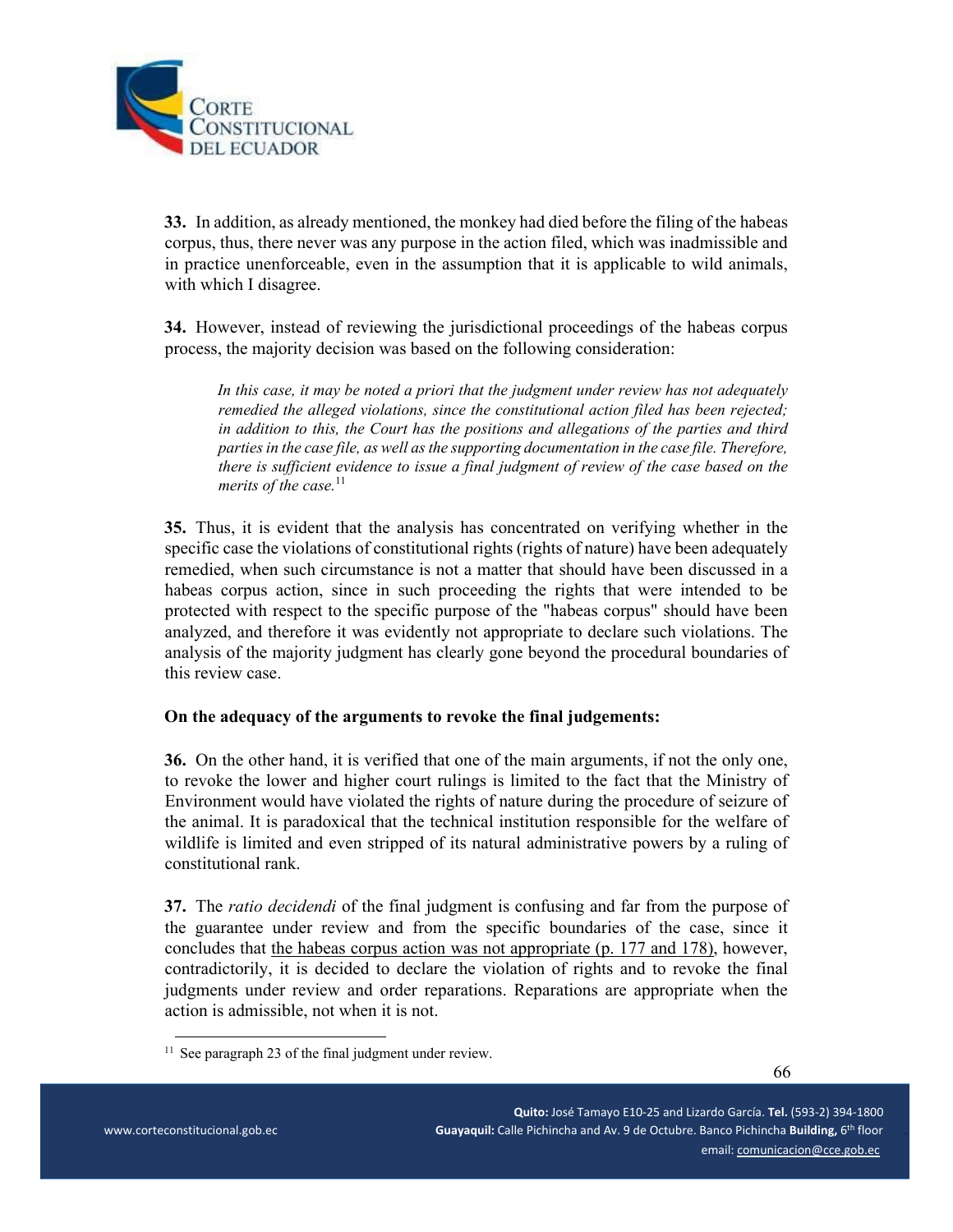

**38.** Such considerations denote an ambiguity in the *decisum* of the majority decision because, if it was determined that the habeas corpus action lacked manifest aptitude to succeed in its claim, the correct thing to do would have been to ratify the previous rulings.

**39.** In any case, beyond this incongruence in the decisions, it is necessary to make clear that if there is an objectionable fact, it is the situation of captivity of the chorongo monkey for 18 years (caused by the claimant of the action), and not the procedural actions of the Ministry of the Environment to follow an administrative sanctioning procedure in compliance with its functions determined in the Law.

**40.** It is not possible to agree that there is shared responsibility between the holder, the Ministry of the Environment and the eco zoo in the death of the Chorongo monkey, since the technical reports in the process are conclusive in determining that it was the pathologies that the animal developed during its years of captivity that would have caused its death.

**41.** This evidence cannot be ignored or controverted by the simple assertion of the owner that it was the seizure of the animal that caused its death, even more so when the reports showed that there was an improvement in the condition of the Chorongo monkey  $12$ ; here the principle of reversal of the burden of proof was clearly applied and the entities involved were able to demonstrate technically that their actions, far from violating rights, were appropriate to the circumstances of the case.

**42.** For this dissenting vote, final judgements issued by the lower and higher courts should have been ratified. It should also be noted that the majority vote in this final

 $12$  Necropsy Report No. 003-MN-ECO-ZOO dated October  $11<sup>th</sup>$ , 2019, issued by Dr. Nixón Manuel Núñez: **"***The pathological state of the lungs, the malfunctioning of the kidneys produced a respiratory insufficiency or deficiency, accompanied by renal and hepatic problems due to the inability to perform the cleaning, the chemical balance of the blood and the production of hormones, and by the excessive accumulation of blood at coronary level it is deduced that it triggered (sic) in a cardiorespiratory arrest that caused the death of the specimen* **(***ii***)** *This type of pathologies is very frequent in specimens that are seized by the Ministry of Environment because they are abnormalities that are accentuated with the course of time, they are not recent, but have been affecting them for years, and little by little they increase until the animal can no longer cope and its state of health collapses. (iii) The causes of these pathologies are several, among them we can mention: nutritional deficiencies, (...) exposure to unfavorable environmental conditions, (...) stress levels, confinement, (...) mistreatment (...)". (iv) The specimen was showing signs of improvement in its physical and behavioral state during the 23 days it remained in the quarantine area, however, due to the pathologies described above not visible to the technical staff and workers of the management center, the death of the Chorongo monkey occurred on October 9th, 2019* (sic)*"*  (emphasis added).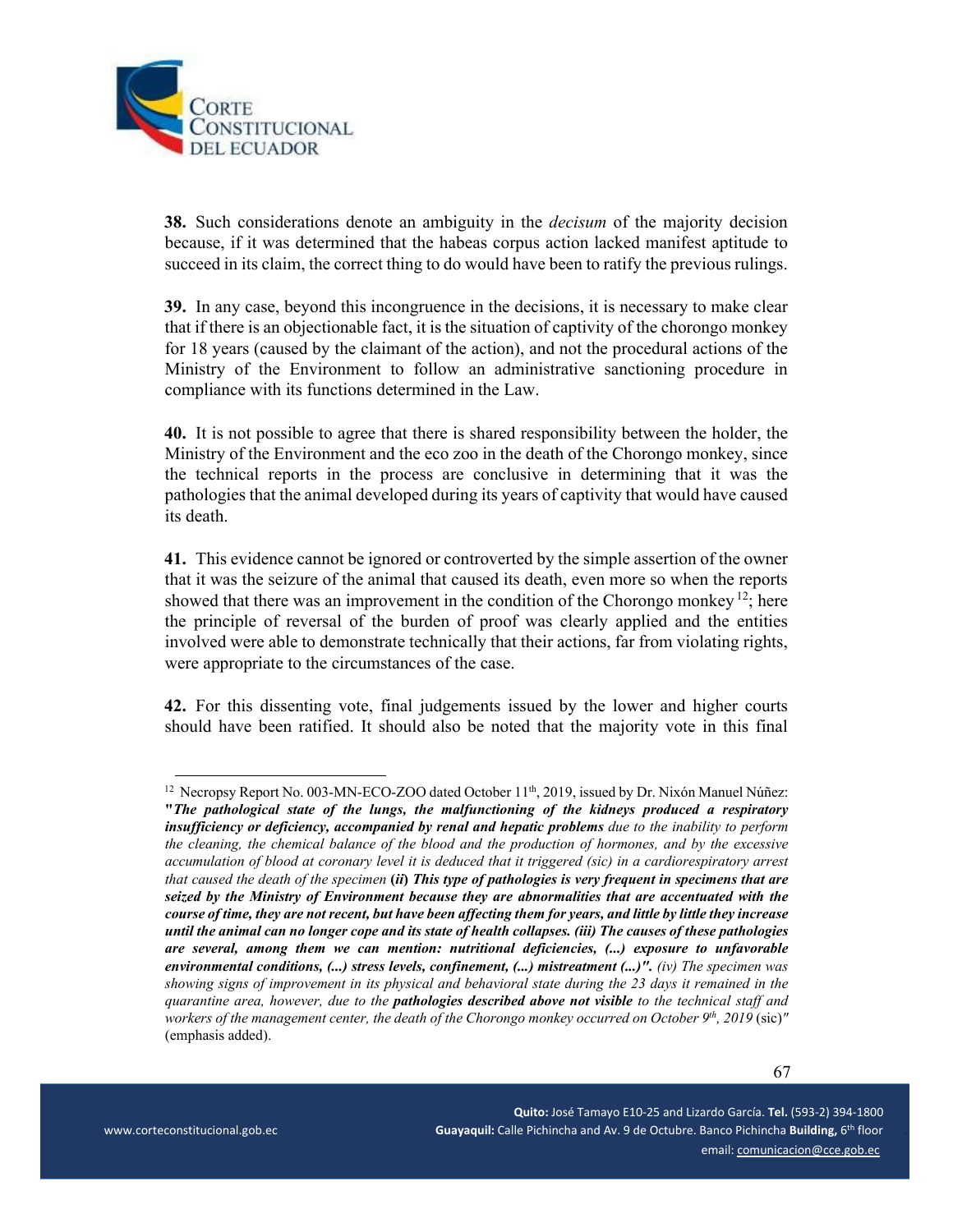

judgment revokes them, without any analysis of the arguments presented in the reasoning of each one of them.

## **A final thought**:

**43.** The majority vote in this final judgment focuses part of its arguments on the recognition of certain constitutional rights and guarantees in favor of animals. Hence, it is necessary to specify that, although the text of the Constitution refers to constitutional rights in a generic way, it can also be inferred that there are marked differences between those rights inherent to human dignity (human rights)<sup>13</sup> and other forms of recognition that include the protected status of everything- that the drafter of the Constitution has deemed- worthy of a scope of protection.

**44.** Regarding the rights of nature, Article 10 of the Constitution is categorical in stating that "*Nature shall be the subject of those rights recognized by the Constitution*", alongside, Article 71 *ejusdem* prescribes that "*Nature or Pacha Mama, where life is reproduced and realized, has the right to full respect for its existence and the maintenance and regeneration of its vital cycles, structure, functions and evolutionary processes*".

**45.** A reading of the aforementioned articles shows that there is a negative duty to respect and a positive duty to guarantee the existence and regeneration of the life cycles, structure, functions and evolutionary processes of the elements that make up an ecosystem. Such a framework of constitutional protection invokes rights that are proper or exclusive to a natural environment and that, given their essence, would not be attributable to individuals of the human species; the same occurs -in the opposite sense- with those rights and guarantees that protect human dignity (such as habeas corpus).

**46.** Consequently, it should be emphasized that the possibility of holding human rights is inherent only to *natural persons* because of their human condition; therefore, any other form of entity or individual that has constitutional recognition cannot be the holder of human rights, nor of the jurisdictional guarantees designed for persons.

**47.** In this regard, the majority vote does not take into account that this Court, in Final Judgement No. 8-12-JH/20 stated:

*The guarantee of habeas corpus is a legal institution recognized as a mechanism for the protection of the individual, which, having been established since the beginning of constitutionalism, has been generally consolidated in legal systems. This figure has a* 

<sup>&</sup>lt;sup>13</sup> First recital of the Universal Declaration of Human Rights: "*Whereas recognition of the inherent dignity and of the equal and inalienable rights of all members of the human family is the foundation of freedom, justice and peace in the world*".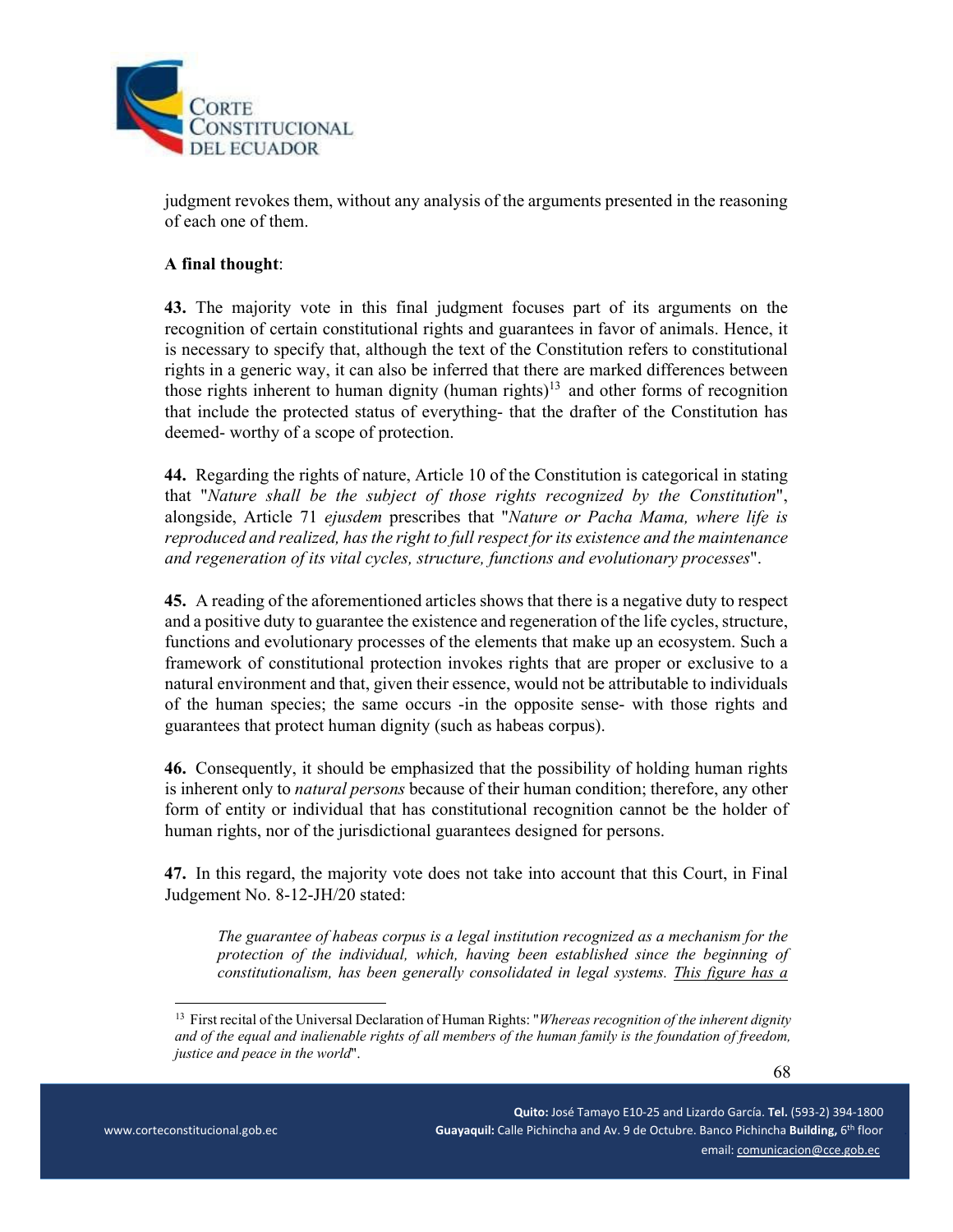

*component eminently connected to human dignity, its raison d'être is the defense of two of the values that most protect the free development of the personality and the life project of persons, such as integrity and individual freedom, since no one can be exposed to harassment and violations of these rights.<sup>14</sup>* (emphasis added)

**48.** In this case, the majority judgment is extending a jurisdictional guarantee (historically erected more than eight centuries ago as a mechanism for the protection of human rights, such as individual freedom and physical integrity) in favor of wild animals, which is extremely excessive and contrary to the provisions of our constitutional text and the law on the matter.

**49.** The constitutional recognition of the rights of nature, which according to the majority judgment includes animals as subjects of rights, cannot denaturalize their interaction with human beings. In this context, the processes of domestication of animals for companionship or work, their breeding for slaughter and food, their captivity for the protection of species, scientific research and education, and other types of interaction that different societies have developed with animals over time, cannot be altered by a court ruling. Animals, particularly those incorporated into families as pets, have received unusual attention in current times, however, this does not mean that they can be equated to human beings, because such a situation could lead to an imbalance and denaturalization of the interaction of these beings with people.

**50.** Based on the foregoing, I am submitting this dissenting opinion in the hope that the criteria reasoned herein will be considered in future debates, in order to deepen the scope of the jurisdictional guarantee of habeas corpus in the context of animal welfare, a matter that undoubtedly is not resolved by the jurisprudence of this Constitutional Court.

# *[Digitally signed by Carmen Faviola Corral Ponce]*  Dr. Carmen Corral Ponce **CONSTITUTIONAL JUDGE**

**Reason. -** I hereby state that the dissenting opinion of Constitutional Judge Carmen Corral Ponce, in case 253-20-JH, was filed in the General Secretariat on February  $3<sup>rd</sup>$ , 2022, by means of an e-mail at 19:19; and, it has been processed together with the Final Judgment. - I certify it.

 69 <sup>14</sup> The following footnote appears in the exact citation: "3. At the beginning of constitutionalism, the *recognition of the figure of habeas corpus dates back to the English Constitution of 1215, the Habeas Corpus Act of 1679 and the Bill of Rights of 1689; in the French Declaration of the Rights of Man and of the Citizen of 1789; and, in the Constitution of the United States of America (Fifth Amendment of 1791)*".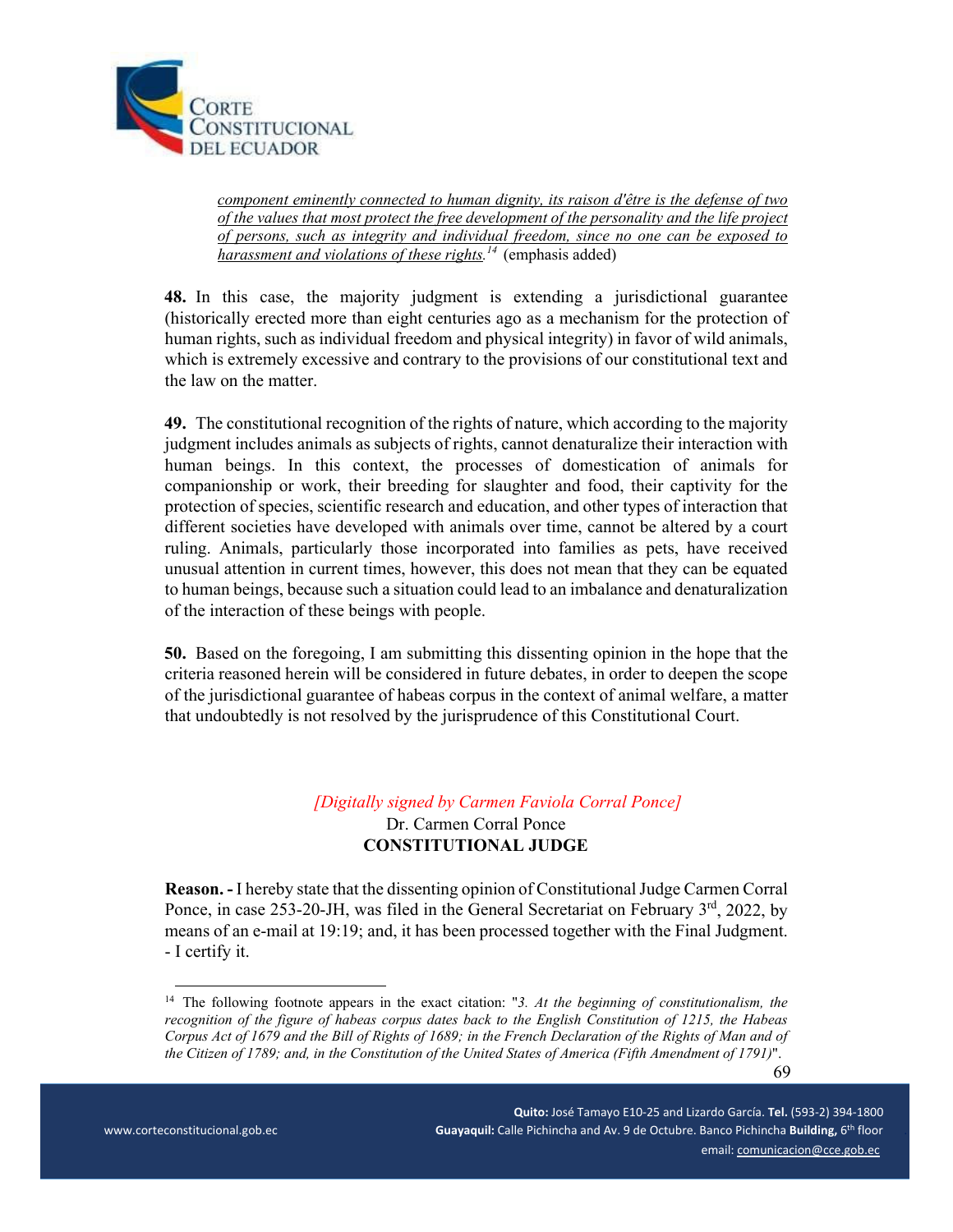

*[Digitally signed by AIDA SOLEDAD GARCÍA BERNI]* 

Dr. Aída García Berni **GENERAL SECRETARY** 

 **Quito:** José Tamayo E10‐25 and Lizardo García. **Tel.** (593‐2) 394‐1800 \_ \_ \_ \_ www.corteconstitucional.gob.ec **Supper Constituctional.gob.ec Calle Pichincha and Av. 9 de Octubre. Banco Pichincha Building, 6<sup>th</sup> floor** email: comunicacion@cce.gob.ec